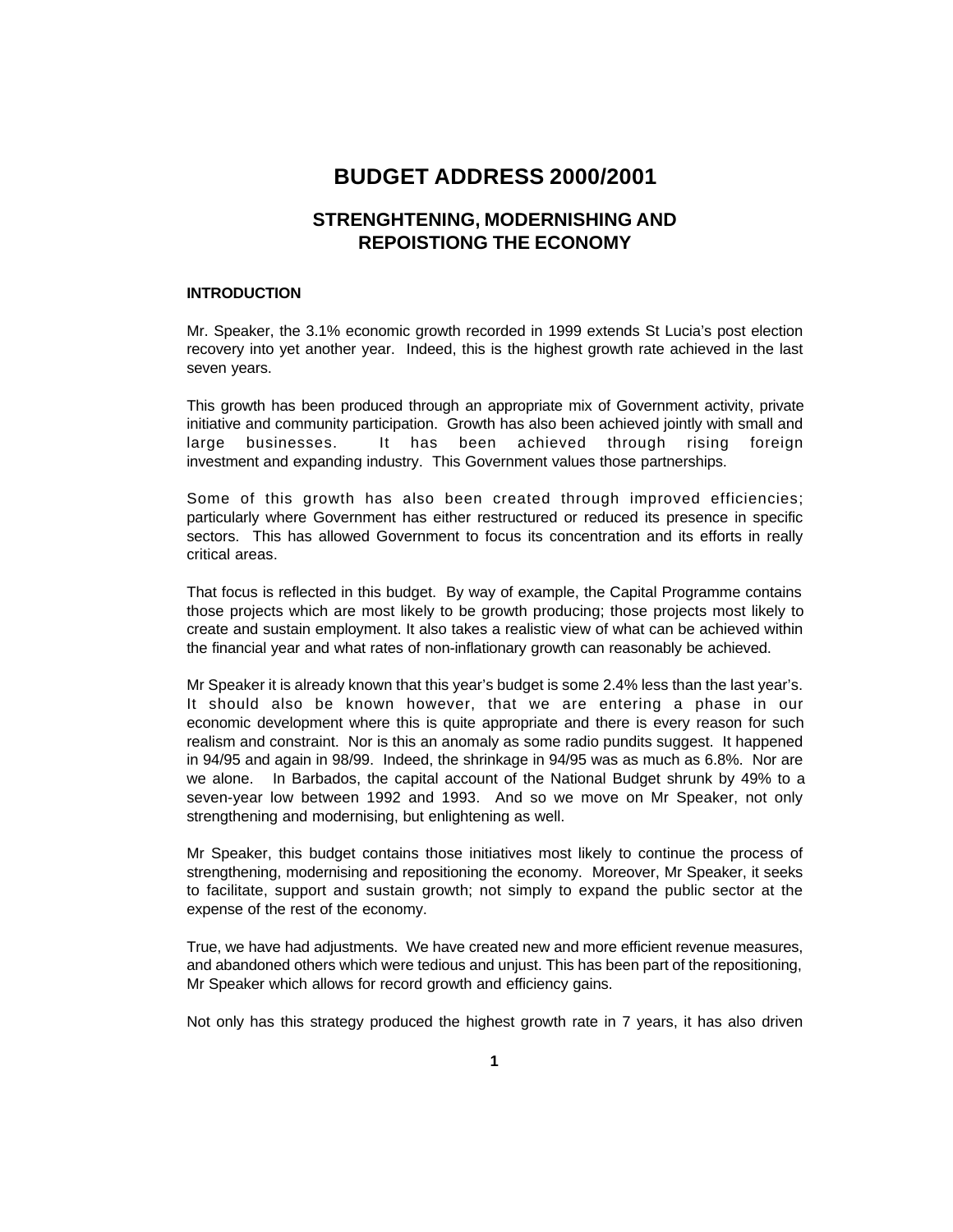Direct Investment up by 4%. Other Investment, as reflected in the Balance of Payments, is up by 63.4 million dollars. At December 31, 1999 employment was up by an estimated 2,300 jobs. The transformation and diversification of the economy is proceeding apace.

### **THE INTERNATIONAL ECONOMIC ENVIRONMENT**

Mr Speaker, as we contemplate the position of our small country in the world economy, a few notable features of the changing international environment are inescapable.

In the 1990's, controls on the movement of foreign currency and capital were systematically reduced in emerging markets. This followed extensive liberalisation in developed countries during the 1970's and 1980's. As a result, global financial markets are today more integrated than ever.

This permits capital to flow from country to country with relative ease, thereby making additional resources potentially available to developing countries. Capital, however, can flow out as well as in, causing severe economic instability, as exemplified by the Asian financial crisis. Moreover, this integration of financial markets, facilitates the spread of financial shocks from country to country. Strategies to lessen these effects and to strengthen domestic financial systems, must become an integral part of the development of our own financial markets.

At present, the international economic environment is also characterised by low and stable inflation. This is attributable in part to the self-imposition of monetary and fiscal discipline by many developed and developing countries. It is also related to spread of competitive forces fuelled by changes in technology. These have helped to dampen global inflation to a 40-year low. This has proved to be a boon to small open economies such as ours. It means that the country's resources can stretch that much further, and costs can be contained.

Given the general global environment of low inflation, volatile financial markets and some degree of economic instability, how did the world economy fare during 1999 and what are its prospects for the year 2000?

In the aftermath of the 1998 financial crises, growth in the world economy recovered to 3% in 1999. Contributory factors include strong non-inflationary growth of 3.7% in the U.S.A., an apparent end of the Japanese recession, recovery in South-East Asia, relative stabilisation of financial markets and a relaxation of monetary policy in developed economies.

The major industrial countries as a group grew by 2.6% compared to 2.2% in 1998. Growth in the European Union slowed to 2.1% compared to 2.8% the previous year. The U.K grew by around 1.1% in 1999 compared to 2.2% in 1998. Germany grew by 1.4% as opposed to 3.2% in 1998, and the French economy grew by 2.5% against 3.2% in 1998. Restrictive labour market policies which inhibit efficient and productive employment may have been a significant factor in the sluggish growth in Europe. In Canada, which benefited from the strong performance of the U.S., growth was a robust 3.6%, compared to 3.1% the previous year.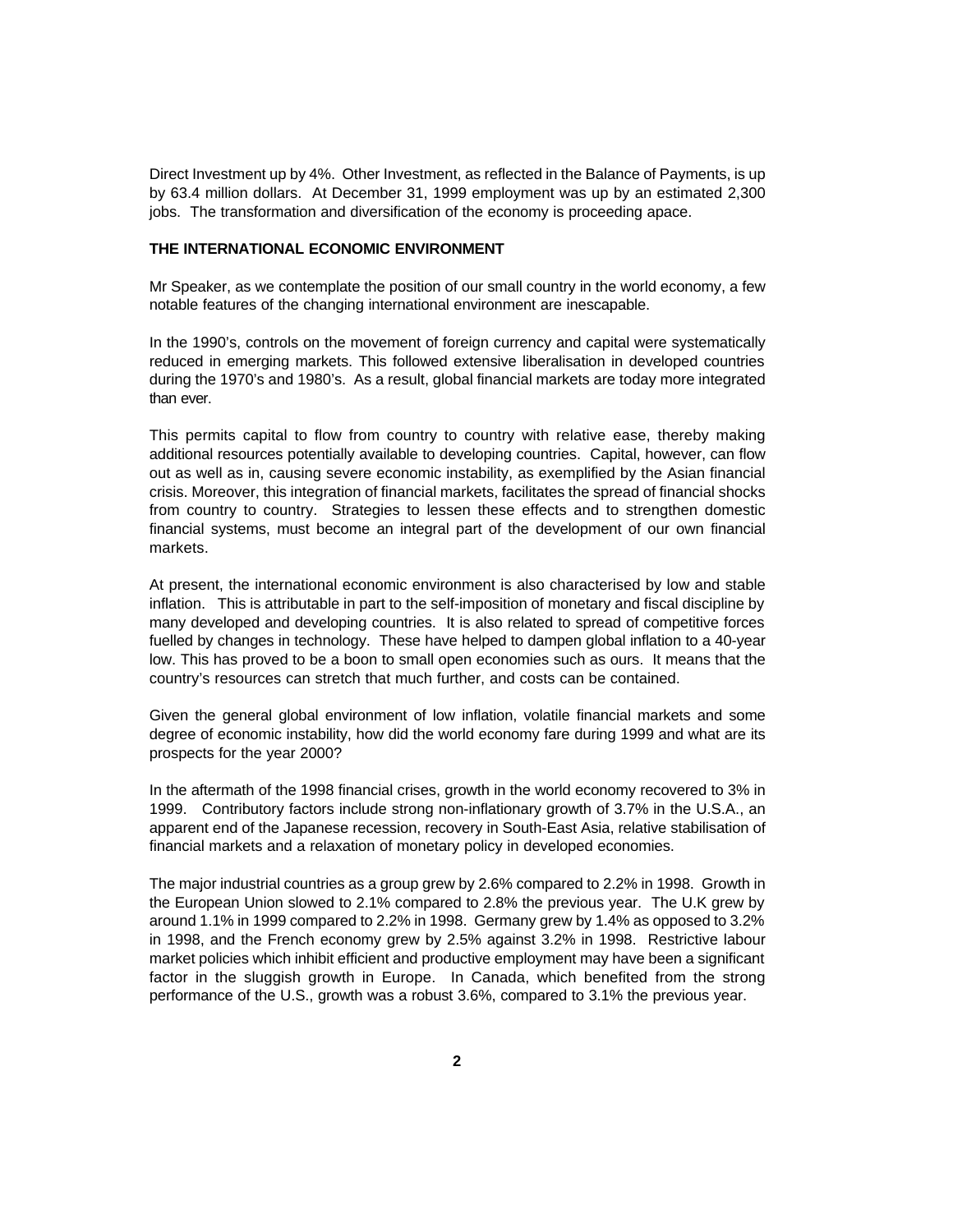# **Developing Countries**

Developing countries as a group grew by 3.5% in 1999, compared to 3.2% in 1998. Weaker growth in Africa, the Middle East and Europe was offset by strong growth in Asia of 5.3%. The recovery in Asia followed closely on export growth, competitive exchange rates, lower inflation, recovery in capital inflows and restored confidence in the economies of the region.

The prognosis for the world economy this year, is for higher growth of around 3.5%. This is up from 3.0% last year, and is led by growth of 4.8% in the developing countries, compared to 3.5% in 1999. Prices are expected to continue their stable trend, despite the acute rise in last year's petroleum prices. Increases in fuel prices, particularly during the second half of last year, do not seem to have had a substantial effect on overall inflation in 1999.

Growth in the main markets for our exports, including service exports like tourism, is expected to be higher this year. The major exception is the U.S.A. which is expected to grow more slowly this year at 2.6%, compared to last year's 3.7%. It is anticipated that the U. S. economy be reigned in to avert higher inflation as resources become scarce. Strong U.S. growth in recent years is starting to stretch resources to their limit.

The lesson for us in the Caribbean Mr Speaker, is that we must position ourselves to take advantage of higher growth anticipated for the world as a whole and for most of our trading partners. This budget seeks to support such a process.

## **REVIEW OF REGIONAL ECONOMIES**

Taking the regional perspective, economic growth within CARICOM was consistently positive during 1999. As expected in an area with such diverse economies, the growth experience (compared to recent past performance), was mixed.

Regional economies, being open, have inherited benefits from low inflation and economic recovery in the industrial countries. On the other hand, foreign exchange earnings were adversely affected in some of the countries dependent on Agriculture. In addition, the damage caused by Hurricane Lenny late in 1999, had a negative effect on some countries, namely the Bahamas, St Kitts, Antigua and Barbuda, Dominica and St Lucia.

Our own experience of the destructiveness of Lenny, is sobering. We live in a region vulnerable to natural disasters. Hurricanes, landslides, earthquakes and the like, will continue to be a part of our "development" experience. We obviously cannot ignore them, and must set aside resources to meet unforeseen events, take steps to mitigate the effects of disasters and insure against associated risks.

It is in this connection that we have insisted on the regional Emergency and Disaster Mitigation projects which begun last year and are financed by the World Bank, the Caribbean Development Bank and regional Governments. Considerable resources have already been spent, and more will be spent this year, on strengthening the country's physical infrastructure of roads, bridges, sea defenses, etc. to minimise the impact of disasters on human settlements.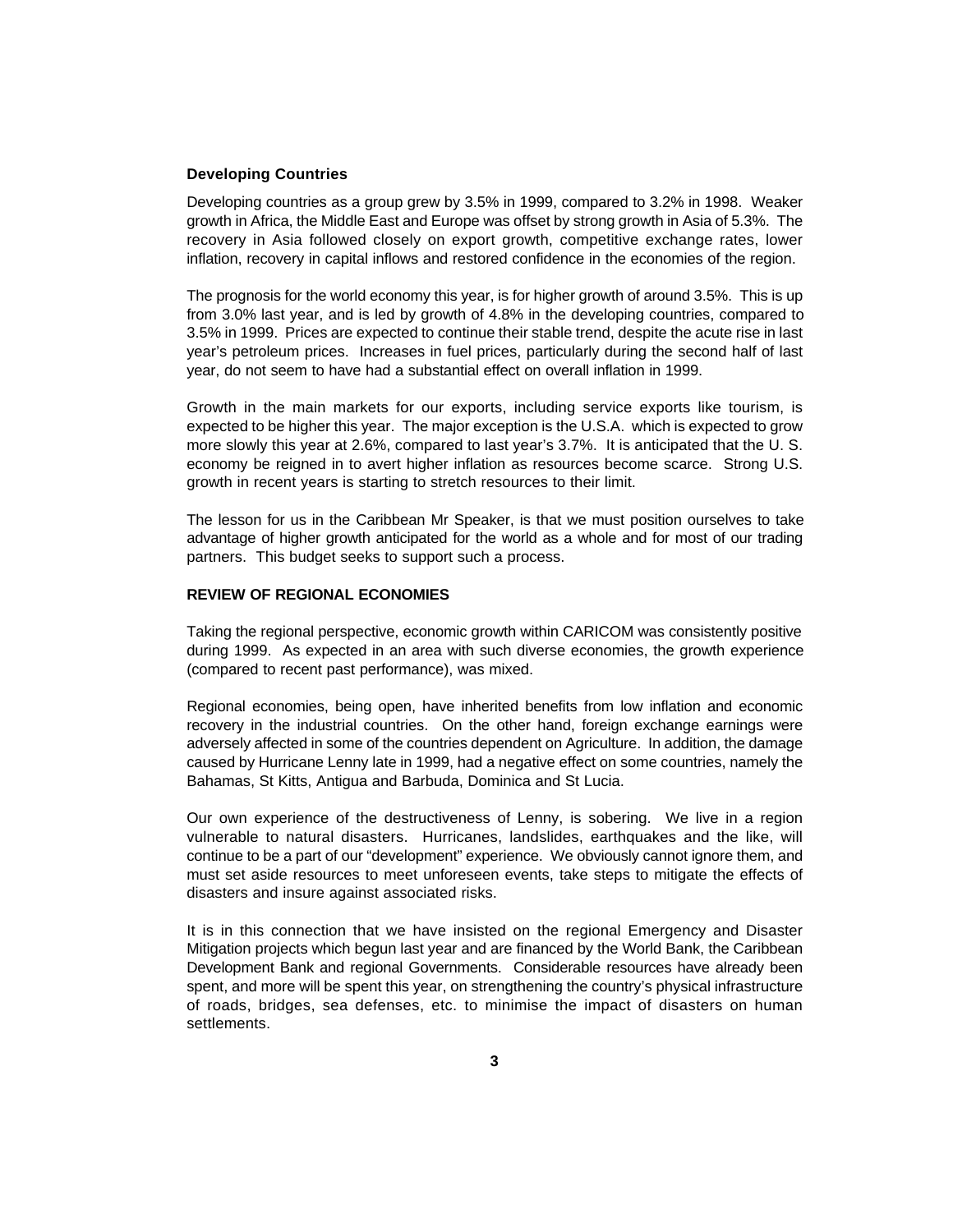Mr Speaker, the main sectors which provided the impetus for growth in the CARICOM countries are Tourism and Services, Construction, Agriculture and Manufacturing.

In Tourism, stayover visitor arrivals grew by about 4% for the region as a whole. Although this figure is lower than the 5% recorded for 1998, it still provided a significant stimulus to growth. The increase occurred because of the availability of more hotel rooms and additional flights into the region. The countries with the fastest growing tourism sectors were the Bahamas (13%), the British Virgin Islands, and Turks and Caicos Islands, both of which grew by over 8%. Dominica, St Vincent and the Grenadines, and the Cayman Islands experienced declines, while St Lucia's stay-over arrivals were higher by around 4.6%.

Construction activity was generally buoyant throughout the region, including St Lucia. It was driven by public-sector projects, tourism infrastructure, including hotel refurbishment and construction, and residential accommodation. Its impact on both employment and economic growth was positive for the Region as a whole.

Agriculture in the Region was adversely affected by hurricane activity, and in the case of the banana industry, by the unresolved issues affecting that sector. However, improved banana quality and better prices helped to cushion the decline of the banana sector. Elsewhere in Agriculture, sugar production rose significantly in Barbados, Guyana, Jamaica and Trinidad and Tobago in response to better prices internationally. The Agro-Industrial and Manufacturing sectors in these four countries plus St Lucia, also improved somewhat during 1999.

Having touched on the main influences on economic activity in the CARICOM area, Mr Speaker, I am sure you will permit me to indicate to this Honourable House, the magnitude of real economic growth experienced by some of the region's economies.

Economic growth was positive and relatively non-inflationary throughout the islands in 1999, ranging from around 0.4% in Jamaica after three straight years of decline, to 8.7% in the Turks and Caicos Islands. It is noteworthy that reform of public sector bodies and the financial sector were significant factors in turning the Jamaican economy around.

It is also noteworthy that the countries with diversified economies including larger service sectors, fared better than others. The Turks and Caicos, the Bahamas, Antigua and Barbuda, and Barbados grew by 8.7%, 5%, 4% and 3.2% respectively, while Jamaica, Dominica, Guyana and St Lucia grew by 0.4%, 1%, 3.0% and 3.1% respectively. The exceptions among countries with strong agricultural bases were Grenada and St Vincent and the Grenadines. In Grenada, agricultural exports grew in response to strong demand for spices, while additional airline seats stimulated tourism. Similarly, substantial growth in tourist arrivals generated higher economic growth in St Vincent and the Grenadines.

The experience of countries with substantial touristic and service sectors and increasingly diversified economies, supports this government's approach to economic development. We must accelerate our efforts at putting our productive base on a more varied footing, in order to be in a better position to absorb shocks in any single sector.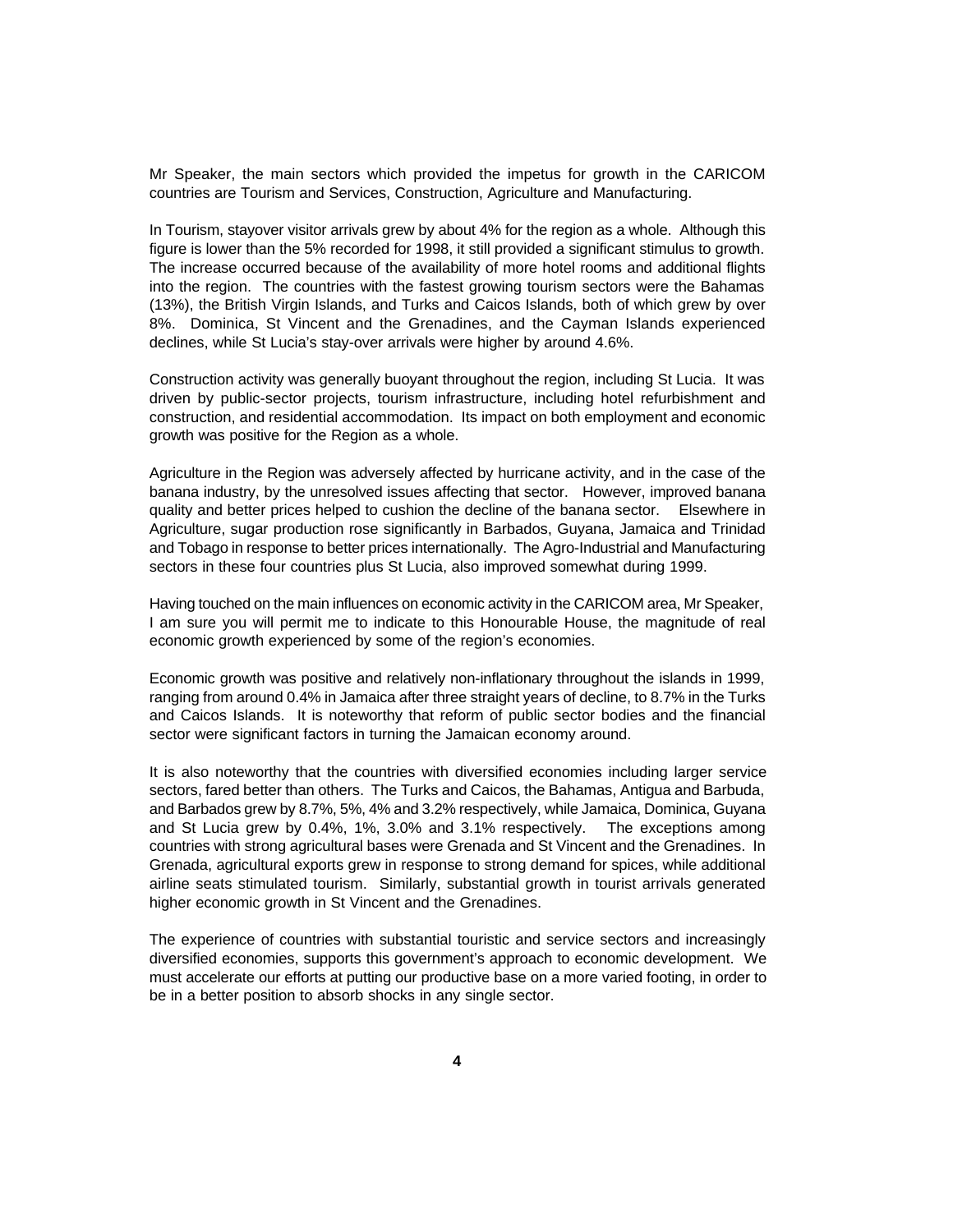With a few exceptions, there is evidence that, fiscal management has improved across the region. Public sector savings have grown in many countries. On the other hand, overall deficits, outstanding debt and debt servicing are on the increase, due in part to ambitious capital expenditure programmes, and in part to a decline in concessionary foreign assistance.

Mr Speaker, the recent economic performance of our Region has been strongly influenced by the international environment, and by domestic policies employed by individual countries. The development of the capital markets of the OECS countries and the growth of offshore financial services, are rapidly providing an added dimension to our economies. The challenge will be to continue to finance non-inflationary growth, to deliver essential services to our expanding populations at affordable cost, to ensure that growth is translated into greater employment and reduced poverty, and to do all of this within our means.

### **PERFORMANCE OF THE DOMESTIC ECONOMY**

As stated, the rate of real economic growth in St Lucia in 1999 was around 3.1%, the highest for the last seven years. Despite the decline of the banana sector, most performance indicators point to a steady improvement in economic activity.

Inflation, though higher at 3.5% than the 2.8% posted in 1998, was still moderate, despite the substantial increase in petroleum prices internationally. Higher oil prices in the rest of the world had an inflationary effect on import prices, but Government's decision to keep petrol prices down, helped to moderate the general inflation rate. I will say more about this later on.

#### Renewed Confidence In The Future

An indication of the soundness of the economy, is the confidence demonstrated by foreign investors, external institutions and our own business sectors. Continuing investor interest shown in St Lucia, particularly in the hotel sector, is testimony to confidence in the underlying economic fundamentals, in the good performance of the economy, and in the appropriateness of government policies. Mr Speaker, I applaud the initiatives undertaken by the private sector, particularly in respect of commercial expansion and modernisation.

The assessment of St Lucia's economic performance by external institutions is consistent with our own. Their comments about the country's future prospects are positive, and are predicated on the continuation of sound fiscal and economic management. Those institutions and organisations which have endorsed our development strategy include the Caribbean Development Bank, the Eastern Caribbean Central Bank, the World Bank and the European Union. The local business community is also upbeat about the economy. In referring to a Business Performance Survey for the first half of 1999, undertaken by the St Lucia Chamber of Commerce, Industry and Agriculture, the Chamber's Annual Report for 1999 reveals that members experienced significantly higher sales, compared to the same period in 1998. In addition, the Report had this to say about the confidence of its members and the prospects for the economy and for business growth this year:

"Confidence in the economy appears to be high with 84% of all respondents forecasting growth in business in the year 2000".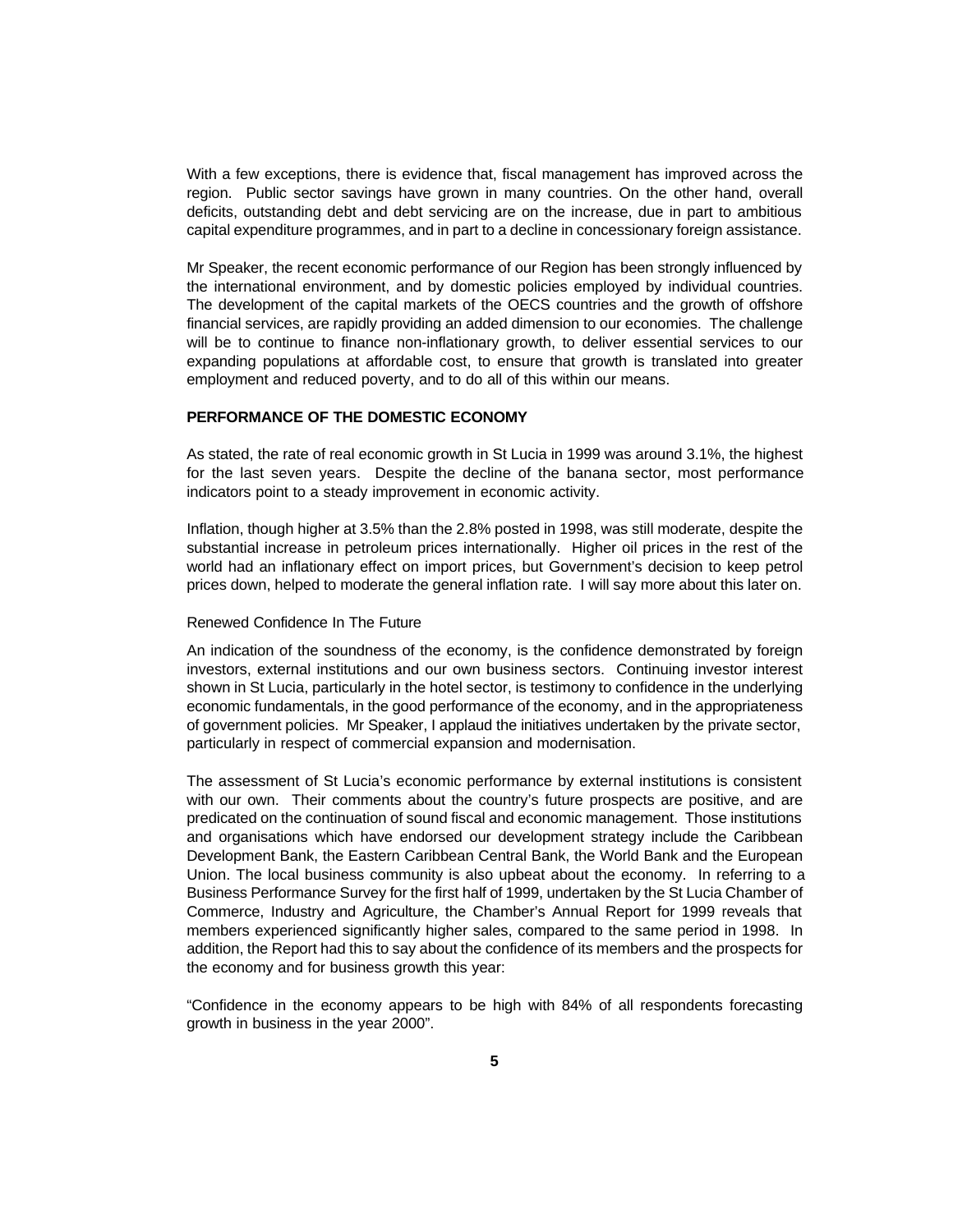The Report goes on to indicate the positive effects which this confidence is likely to have on employment. It reads: "The outlook for 2000 indicates that 43% of respondents plan to expand employment, while 45% plan no change, (and) decreases are anticipated by only 10%…."

Mr Speaker, we share the confidence of the private sector, fellow St Lucians, regional and international agencies and foreign investors. We will invite the doubters to re-evaluate their position and participate to the fullest in the growth and diversification of economic activity now taking place around us.

### **Expansion In Construction**

The growth of several sectors accounted for the overall economic growth in 1999. Construction, which strengthened by 6.0% compared to 3.4% in 1998, was a primary contributor. The main areas of growth in the private sector were in commercial, hotel and residential infrastructure. In addition, public sector construction grew by some 32.5%, mainly in road, transportation, security, fishing, free-zone facilities and government building infrastructure.

#### **Continued Growth In Tourism**

Tourism grew by 2.6% in 1999 compared to 2.4% the year before. Investment expenditure was considerable. The Hyatt Regency Hotel is ready for business. The Rosewood Hotel is now under construction. Plant expansion at Sandals, Bay Gardens and Le Sport have been completed. Related services in the areas of entertainment and transportation have also experienced growth.

The cruise ship sub-sector continued to grow, though at more realistic levels. The number of cruise ship calls increased by 12.3%, while the number of disembarking cruise passengers increased by 3.6%. Despite the growth in all categories of tourist arrivals, including a 3.3% increase in stay-overs compared to 1.5% in 1998, it is estimated that tourists spent less in 1999. We must do more to encourage the tourist to spend, but the key is to provide better quality and greater variety, to do so more efficiently and to package and market our product more effectively. The public and private sectors, indeed the entire community, must join forces in this effort.

### **Decline In Manufacturing Arrested**

The negative growth experienced by the manufacturing sector over the three-year period, 1996-1998, was arrested in 1999. The sector as a whole did not expand in 1999, but neither did it contract. We expect that the consolidation which is underway will lay the basis for growth in the future. However, increasing international competitiveness will test our creativity to the fullest extent.

A decline of 17% in the output of paper products, was associated with the decline in the banana production, which uses cardboard boxes for packing fruit. Production of textiles, chemicals and rubber products also declined by approximately 13%, 7% and 4% respectively. On the other hand, the output of copra derivatives grew strongly by around 44%;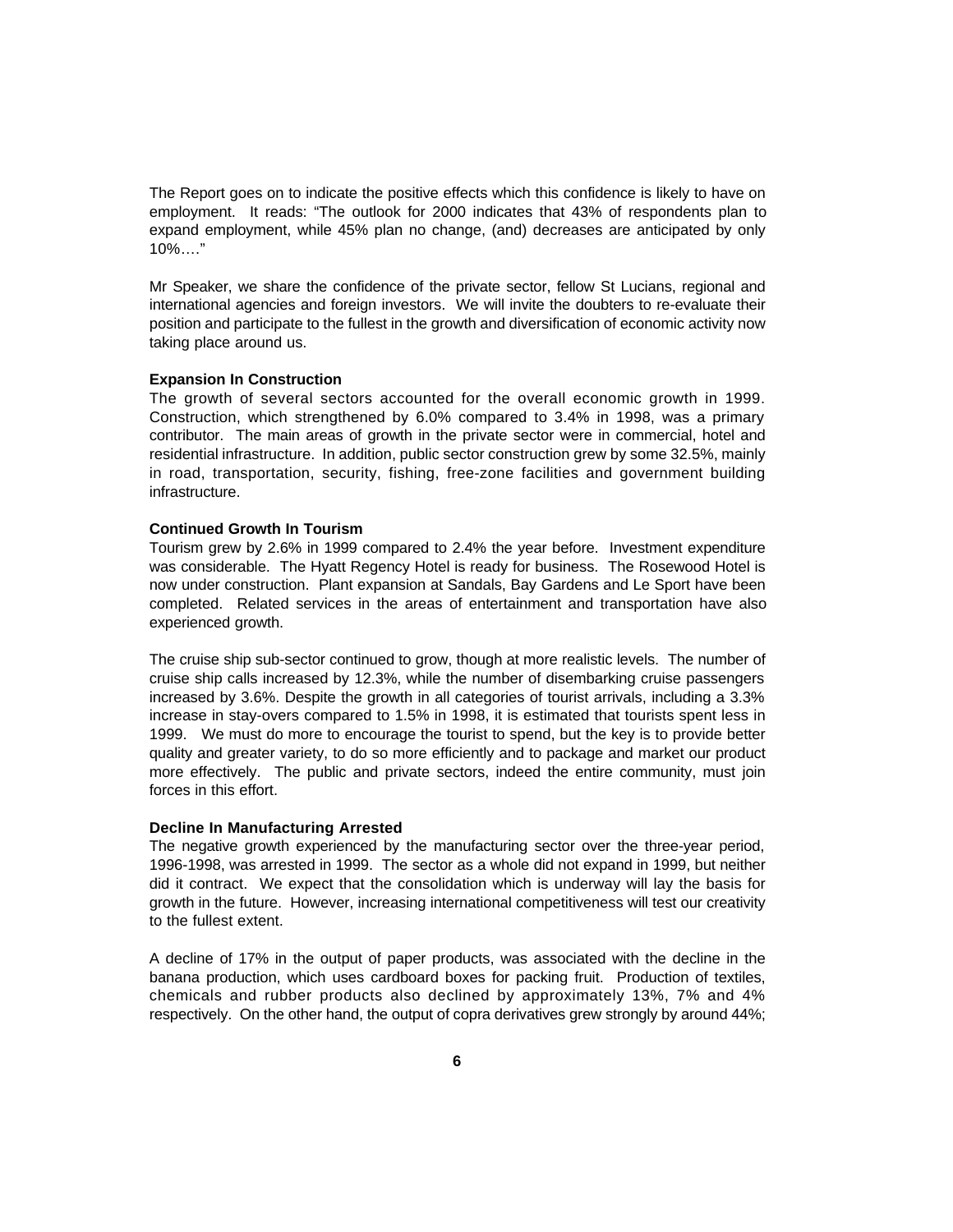the Food, Beverages and Tobacco category by 22%; Wearing Apparel by 15%; Electrical products by 11%; and Wood products by 9%. The net effect in manufacturing as a whole was the reversal of the decline of recent years. This is a vital source of growth, and our limited success in winning new export markets must be addressed if future growth in the sector is to be achieved. I appreciate that the situation in the manufacturing sector continues to be delicate, and so I have mandated the new Minister, Hon Philip J Pierre, to pay particular attention to the problems being experienced there and engage the manufactures in early dialogue to address existing concerns.

### **Mixed Performance In Agriculture**

Banana production in 1999 decreased from the 1998 levels of 73,039 tonnes to 65,197 tonnes. Reductions in the tonnage of bananas exported were also experienced in Dominica and St Vincent and the Grenadines, demonstrating that these declines were due to problems experienced in all of the islands. Indeed, in the case of St Vincent, the overall decline was in the magnitude of 6%, despite the introduction of irrigation. While a Windward Islands Banana Industry Production Recovery Plan has been in operation for over one year, the positive benefits of this Plan have not yet been realized. A severe drought in 1999 caused production in St Lucia to decline, and the unavailability of funds for irrigation projects prevented the timely implementation of drought mitigation measures. While the revenue earned from banana exports suffered a commensurate decline, banana farmers in St Lucia, during the course of 1999, received a consistently higher price for their fruit than their counterparts in Dominica, Grenada and St Vincent and the Grenadines.

On the other hand, the production and exportation of most nontraditional crops expanded, cushioning the decline in the agricultural sector as a whole. Agriculture contracted by about 1%, despite the 8% decline in the banana sub-sector. The quantity of fish landed rose by 26%; egg production rose by 34% and copra production improved by 92%. Increases were recorded in most areas of livestock, avocado, hot pepper and mango production. Output of breadfruit, plantation and soursop declined somewhat, while that of cocoa continued to decrease, though at a slower rate of 5.5% compared to 24% in 1998. Nevertheless a 68% improvement in the quality of exported cocoa resulted in higher export earnings from that crop.

These developments in non-traditional agriculture are encouraging. They are an indication that Government's efforts at diversification, assisted by the European Union, are having positive effect. This government's commitment to agricultural diversification is not just a matter of rhetoric, but is demonstrated by concrete results. In spite of the vagaries of agriculture, there are viable markets available to us, and we must increase our efforts to supply them with quality produce on a consistent basis.

### **Complementary Growth**

Different sectors support one another as growth takes place, and the expansion of Construction, Tourism, Manufacturing sub-sectors and Agriculture, is associated with substantial growth achieved in other sectors in 1999. They include growth of 9.8% in the Electricity and Water sector, compared to 0.7% in 1998; 5% expansion in Communications compared to 3.7% in 1998; and 3.4% growth in Transportation against 3.2% in 1998. Wholesale and Retail trade grew by a creditable 3%, although this was lower than the 4.5% recorded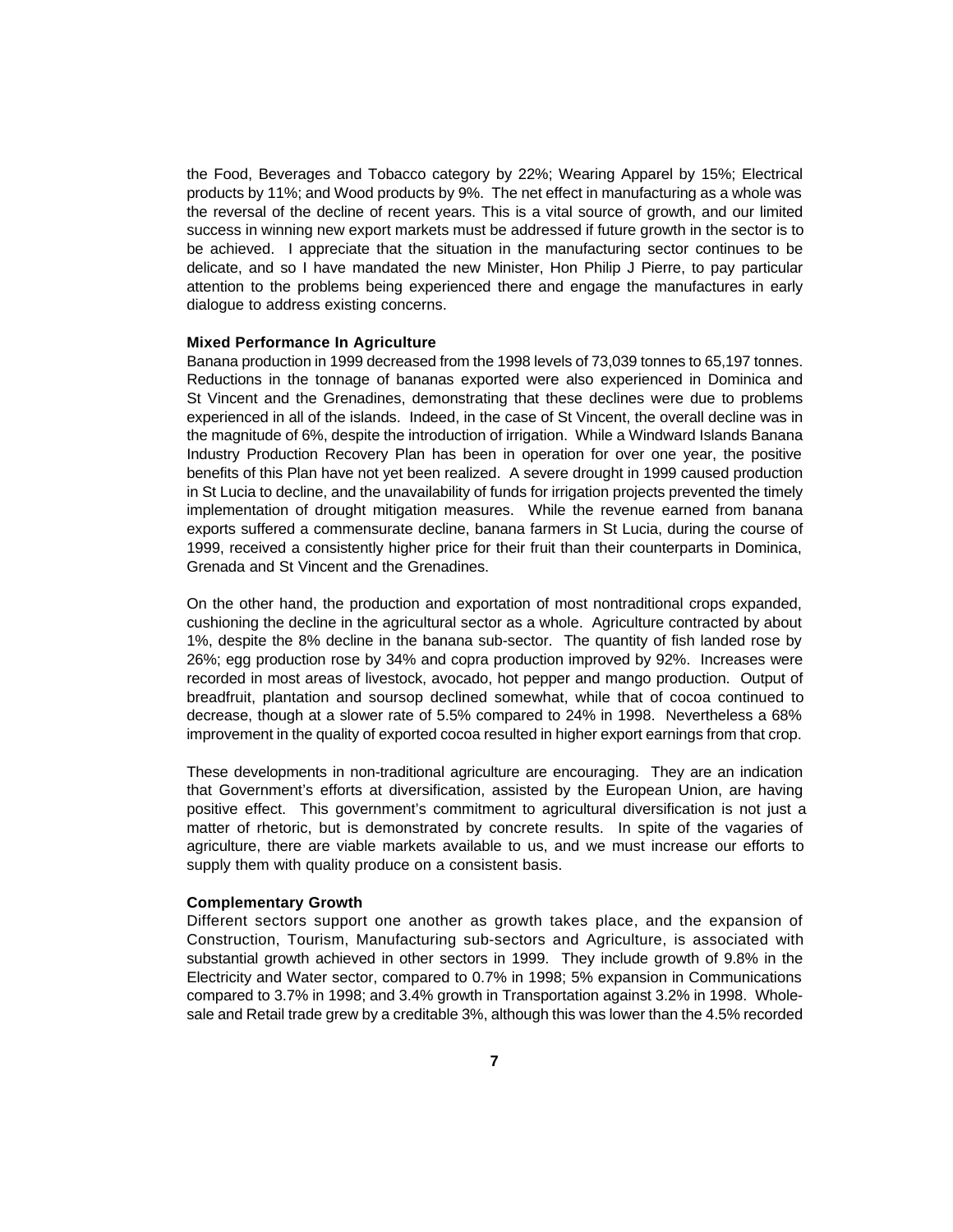in 1998. The support of the banking and financial sector is reflected in growth of 4.9%, much lower than the 9.1% of the previous year, but still significant considering the problems of the banana sector and their significant effect on the overall growth rate.

### **Assessment of Fiscal Performance**

Mr Speaker, with your permission, I will now report on the government's fiscal performance against the targets set out in last year's budget. The fiscal targets and our performance for 1999 are as follows:

| 1  | .Ratio of Central Government Savings<br>To GDP.             | TARGET                   | <b>ACTUAL</b>                                                   |
|----|-------------------------------------------------------------|--------------------------|-----------------------------------------------------------------|
|    |                                                             | Min.<br>3%<br>Desired 5% | 7.4%                                                            |
| 2. | Ratio of Current Revenue to<br><b>GDP</b>                   | Min.<br>26%              | 26.6%                                                           |
| 3. | Ratio of Current Expenditure to<br><b>GDP</b>               | Max. 25%                 | 19.2%                                                           |
| 4. | Ratio of Capital Expenditure to<br><b>Total Expenditure</b> | Min. 30%                 | 33.8%                                                           |
| 5. | Ratio of Public Sector<br>Savings To GDP                    | Min. of 7.8%             | Not yet available,<br>but believed to<br>have been<br>achieved. |
| 6. | Ratio of Loans to Deposits<br>- measure of bank liquidity   | 92%                      | 96.4%                                                           |
| 7. | <b>Real Economic Growth</b>                                 | 3%                       | 3.1%                                                            |

Honourable members, all but one of the targets were surpassed. The Liquidity in the banking sector tightened. This was, in part, linked to the decline in the banana industry. However, it was also associated with the economic expansion which placed greater demands on the economy's financial resources. Bank lending increased by 9.7% to help finance economic growth.

It is noteworthy that the government increased its current account surplus from 5.2% in 1998 to 7.4% in 1999, in order to allocate more domestic resources to the financing of capital expenditure. In the new era of reduced preferences from developed countries, it is incumbent upon us to finance a significant part of our development from our own resources. The targetted ratio of capital to total expenditure of 30% was also surpassed. We achieved 33.8% and expect to increase this ratio even further, by continuing to improve our rate of project implementation.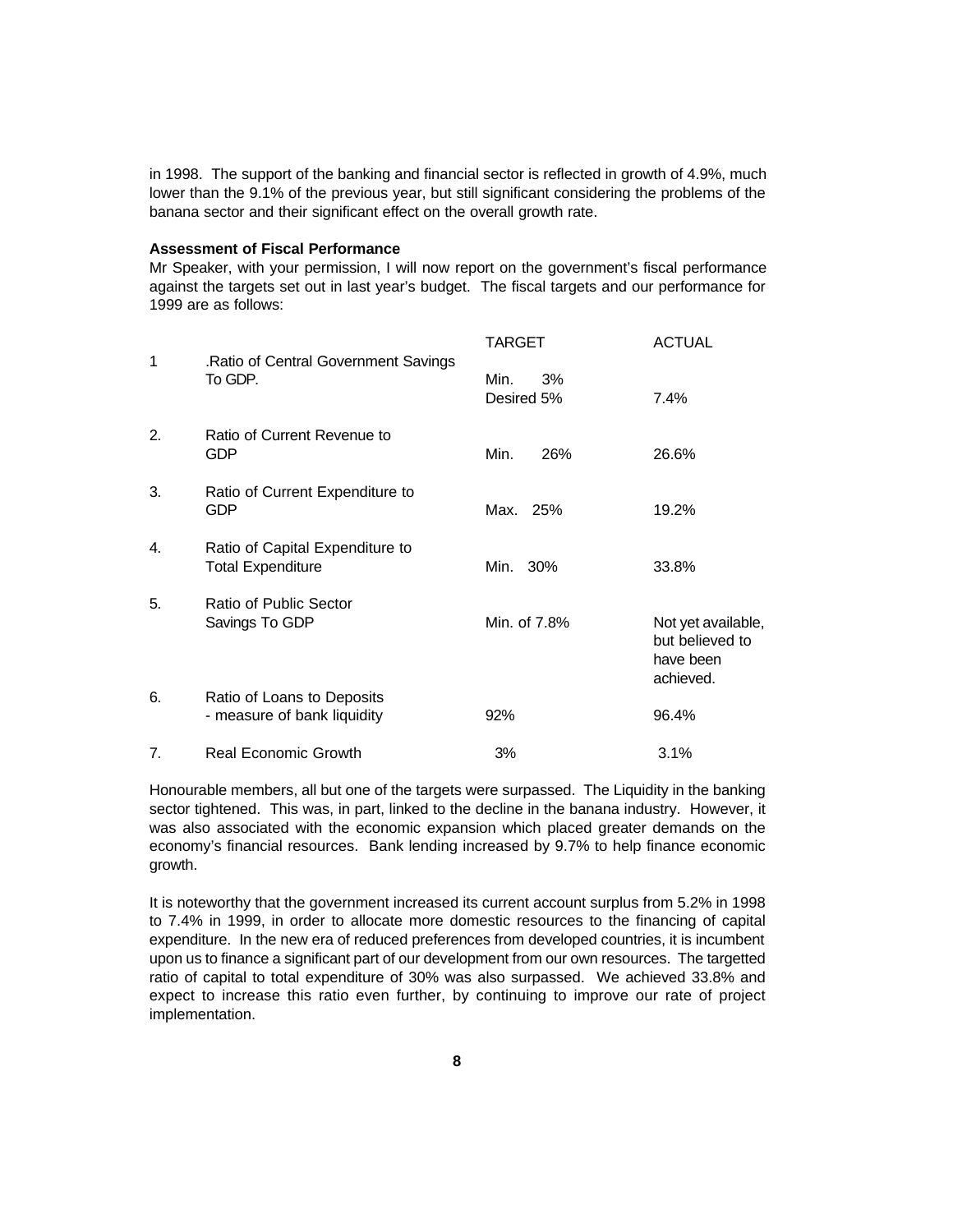St Lucia's debt ratios are well within acceptable limits, despite increases in the absolute debt outstanding and debt service in 1999. Total debt to GDP was virtually constant at 25.3%, indicating that our ability to sustain our debt obligations remains favourable. Our ability to service external debt, as measured by the ratio of external debt service to exports of goods and non-factor services, was 4.1% in 1999, compared to 3.7% in 1998. However, we are well within accepted norms of 15-20% for countries of our size and classification.

### **REPOSITIONING OF ECONOMY**

Mr Speaker, over the last two and a half years, we have been engaged in the process of strengthening, modernising and re-positioning the economy, after the years of decline and dysfunction. Our efforts have not been in vain. The recovery which began in 1998, has continued in 1999, and by all accounts will be further strengthened this year. In addition, we are at an advanced stage of the transition to a predominantly service economy, and must strive for common ground in the public and private sectors, in order to find ways of bringing about the necessary structural adjustments associated with such fundamental changes.

It is well within our capability as a people to deal effectively with the issues affecting us, and I am confident that St Lucia can take advantage of the opportunities offered by the new international economy.

It must be recognised that the process of consolidation and re-positioning is not yet complete. We are in the process of establishing the Goods Free Zone Goods Distribution and the rules of engagement for gaming facilities, and so on. The International Financial Services Sector has taken off. Our commitment to regional economic integration has taken one major step forward with the introduction of the third and fourth phases of the Common External Tariff. We have restructured the management of the Banana Industry, boldly re-engineered WASCO, privatised NCB , and are now reconfiguring Radio Saint Lucia and NDC.

In taking a new direction, it is essential to act in the best interest of the nation. The strategies adopted must serve to place the country firmly on the desired course, and to iron out the kinks that might appear or persist along the way. Distortions might surface here and there, but these are inevitable in the course of development, particularly in an environment of rapid and profound change. Success will come where there is oneness of purpose, tenacity and consistent policies, without compromising our capacity to interact with a dynamic environment.

This is what we have sought to do in the last 2½ years. This is what this government is about. This consolidation of the process of re-positioning, is what this year's budget is about.

## **THE CHALLENGE TO REDUCE UNEMPLOYMENT**

Mr Speaker, one of the most comforting items of information released in recent times was this statement by the Statistical Office:

*"During the past twelve months there has been a decrease in the unemployment rate in St*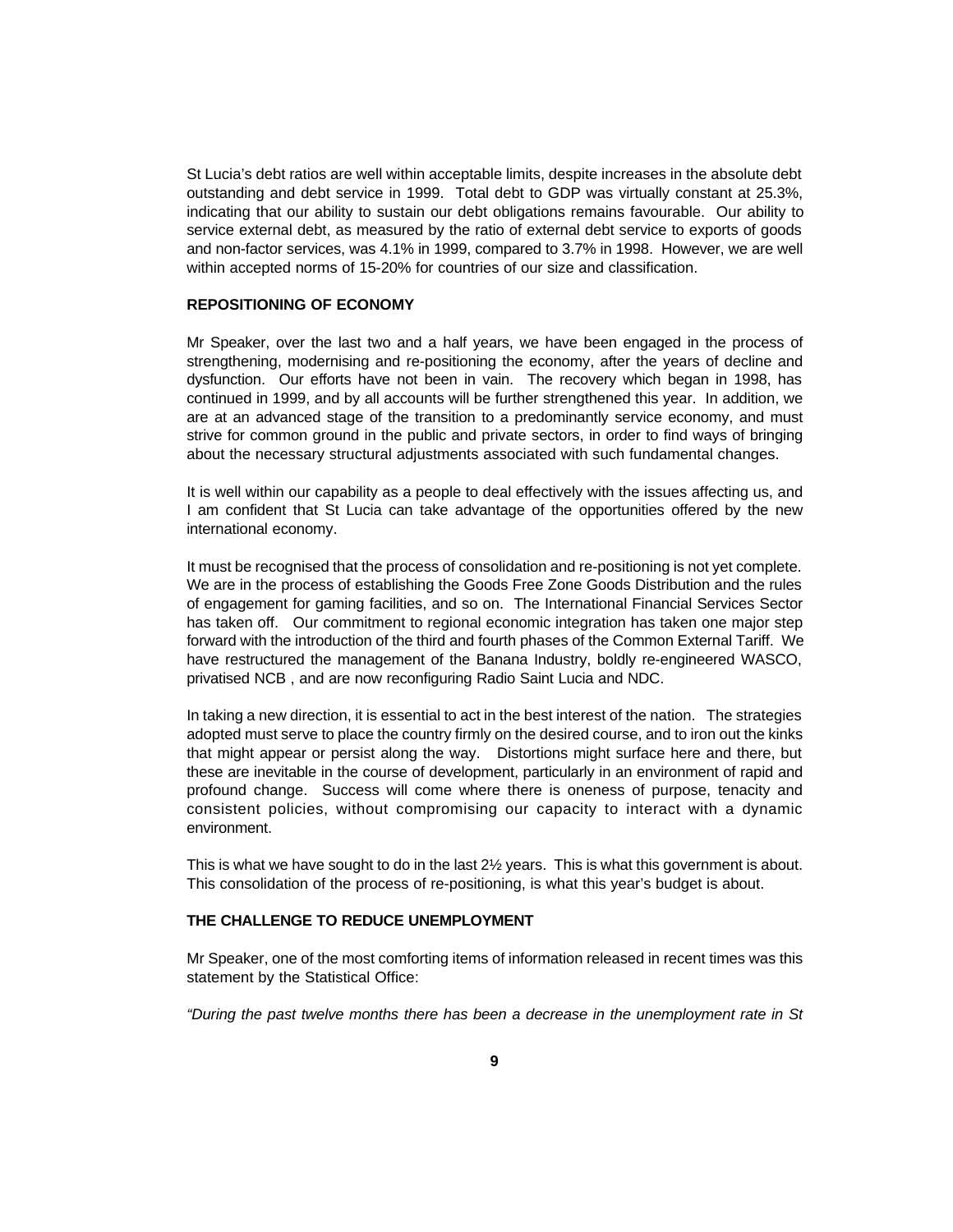*Lucia from 21.5% in 1998 to 18.1% in 1999 (the rate in 1997 stood at 20.5%). In 1999 the rate of unemployment fell from 20.5% in the first half of the year to 15.7% in the second half of the year, a substantial decline even discounting the fact that there is a tendency towards lower unemployment rates in the second half. From 1998 to 1999 the total number of persons unemployed declined from 15,500 to 13,200, if the last half of 1998 is compared with the last half of 1999 the decline is even more apparent."*

According to the Director of Statistics:

*"The main reason for the decline in the unemployment rate was higher rates of employment in three sectors, namely construction in particular, followed by hotels and restaurants and wholesale and retail trade. In construction, approximately 1000 more persons were employed during 1999, and in tourism and wholesale and retail, approximately 1500 more persons were employed. Employment rates in other sectors remained fairly constant (example agriculture and transport and communication); public sector employment showed a small decline which is however statistically insignificant."*

Mr Speaker, despite the significant decline, the existing unemployment rate remains unacceptably high. The challenge is to reduce it even further. Together, we must put an end to persistent unemployment.

In so doing, we must acknowledge that even as employment opportunities improve, there will be shifts in the pattern of demand for labour. Witness that while construction is demanding labour, the garment sub-sector is contracting. We are deeply concerned about the current difficulties at Belle Fashions and PLU. We are aware of the ongoing dialogue regarding each and are hopeful that positive outcomes can be agreed. These transitions reflect international trends. It also reminds us to remain competitively priced in the markets we choose to service. In the global market production will shift in response to cost changes. If our labour is to earn a quality wage it must produce a quality product.

According to a recent Eastern Caribbean Central Bank report:

*"it is generally accepted that "the most optimal strategy for reducing employment is to increase the demand for labour. This effectively means instituting measures to increase demand for goods and services since the demand for labour is derived demand. Implementing expansionary, fiscal and monetary policy or instituting special labour market measures can increase aggregate demand. However, in the context of St Lucia, expansionary policies would only provide short-term temporary relief and the extent to which such policies can be pursued is fortunately constrained by the existing monetary arrangement which necessitates prudent fiscal management."*

Ultimately, the best approach is to encourage an acceleration of domestic investment in the production of goods and services which attract strong external demand. It is for this reason that Government has identified Tourism and services in general, as the leading growth sectors.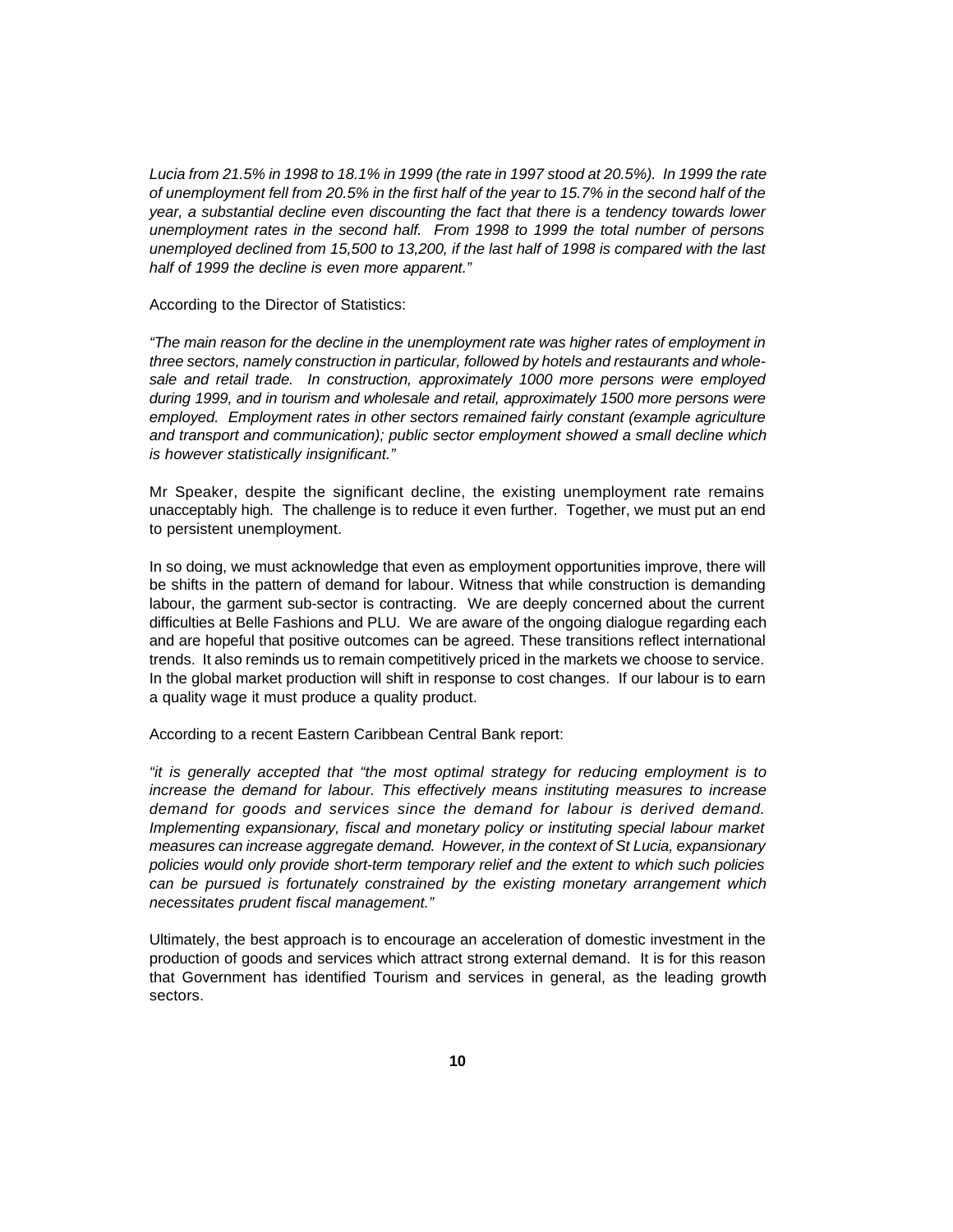If we are to sustain the production of high-demand goods and services, we must strengthen capacity by continued investment in our human resource base, maintain and strengthen our ability to attract and sustain domestic and external investment, and crucially develop a well-trained and diversified work force. Mr Speaker, a well-trained and diversified workforce is essential to the modernisation of our economy. We have to develop the response capacity to move from one economic activity to another. The emerging economic environment calls for flexibility. It is for that reason that Government is working to ensure that the Skills Training and Employment Resource Centre comes on stream as quickly as possible.

In order to reduce unemployment, Government will continue to apply a mix of policies to stimulate demand for labour. These include:

- 1. Continued efforts to stimulate investment in Tourism and Services;
- 2. Introduction of new areas of economic activity, such as the Free Zone, Financial Services and Gaming;
- 3. Maintenance of policies to stimulate construction in the public and private sectors;
- 4. Creation and expansion of opportunities for self-employment, particularly in small business;
- 5. Diversification of opportunities in the Agriculture sector;
- 6. Strengthening of capabilities to train and re-train our workforce.

### **THE BUDGETARY STATEMENT**

Mr Speaker, it is now time to present the Estimates for 2000-2001. Total Expenditure amounts to 726.4 million dollars. Of this, 40.1% or 291.2 million dollars is for Capital investment, 55.7% or 404.3 million dollars is for current operating expenditure and 4.2% is for meeting principal repayments on the public debt.

Total Government Expenditure of 726.4 million dollars will be financed from:

- (1) Capital revenue of 6.2 million dollars;
- (2) Grants of 78.9 million dollars;
- (3) Loans of 103.3 million dollars;
- (4) Bonds of 23.1 million dollars which will be available to St Lucians and overseas investors; and
- (5) Recurrent revenue of 514.9 million dollars.

Revenue last year included 36 million dollars of extra-ordinary revenue. Thus, the projection for 2000-2001 represents an actual increase in revenue of about 20 million dollars. This increase is the direct result of previous revenue measures and efficiencies in revenue collection. It is anticipated that Gaming Fees will result in an increase in revenue collections of 0.7 million dollars in the first instance.

### **The Capital Program**

The Capital Programme of 291.2 million dollars is financed by 205.3 million dollars from grants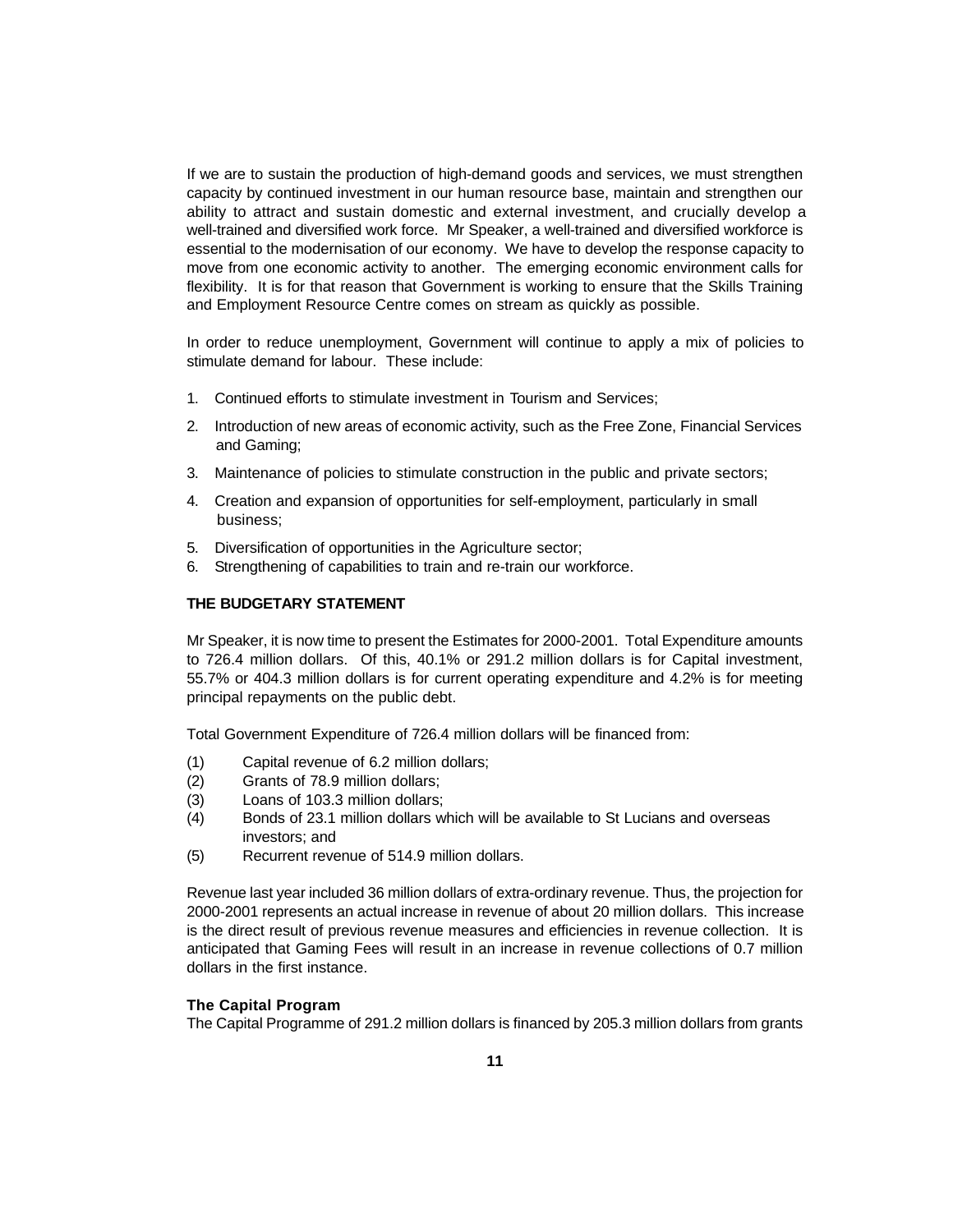and loans, 79.8 million dollars from Current Revenue, and 6.2 million dollars from the Sale of Assets.

The Budget is designed to achieve a current surplus of 110.5 million dollars or 6.1% of G.D.P, which Mr Speaker, is in excess of the desired level of 5% and well over the 2000-2001 target of 3.2% agreed with the European Union. The target surplus for the public sector as a whole, over which we have limited control, is 8.0%.

Current Revenue of 514.9 million dollars is 28.4% of G.D.P compared with the minimum desired level of 26%. This Mr Speaker, reflects not only the optimism which St Lucians and outsiders have in our economy, but the achievement of continuous real growth in the various sectors.

Current Expenditure of 404.3 million dollars is 22.3% of G.D.P, well below the ceiling of 25%. The ratio of capital Expenditure to total expenditure is 40.1%, well above the desired minimum of 30%.

Mr Speaker, it will take some time to improve the liquidity of the banking system. The service sector does not have the cash impact of the banana sector, while the demand for finance for the growing sectors is expected to increase. Consequently, while it is desirable to reduce the Loan to Deposit ratio below 90%, we do not expect it to go below 95.5% this year.

We are still within the prudential external debt servicing to exports ratio of 15-20% and total outstanding external debt to GDP ratio of 30-35% for the public sector. The external debt service ratio implicit in this budget for the Central Government is 2.8%, while the external debt ratio is around 18%. For the public sector as a whole, the external debt service ratio goes up from 4.1 to 4.7%, while the external debt outstanding to GDP rises from 25.3% to around 29%. Our success in being able to borrow on concessionary terms, accounts for the low external debt service ratio, but opportunities to do so in the future will certainly be more limited. We are approaching the outside threshold of 35% for total external debt and must find alternative ways of financing capital investment.

In summary Mr Speaker, based on the public investment programme, and on the articulated expansion plans of the private sector, and consistent with our strategy for strengthening and re-positioning the economy, our target for real economic growth this year is 3.5%.

Permit me now, Mr Speaker, to highlight the distribution of total expenditure among the various Agencies and some investment expenditure of particular interest.

- 1. The agencies of Parliament, including the Office of the Governor General, the Legislature, the Service Commissions, the Electoral and Audit Departments will receive a total of 4.828 million dollars in total expenditure. Included in that allocation is the hosting of a conference for the Heads of State of CARICOM countries.
- 2. The General Service Agencies, which include the Office of the Prime Minister, the Ministry of the Public Service and the Parastatal Department will receive a total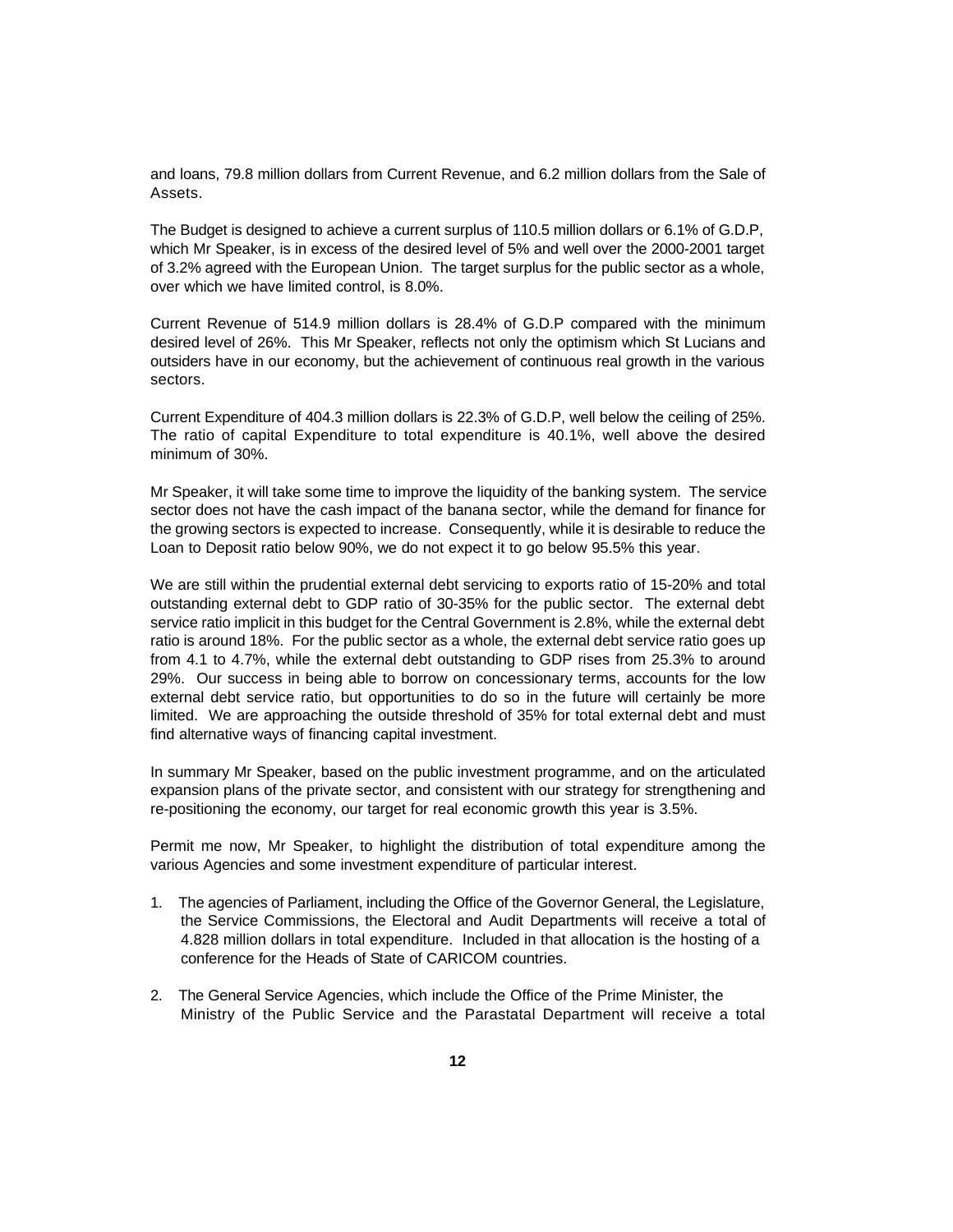allocation of 45.1 million dollars. This allocation also includes 7.0 million dollars for land acquisition, and 15.2 million dollars for the Black Mallet and Hurricane Lenny reconstruction. A sum of 1.0 million dollars will be made available to the Government Printery to purchase a multicolour-offset press. The National Trust will also receive an increase of 250,000 toward the establishment of a National Museum.

- 3. A total amount of 73.2 million dollars is allocated to the Justice Sector. This represents an increase of 3.8 million dollars. Portfolios under this sector include the Ministry of Legal Affairs, Home Affairs, Labour, Judiciary and DPP and the Attorney General's Chambers. The allocation includes 1.1 million dollars for the filling of 50 vacancies within the Royal St Lucia Police Force.
- 4. A total amount of 401.1 million dollars is allocated to the Economic Services Sector. Of that amount, 122 million dollars is provided for Debt Servicing, Pensions and Contingencies. A total of 196.7 million dollars is for the Capital Investment Programme of this sector. Agencies under this sector include:
	- (a) The Ministry of Agriculture, Forestry and Fisheries;
	- (b) The Ministry of Commerce, International Financial Services and Consumer Affairs;
	- (c) The Ministry of Communications, Works, Transport and Public Utilities;
	- (d) The Ministry of Finance and Economic Affairs;
	- (e) The Ministry of Tourism and Civil Aviation;
	- (f) The Ministry of Development, Planning, Housing and the Environment.
	- (g) The Ministry of Foreign Affairs & International Trade.

Capital inputs into the Sector include:

- (1) 35.8 million dollars for the Ministry of Agriculture, Forestry and Fisheries. Of that money, 13.4 million dollars is for Banana Commercialisation to be dispersed to the Banana Industry Trust Fund, 4.8 million dollars for the Agriculture Diversification Programme, which is directed at reducing the levels of foreign exchange spent on food imports, while at the same time seeking to increase foreign exchange generation by encouraging greater production of a wider variety of export products.
- (2) \$400,000 to establish an appropriate Standard Industrial Classification system for the manufacturing sector and to provide a medium for systematically and empirically assessing the contribution of the industry to the Gross Domestic Product i.e. the output performance and productivity of the sector.
- (3) 33.3 million dollars for the improvement of roads infrastructure throughout the country.
- (4) 1.6 million dollars is earmarked for the completion of works on the Castries River Wall.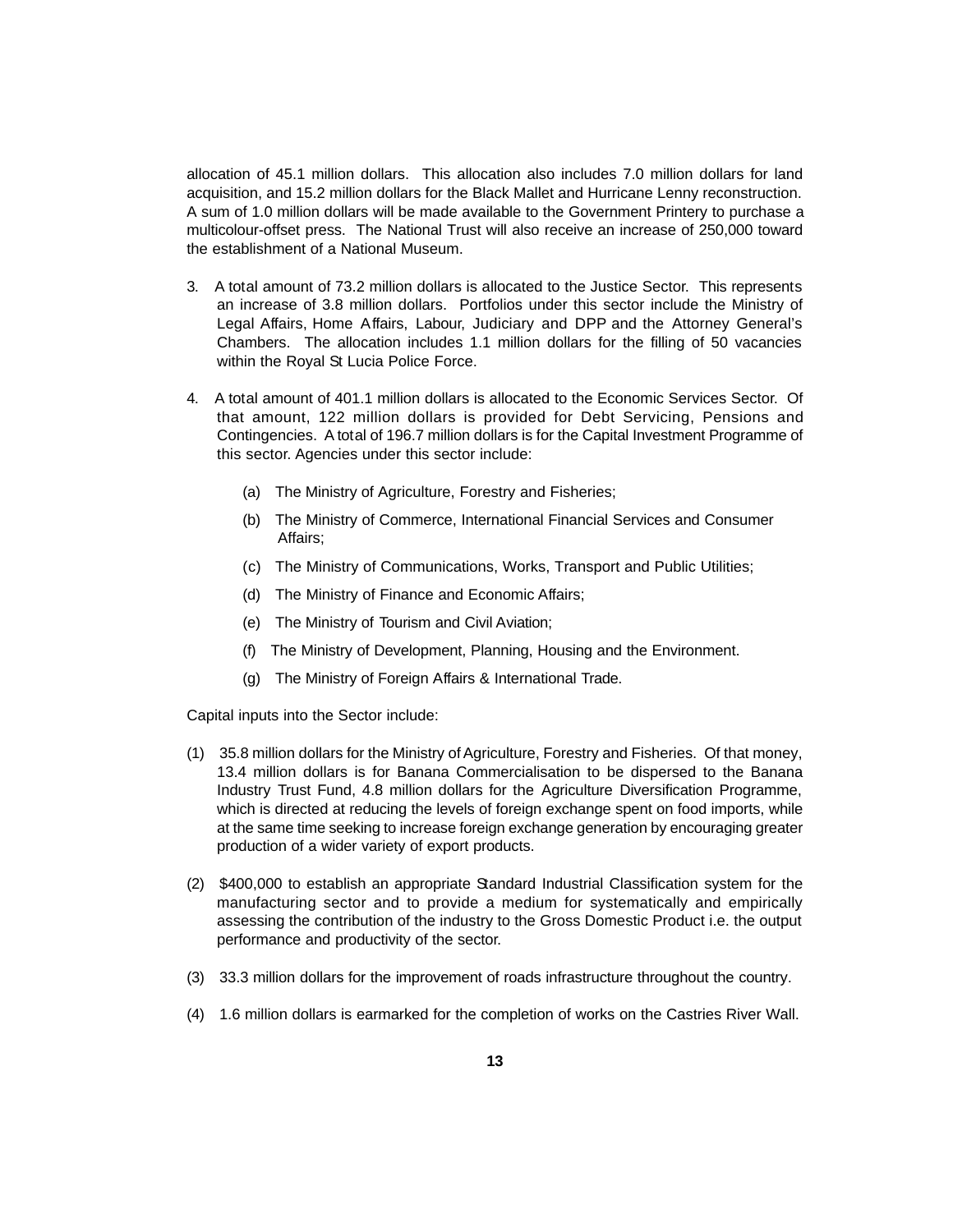- (5) 66.6 million dollars is allocated for various projects under the newly established Ministry of Development, Planning, Environment and Housing. These projects include PROUD, Solid Waste Management, Poverty Reduction and Disaster Mitigation.
- (6) 22.4 million dollars is allocated to the Tourism Sector, an increase of 4.8 million dollars. This allocation will be distributed as follows: 16.7 million for Marketing and Promotion including 3.0 million dollars for the Tourism Repositioning Strategy, and \$250,000 for the construction of Community Tourism Outlets. Funding of 2.6 million dollars for the Nature Heritage Project and the National Conservation Authority is included in the Capital Expenditure for this Sector.
- (7) 202.1 million dollars is allocated to the Social Services Sector. Portfolios under this sector include the Ministry of Education, Human Resource Development, Youth and Sports, the Ministry of Community Development and the Ministry of Health, Human Services, Family Affairs and Gender Relations.

Capital Projects under this Sector include:

- (a) \$666,000 for the establishment of a National Heroes Park;
- (b) 1.0 million dollars for the establishment of a Youth Venture Capital Programme which I will elaborate on shortly; and
- (c) 5.0 million dollars towards the construction of a new National Hospital.

# **NO NEW TAX MEASURES**

Mr Speaker, I indicated earlier that Government has nearly completed its programme of fiscal re-positioning. It gives me great pleasure to advise Honourable Members that there will be no new tax measures, whether direct or indirect. I repeat, there will be no new taxes. It is now for the economy to grow on its new-found energy.

I shall now address certain fiscal issues. I start with the volatility of fuel prices on the international market.

# **FISCAL INITIATIVES**

# **IMPACT OF FUEL PRICES**

Mr Speaker, our decision to stabilise domestic petrol prices has come at a significant cost. Oil prices internationally have risen by 218.5%% over the last 12 months, (March 22, 1999 – March 5, 2000) and petrol prices in St Lucia should have risen to 8.03 for leaded gas, \$8.47 for unleaded gas and \$7.45 per gallon for diesel in accordance with the formula introduced last year. This formula allows government to share the cost of fuel increases with the public, by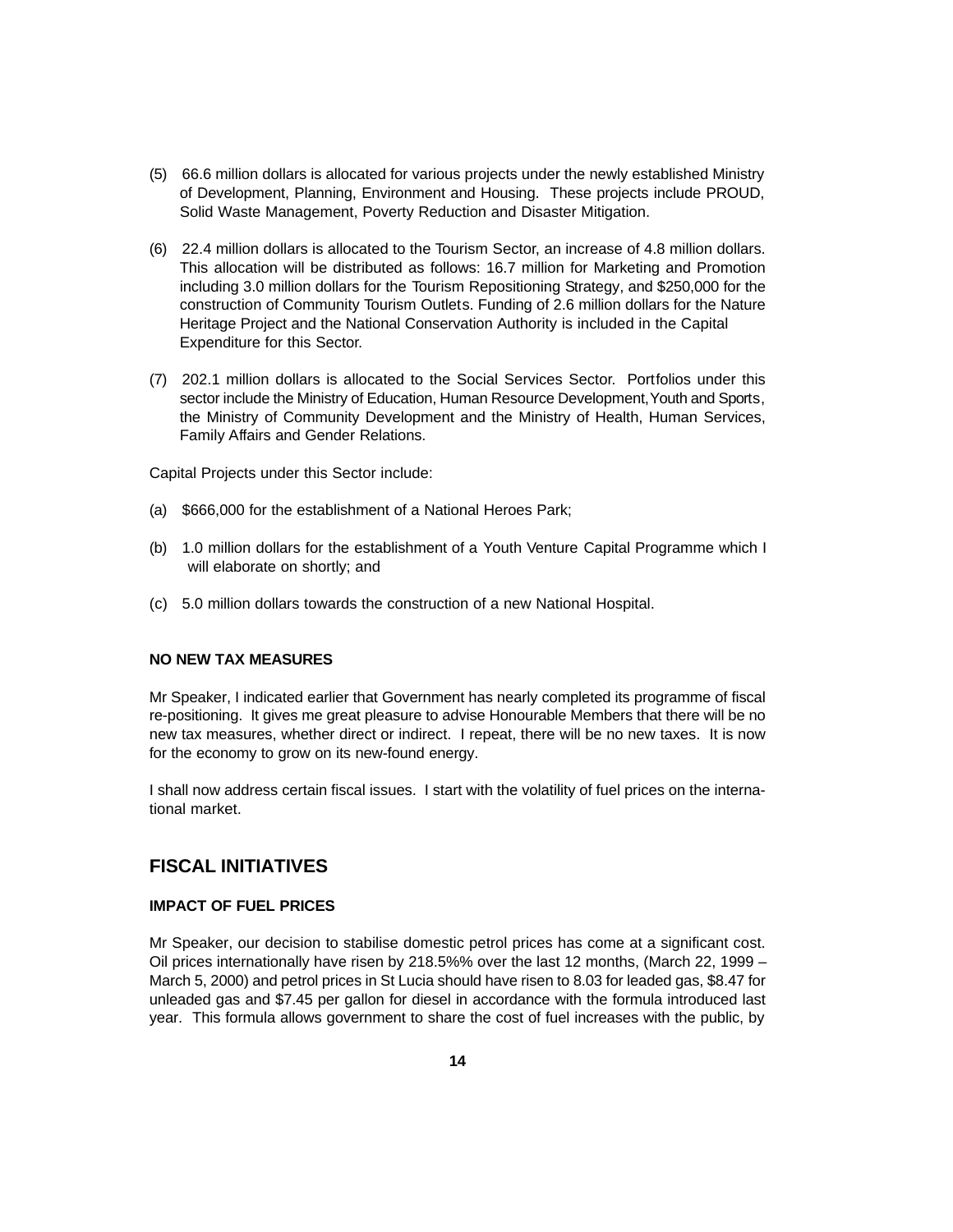absorbing some, and passing on only part of the increase to consumers. On the other hand, if prices fall, both consumers and government enjoy the benefit. It is that same formula which allowed us to reduce fuel prices in December 1998.

However by managing the formula to maintain lower fuel prices to consumers, Government lost an estimated 11 million dollars in revenues. As a result, we had to curtail capital expenditure and the reduction of outstanding payables. On the positive side, inflation was kept at a moderate level.

Gas prices all over the non-oil exporting world have gone up significantly in the last few months. Most countries in the Caribbean have been unable or unwilling to keep down fuel prices, and there have been significant increases in some neighbouring countries.

Current fuel prices in some Caribbean countries, including the OECS are as follows:

| <b>COUNTRY</b>    | <b>FUEL TYPE</b>                         | <b>PUMP PRICESEC</b><br>\$ equivalent |
|-------------------|------------------------------------------|---------------------------------------|
| Anguilla          | Unleaded Gas - Company (a)               | 6.65                                  |
|                   | Unleaded Gas – Company (b)<br>subsidised | 6.35                                  |
| Antigua           | Unleaded Gas                             | 6.55                                  |
| <b>St Kitts</b>   | Unleaded Gas                             | 5.70                                  |
| Dominica          | Unleaded Gas                             | 6.90                                  |
|                   | Leaded Gas                               | 6.70                                  |
| Grenada           | Unleaded Gas                             | 6.98                                  |
|                   | Leaded Gas                               | 6.99                                  |
| <b>St Vincent</b> | Unleaded Gas                             | 6.60                                  |
|                   | Leaded Gas                               | 6.10                                  |
| <b>Barbados</b>   | Unleaded Gas                             | 9.76                                  |
|                   | Leaded Gas                               | 9.76                                  |
| Guyana            | Leaded Gas                               | 5.14                                  |
| St Lucia          | Unleaded Gas                             | 6.42                                  |
|                   | Leaded                                   | 6.06                                  |
|                   |                                          |                                       |

Apart from St Kitts and Guyana where the price is subsidised, St Lucia has the lowest prices of all those countries. Despite the steep increase in the price of imported fuel, I do not intend to raise fuel prices at this time. In part, this approach is influenced by the need to keep inflation at a moderate level, unless any negative effects of such an approach outweigh the benefits. The situation will be kept under constant review and, should the situation warrant it, I will inform you of any adjustments during the course of the financial year.

# **DEALER MARGINS ON FUEL**

Mr Speaker, all the players in the petroleum market in St Lucia have to play their role in the national effort to keep inflation at moderate levels. The fuel dealers are seeking an increase in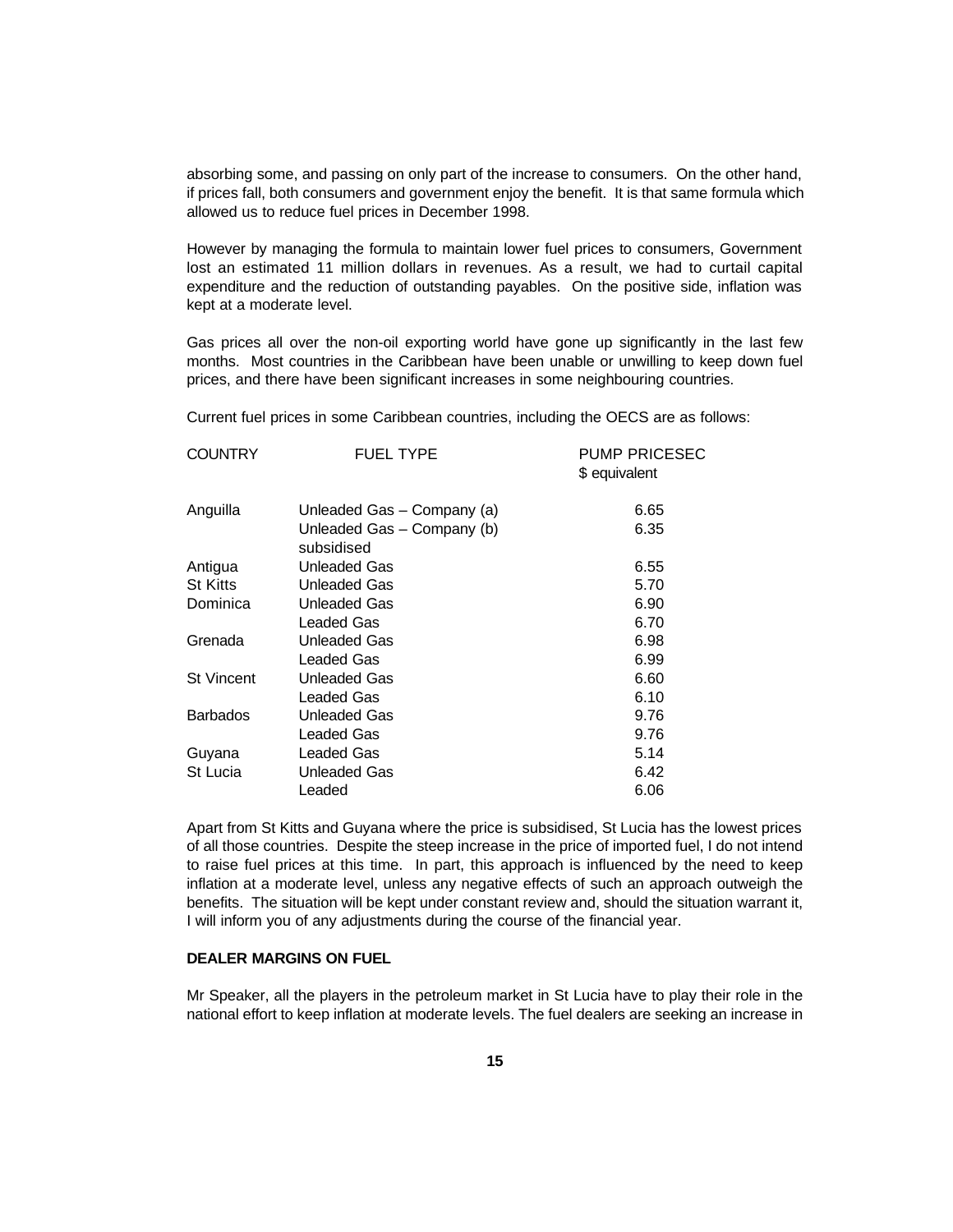their fuel margin. The following are the margins enjoyed by dealers in neighbouring OECS and CARICOM countries:

| <b>COUNTRY</b>    | <b>FUEL TYPE</b> | <b>DEALERMARGIN</b> |
|-------------------|------------------|---------------------|
|                   |                  | PER GAL.            |
| Anguilla          | Petrol           | 38¢                 |
| Antigua           | Petrol           | 55 <sub>c</sub>     |
| <b>St Kitts</b>   | Petrol           | 45¢                 |
| Dominica          | Petrol           | 43¢                 |
| Grenada           | Petrol           | 65¢                 |
| <b>St Vincent</b> | Petrol           | 50¢                 |
| <b>Barbados</b>   | Petrol           | 89.8 <sub>¢</sub>   |
| Guyana            | Petrol           | 26¢                 |
| St Lucia          | Petrol           | 64¢                 |

I note that, apart from Barbados and Grenada (which is almost on par with St Lucia), dealers in St Lucia receive the highest margins of all the countries mentioned. Taking all the circumstances into account, increasing dealer margins is not warranted at this time. However, I will also review their position later on, as part of the general review of which I spoke a minute ago.

### **Phasing out Unleaded Gas**

There is one fundamental change which we have to make this year. National health and environmental considerations, alongside market realities dictate that we phase out leaded fuel. It has been shown to be harmful to people, particularly children, as well as to the environment. The true cost of continuing to use leaded petrol includes the cost of producing it, the cost of treating the illnesses which it causes, and the environmental cost.

In addition, the Leeward Islands have all moved to phase out leaded fuel, as has Barbados from the 1st of May this year. In the face of dwindling demand and the health issues, suppliers in the region are themselves not renewing contracts to bring in leaded petroleum. Given the reduced demand, unit costs are likely to rise, if indeed leaded fuel continues to be readily available in the future.

As a consequence of all these factors, leaded fuel will be phased out completely by the end of August, 2000. I am giving everyone five months to make the necessary adjustments. The majority of vehicles in St Lucia are of Japanese origin and should already be capable of using unleaded fuel if they were made after the 1970's. The relevant dates for the U.S.A and Europe are after 1982 and 1986 respectively. The conversion to unleaded gas is both necessary and desirable, and the lead time of five months should enable everyone to make the transition smoothly.

# **ABOLITION OF DUTY AND CONSUMPTION TAX ON MOTOR VEHICLES FOR USE AS TAXIS**

Mr Speaker, I have stressed that equity must prevail between and within all economic sectors,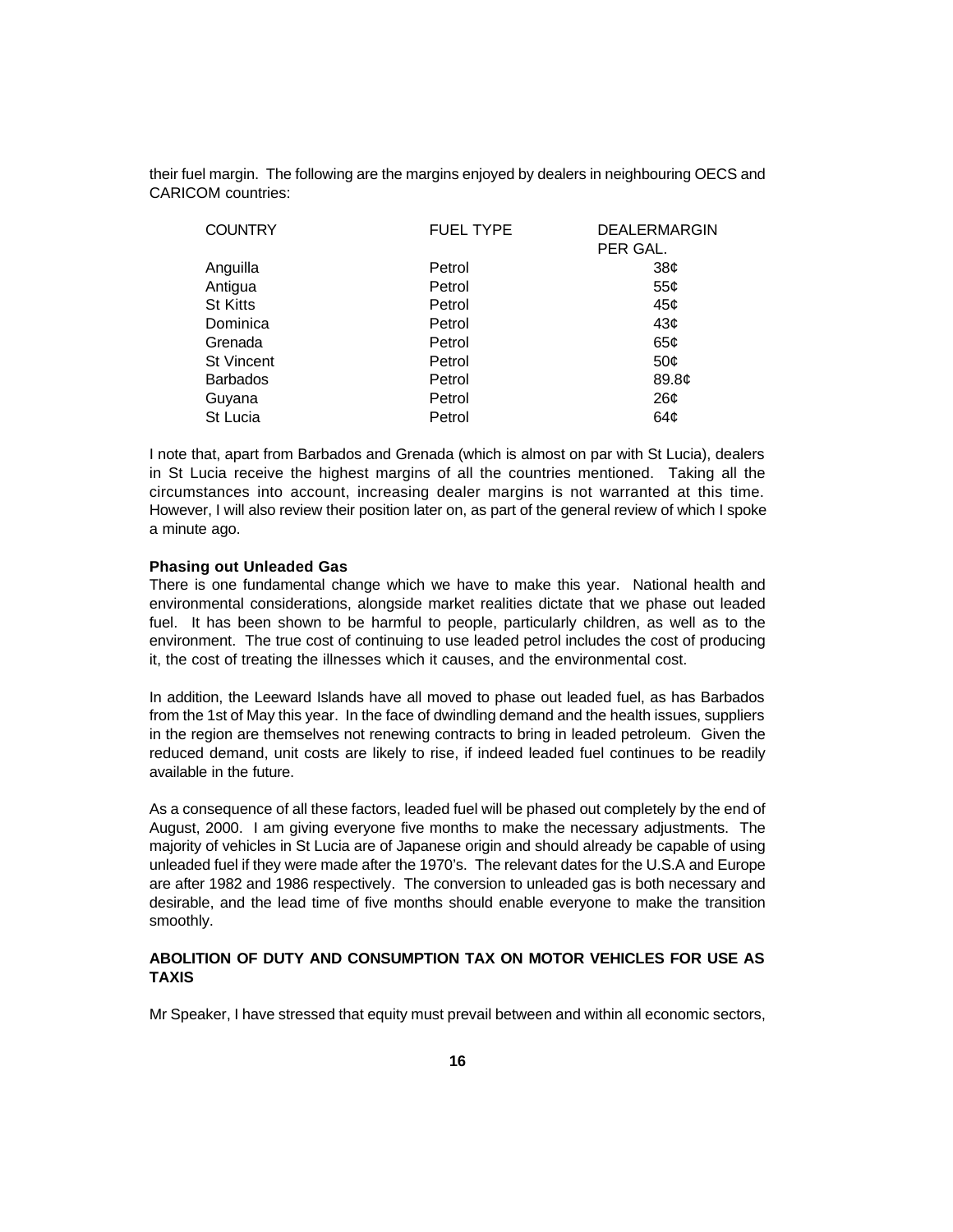including tourism. Since the advent of this Government, taxes on gratuities and tips received by hotel workers have been abolished. In 1999, concessions were extended to the car rental sector. On this occasion, I have decided to abolish duty and consumption taxes on new motor vehicles for use as taxis. The purchase of these vehicles will now be treated as an approved tourism venture. However, certain conditions will apply.

Duty and Consumption Tax will be waived on a motor vehicle imported by, or on behalf of an individual who currently operates a taxi service, solely as a replacement for a taxi operated by the individual, subject to the following conditions or any other conditions as may be determined by the Minister with responsibility for Finance:

- (a) that the motor vehicle to be replaced is at least five years old and has been used exclusively as a taxi for a period of at least five years immediately preceding the date of importation of the replacement motor vehicle;
- (b) that the replacement motor vehicle is used exclusively as a taxi for a period of at least five years after the date of its importation;
- (c) that the replacement motor vehicle is not sold or disposed of until the expiration of a period of at least five years after the date of its importation;
- (d) that the individual keeps and renders accounts in respect of the use and disposal of a vehicle imported in such manner as the Comptroller of Customs requires.

In order to qualify, the following support documents, insofar as they apply, are required:

- (a) A Certificate issued by the Ministry of Tourism to certify that the owner is an approved taxi driver;
- (b) A Certificate of Clearance from the National Insurance Scheme;
- (c) A Certificate of Clearance from the Inland Revenue Department;
- (d) A letter from the Licensing Department confirming:
	- (i) that the applicant is the owner of the vehicle being replaced, and
	- (ii) the number of years the vehicle was continuously registered to him/her.
- (e) A letter from the insurance company consenting to the comprehensive insurance coverage of the vehicle being purchased.

I must emphasize that all taxi importers remain liable for the payment of Service Charge and the Environmental Levy.

These concessions will come into effect after the Ministry of Tourism and Civil Aviation has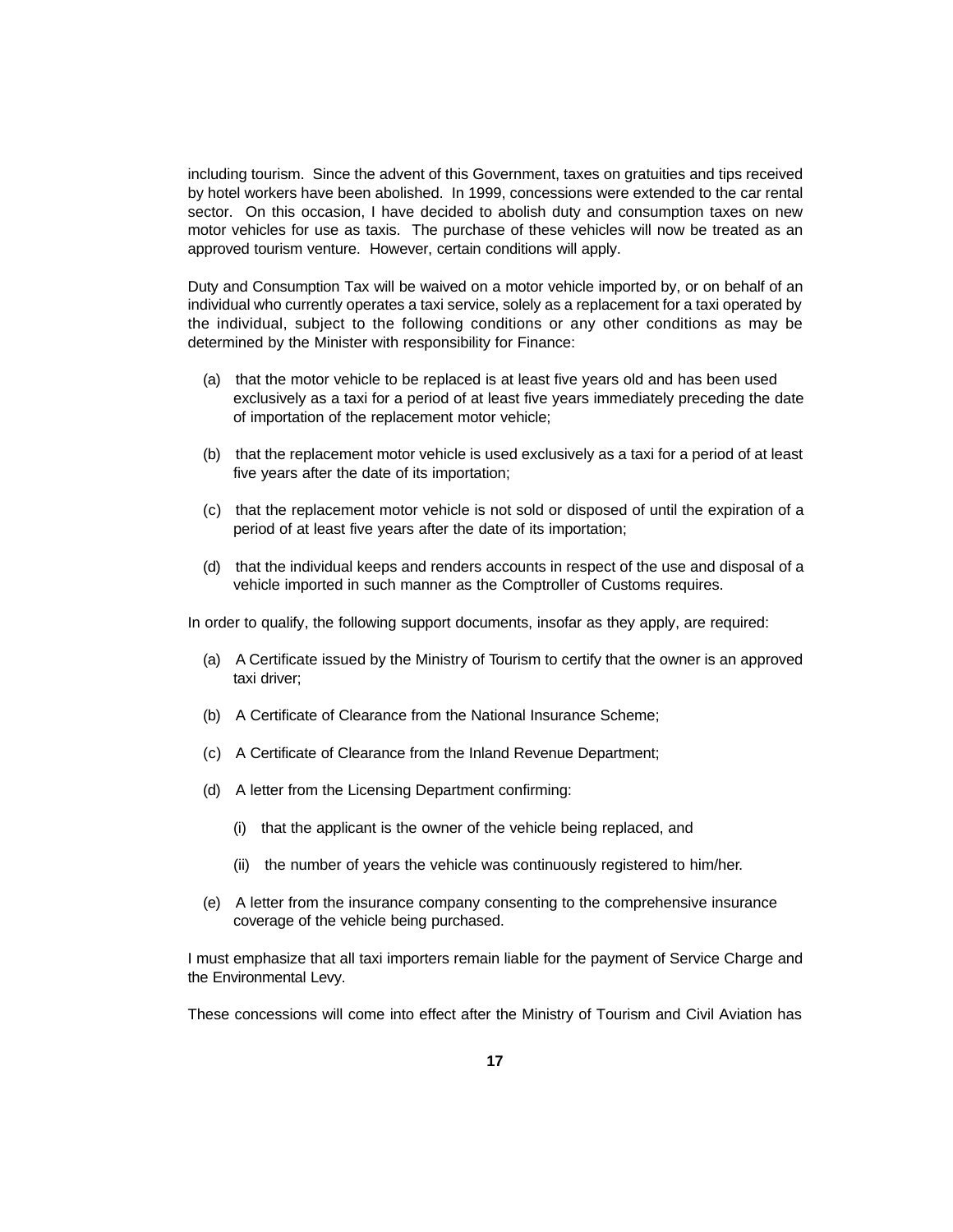met the representative bodies of taxi drivers and finalised specifications of the motor vehicles to be used as taxis. The concessions are also intended to encourage taxi drivers to modernise their vehicles and provide greater comfort to their clients.

# **PROPERTY TAX AMNESTY**

Mr Speaker, you will recall my announcement in the 1998/99 Budget Statement on the new initiatives to be undertaken for the management of property tax in the country. These measures included the centralizing of the management of Property Tax at the Inland Revenue Department. I am happy to report that the Inland Revenue Department has assumed responsibility for the collection and administration of this tax.

As we attempt to place the management of Property Tax on a firm footing, we are reminded of the many attempts to encourage defaulting taxpayers to pay up, often with limited success. Indeed, for some time now, business establishments in the city have refused to pay arrears because they deemed certain increases introduced by the Castries City Council and authorized by the former administration to be exorbitant and unjustifiable.

In fact, the Chamber of Commerce complained to the City Council, but to no avail. We know too, that there is a hardcore of arrears that probably will never be collected. Perhaps the owners of the property can no longer afford the tremendous burden that results from the accumulation of debt or that there is a perceived unfairness in the system. It is estimated that some 14.7 million dollars are owed in property taxes. However, Mr Speaker, there is the need for us to try to clean up and clear away old assessments, and so we believe that it is time to take some bold steps.

Effective April 1, 2000 a national property tax amnesty will be in effect for a period of one year. All outstanding balances, which existed prior to April 1, 1997, will be written off completely. That is, Mr Speaker, taxpayers who have amounts owing prior to April 01, 1997 will not be asked to pay the principal amount, neither penalty nor interest, which has accumulated on the amount up to April 01, 2000. Put differently, individuals and companies would be liable only for property tax arrears, for the period April 01, 1997 to April 01, 2000. In addition, Mr Speaker, the following payment arrangements will be in effect during the amnesty period.

1. If payment is made by June 30, 2000 on property taxes which are due at April 1, 2000, then no interest or penalty fees will be charged;

- 2. If 30% of the amount due at April 1, 2000 is paid by June 30, 2000 and the balance is paid by September 30, 2000, then no interest or penalty fees will be charged;
- 3. No interest or penalty fees will be charged if payments during the amnesty period are made in accordance with the following schedule:
	- · 30% of tax paid by June 30, 2000;
	- · 30% of the tax paid by September 30, 2000;
	- · 40% of the tax paid by March 31, 2001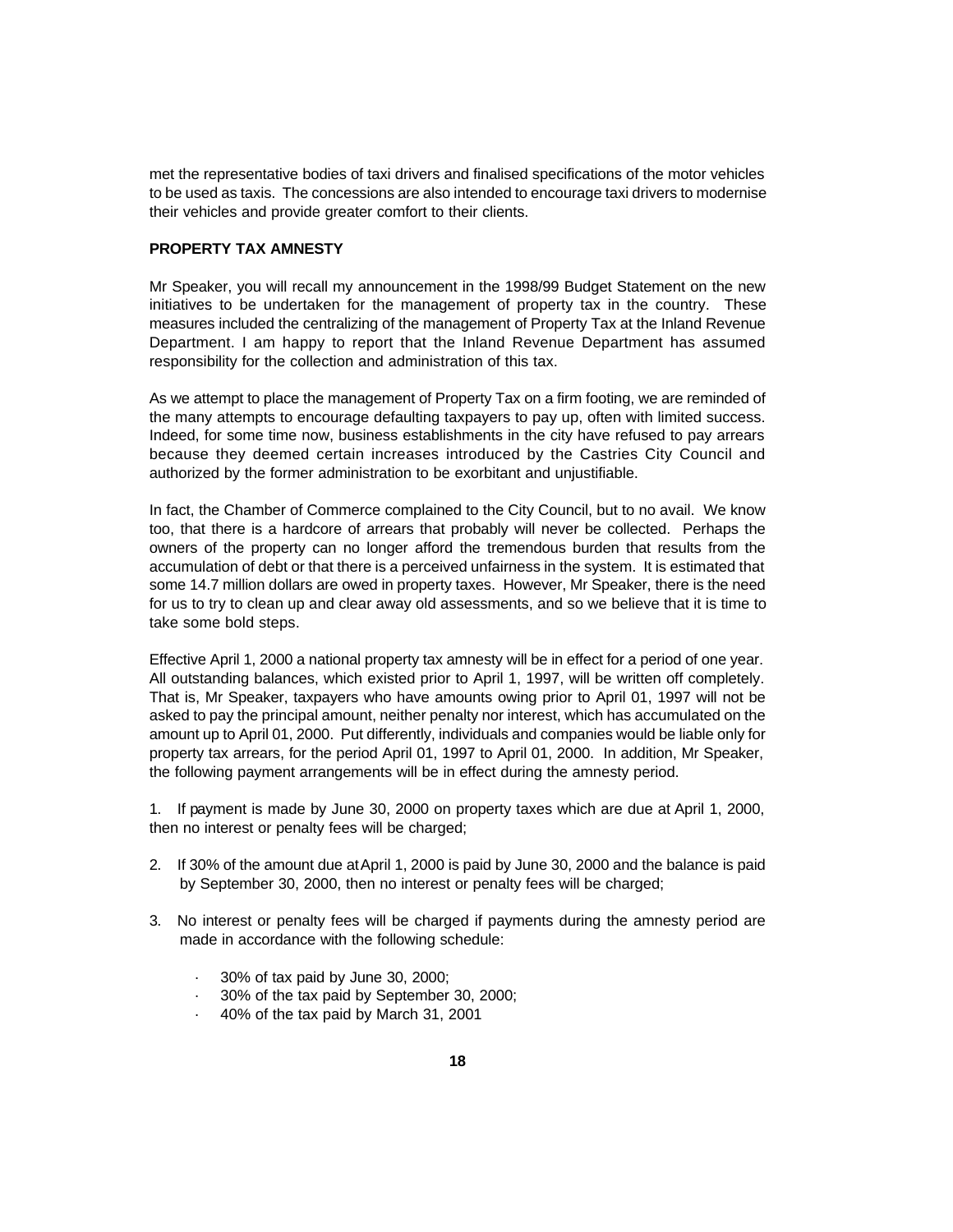- 4. If the 30% payment payable by June 30, 2000 is missed, but the taxpayer wishes to pay the full amount by September 30, 2000, then 25% of the accumulated interest and no collection fee will be charged;
- 5. If the payments at June 30, 2000 and September 30, 2000 are missed, but the taxpayer wishes to make full payment between October 1, 2000 and March 31, 2001 then 50% interest and no collection fee will be charged.

Mr Speaker, I know that you will agree that this is a rather generous amnesty programme, and I implore all defaulters to make arrangements to take advantage of this offer. I think too that you will also agree that having offered this generous package of tax relief that perpetual defaulters will have to be sanctioned in accordance with the provisions of the law.

# **NEW BUSINESS START UPS**

Mr Speaker, since introducing the tax provisions for encouraging new business start-ups in conjunction with the small business development programme, there has been a great deal of interest shown in the programme, through the Small Enterprise Development Unit. However, I believe that even greater interest can be stirred up if more effort is spent in promoting the concessions.

I understand that many persons would feel a great deal of trepidation in starting up their own business but I am convinced that we need to encourage and challenge the creativity of our young persons.

It is normal for businesses in their formative years to incur losses, so as an additional incentive, I propose to allow the 100% offset of tax losses to be carried forward against the succeeding years taxable income for a period of six years. This is 50% more than that allowed for established business operations.

# **PHASING OUT OF LICENSING REGIME**

Mr Speaker, one of the proposals submitted by the Chamber of Commerce to the Minister of Finance concerns the licensing regime. This regime was instituted to protect certain domestic products from external competition. At present, licenses have to be obtained to import several items. Not only is this requirement inconsistent with obligations to CARICOM and WTO, but it also consumes considerable time and effort of public officers. Indeed, no matter how honest officials are, there are persistent complaints of unfairness and favouritism. The Chamber of Commerce has recommended that the regime be "phased out or minimized". In the Chamber's view, this measure would "increase revenue, facilitate trade and make St Lucia's trading regime more WTO compatible". I concur with the Chamber of Commerce that the regime should, within the accepted rules, be phased out and replaced by tariffs cast at a level to offer protection to local manufacturers and exporters, as has been done in some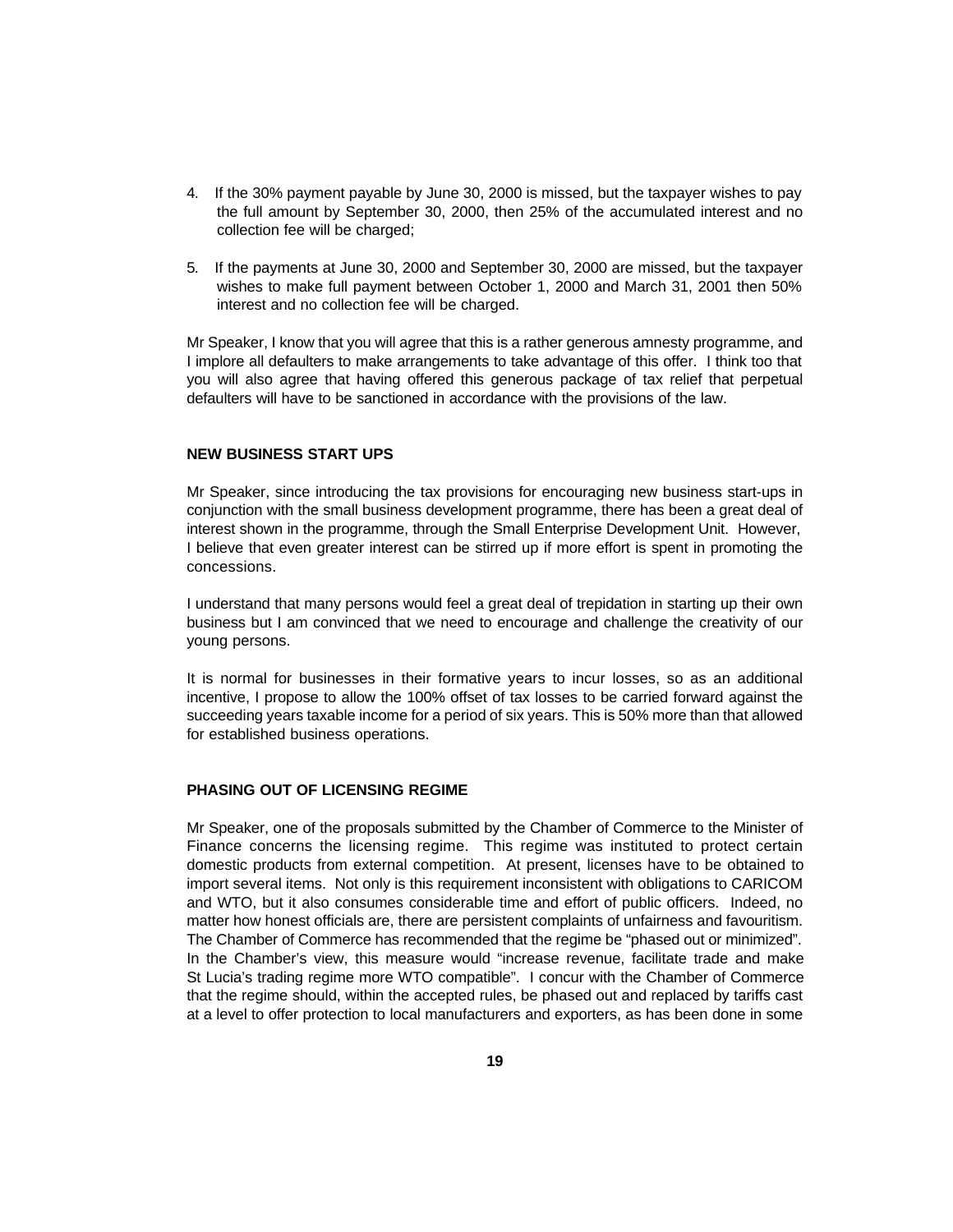CARICOM countries. While Government accepts this policy approach, it will be left to the Ministry of Commerce, Consumer Affairs and International Financial Services to consult the Chamber and advise the Minister of Finance on the appropriate tariffs.

### **RELIEF FOR PENSIONERS**

Mr Speaker, the pensions of Civil Servants are linked to their salary levels. This means that the recent salary increases awarded last year will improve the monthly pensions of those people who received them. However, those who had already retired from the service prior to the years to which the salary increases apply, would not have benefited.

In effect, those pensioners have been on fixed incomes since the last increase in 1996. In order to redress this situation and go some way towards compensating them for the erosion in their real salaries, I propose the following pension increases:

- (1) For persons who retired before March 31st, 1997, the increase will be 5 percent;
- (2) For pensioners who retired before March 31st, 1998, the increase will be 3 percent;
- (3) For those who retired before March 31st, 1999, the increase will be 2 percent.

You will note that those who retired in later years have received some measure of salary increase, and will, therefore, get a smaller pension increase.

There will be no retroactive payments. The increase takes effect at the beginning of the fiscal year 2000-2001, and the payment will be made from the end of May 2000.

### **INCENTIVE TO INVEST IN SECURITY EQUIPMENT AND REFURBISH BUSINESS PLACES**

Mr Speaker, individuals within the private sector have requested that the Government reintroduce for a further year, the initiative to remove duties and consumption tax on:

- (a) surveillance and security equipment imported by business places; and
- (b) all building materials and equipment purchased to repair, rehabilitate and renovate places of business in the centre and immediate periphery of Castries, Vieux Fort, Gros Islet and Soufriere. In the case of security equipment, the concessions ended on March 31, 1999 and in the case of building materials the concessions will end on December 31, 2000.

I propose to extend both concessions to December 31, 2001, but on this occasion, allow all towns and villages throughout Saint Lucia to benefit.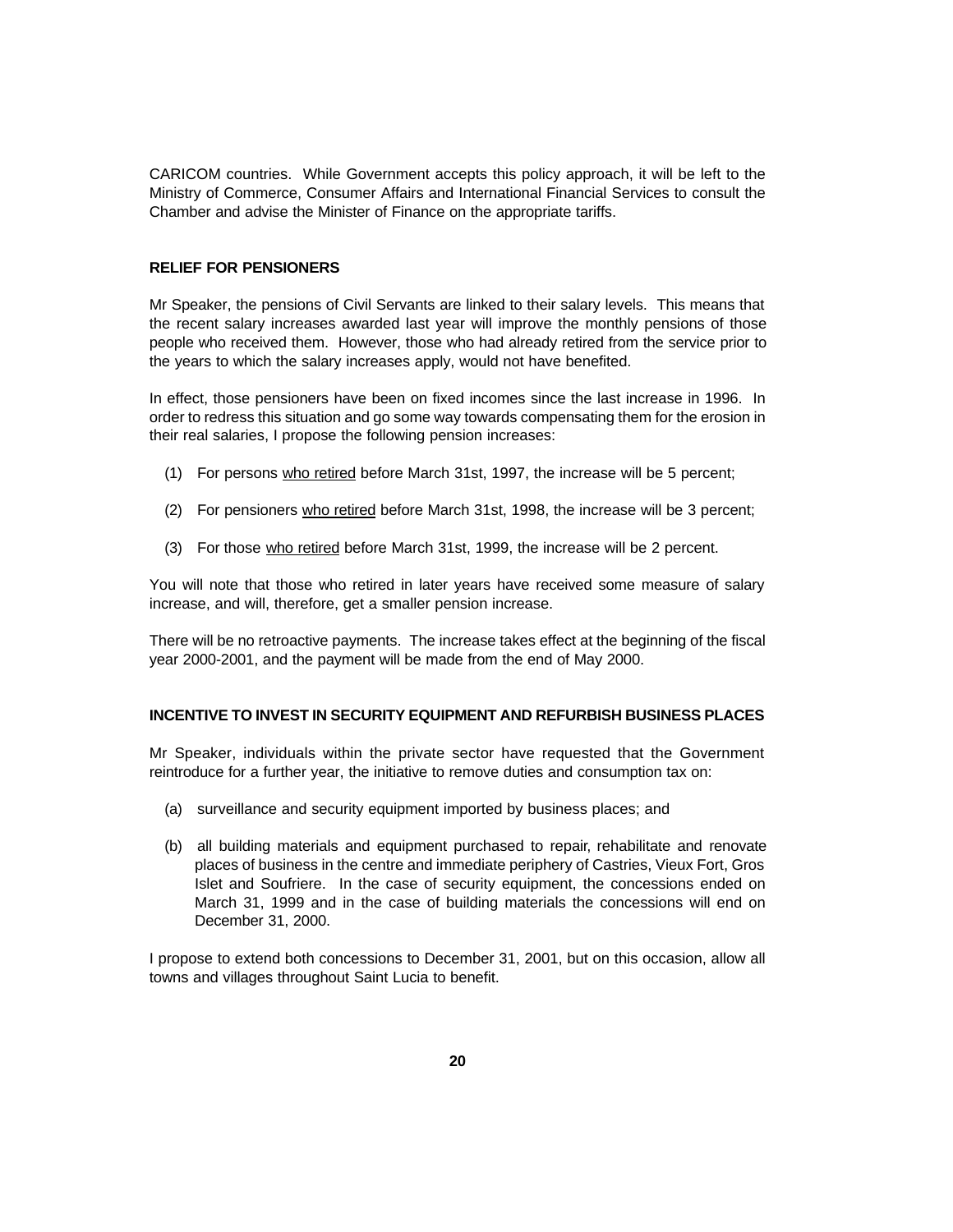### CAPITAL INVESTMENTS AND INITIATIVES

Mr Speaker, I propose now to introduce the principal capital initiatives for this financial year. Unlike the approach adopted in the past budget presentations, the interventions will not be listed under Ministries with subject responsibility.

Mr Speaker, it is a constant battle each year, for young people to find employment that is not only sustainable, but also challenging and progressive for the ever-increasing working population.

# **EDUCATION AND HUMAN RESOURCE DEVELOPMENT – THE HUMAN KEY TO COMPETITIVENESS**

Mr Speaker, Honourable members, this administration brought the portfolio of Education together with human resource development on the clear perception that the challenges of the 21st Century require that education become far more than the maintenance or expansion of the traditional educational system. Education and human resource development together constitute the basis for the emergence of a learning society  $-$  in other words a society in which learning takes place from the cradle to the grave, and in which the creation, digestion and dissemination of knowledge is a continuous process. Without dispute, every analysis of the globalization process emphasizes that knowledge is now both a factor of production and a product in its own right, and that the real competitive edge in national wealth creation is the educational level of the general population.

While challenging the Ministry of Education, Human Resource Development, Youth & Sports to achieve the tightest efficiencies in its recurrent expenditure, particular attention is being paid in the capital allocation to the major strategic initiatives of that portfolio.

This administration is concluding the Basic Education Reform Project funded jointly by the Government of St Lucia, the Caribbean Development Bank and the World Bank. It has been repeatedly suggested that this administration does not give credit to its predecessors where it is due. Mr Speaker, we are willing to do so graciously, if Her Majesty's Loyal Opposition will accept along with the credit, the responsibility for commitments made.

In this instance, the BERP Project included definitive commitments with respect to the ending of the schools transport subsidy. It was pointed out to the former government that the 3.2 million dollars spent on transportation of school children every year (taking for example, Micoud students to Vieux Fort and Vieux Fort students to Micoud), could have been better spent on construction of new secondary schools in different parts of the island, making it unnecessary to transport children for long distances. For the money saved every two and a half years, a new school could have been built. Yet having made this commitment, the former government was unable to muster the political nerve to implement that conditionality. Mr Speaker, this was a difficult but logical and necessary condition that this administration has fulfilled, and yet Mr Speaker they want credit without accepting responsibility. This project is ending, having now completed the construction of four new secondary schools, redesigned the original project to include the provision of computer facilities and multi-purpose courts for each new school,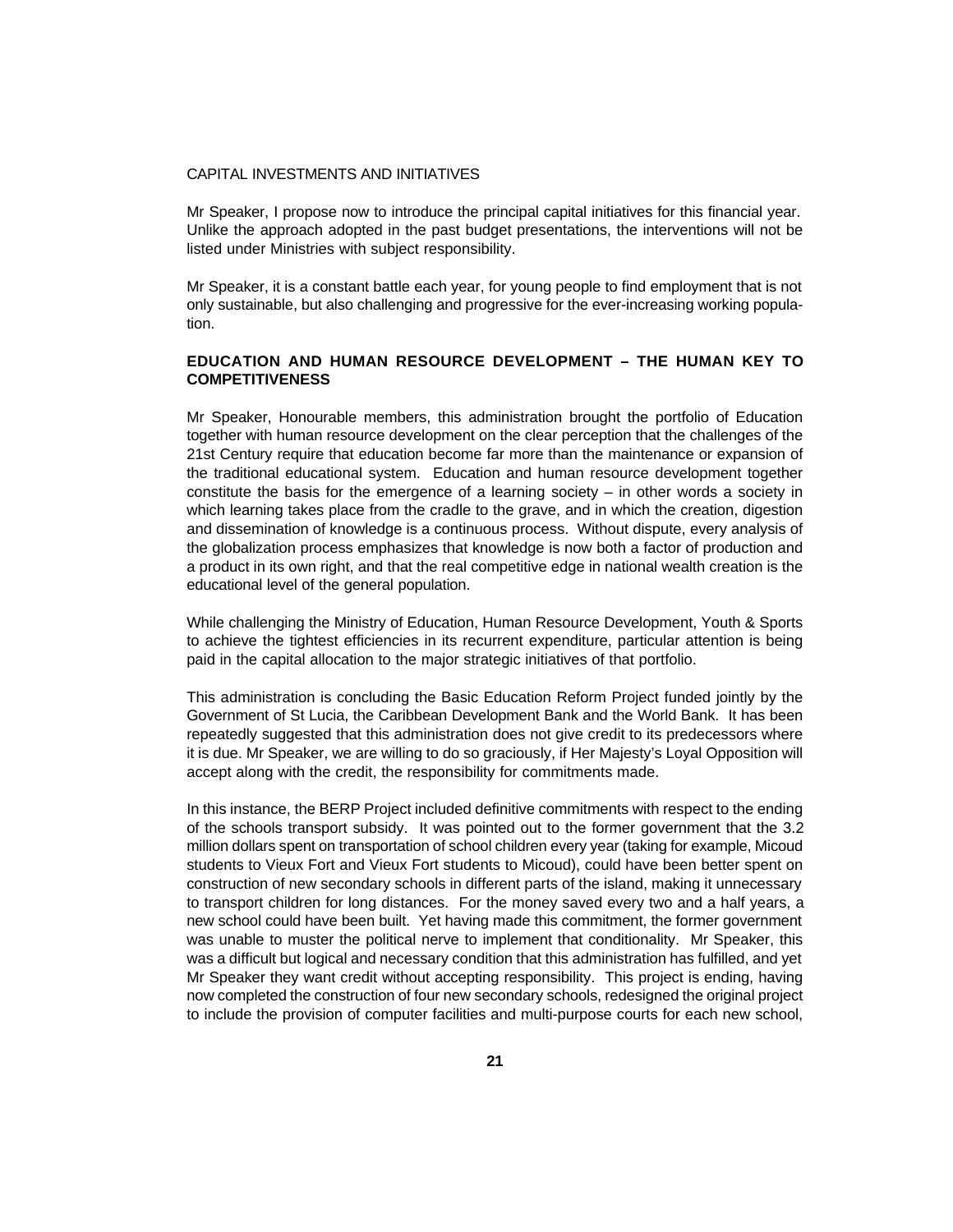and converted sizeable funds originally allocated for external consultants to funding for local training. The project will end in June of this year and the sum of 2.8 million dollars will bring it to successful conclusion.

For twenty years, Mr Speaker, the Ave Maria and RC Boys Schools were placed on what was originally supposed to be a "temporary shift system"; they are still on shift. More than ten years ago, the Rock Hall Senior Primary School was told that it would be converted to a Secondary institution of some kind; it is still waiting. More than eight years ago, the Primary School in Jacmel was promised that a new wing to replace one burnt in a fire would be constructed; that new construction has only just begun. A new Basic Education Project with the Caribbean Development Bank will deliver on these tired promises made by a tired administration. For this financial year, the sum of 1.3 million dollars will begin to make these promises a reality. The entire project will cost 12.9 million dollars and will not only result in a new Secondary Technical Institute built in Ciceron but a new primary school in the Castries basin, the upgrading of the Grande Riviere Senior Primary (Mabouya Valley) and similar transformation of the Vieux Fort Primary into technical and vocational institutes.

Our schools infrastructure, Mr Speaker, is generally in a woeful condition of neglect due to the absence of a proper maintenance program. For many of these facilities, it is too late to talk about maintenance. We are incrementally seeking to undertake major replacements and extensions through an allocation of 1.6 million dollars in this financial year.

Among the capital commitments is the allocation of 1.23 million dollars from EU resources for the School Feeding Program. Here too Mr Speaker, deliberate distortions have been perpetrated – contrary to the reports about the cutting back of this program, there has been an expansion of the program by the Ministry of Education, Human Resource Development, Youth & Sports. In the new thrust, 18 schools have been provided with greenhouses to undertake their own production of vegetables (linking school feeding with the teaching of agriculture in the school), and kitchens and cooking facilities have been constructed in schools unable to participate in the program on account of the previous lack of these facilities.

The capital allocation for education includes the sum of 4.8 million dollars for the new thrust in technical and vocational education. The Ministry has recently appointed – for the first time – an Education Officer for Technical & Vocational Education and an Education Officer for Special Education. The allocation for technical and vocational education will help to reequip tech-voc departments including the strengthening of information technology in Technical Education.

## **YOUTH VENTURE CAPITAL PROGRAMME**

There are many new business opportunities which present themselves in St Lucia today as a result of the Tourism and Hospitality Industry. We had in 1999 over 400,000 cruise ship passengers, and over 350,000 stay-over arrivals. We need to make use of these opportunities as they present themselves. However, we understand the frustrations that currently face young persons leaving the educational institutions with innovative ideas for businesses, full of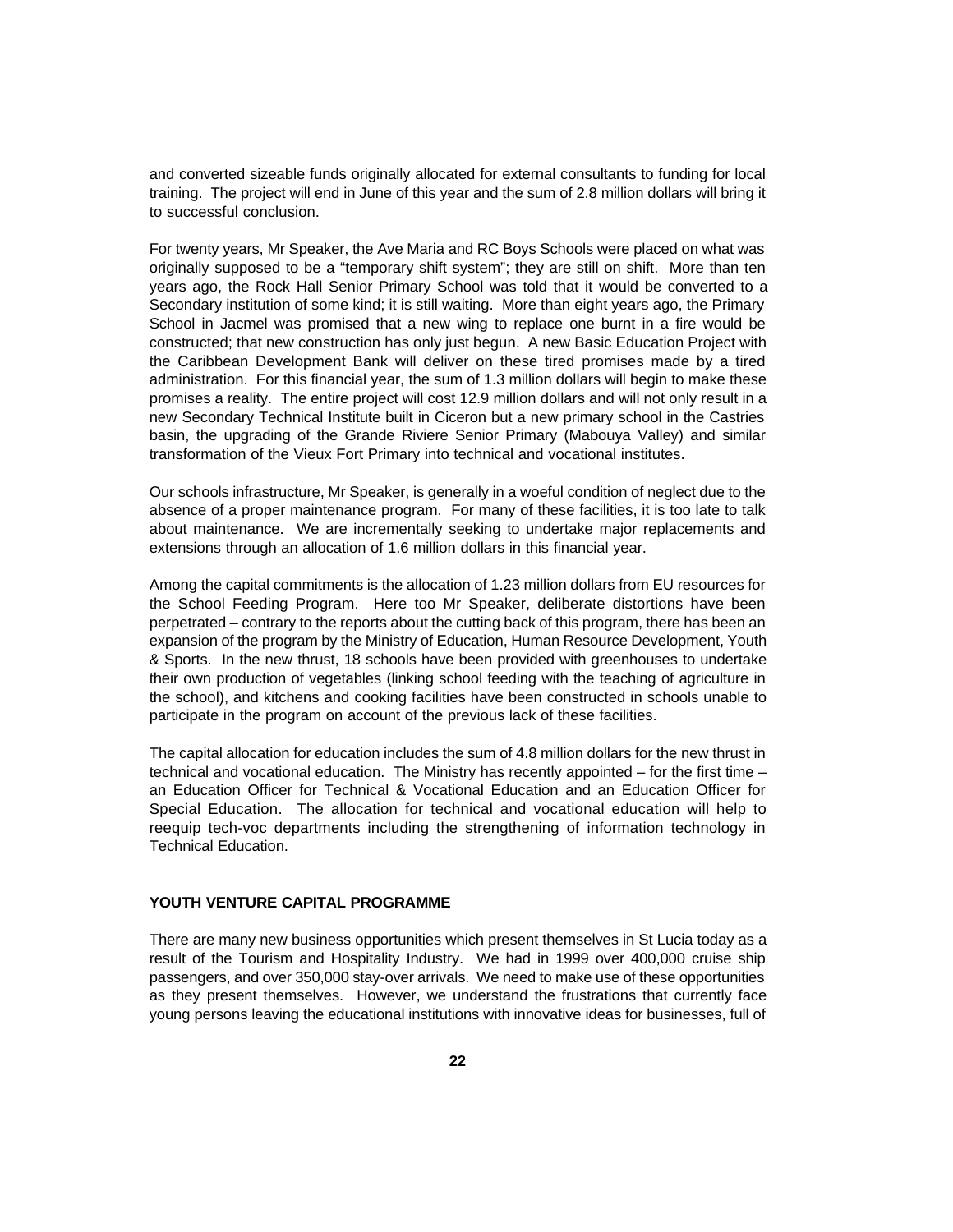enthusiasm, but with no means of financing their ventures. Young men and women who are desirous of being self-employed find extreme difficulty in accessing loans, but are often still burdened with debt incurred while they were students.

To assist with the difficulties confronting young people, the government is committing funds of 1.0 million dollars to set up a Youth Venture Capital Program. This will provide the youth, that is persons between 18-35 years old, with the capital required to set up a small business. Interest-free loans, of up to \$20,000 will be given depending on the requirements of the business. The funds will be repayable over a period of up to 5 years, interest free. This program will be set up as a revolving fund, to ensure continuity in the entrepreneurial spirit of tomorrow's youth.

This program is seen as a natural progression from the Junior Achievement Award scheme, where already about 850 students are benefiting from "hands–on" experience of running businesses. These businesses vary from craft making, car washing and electrical services to Tourism related services, such as, travel agencies. These students now have the option after school, of applying the knowledge learnt, to launch their own small business ventures under this program.

The Youth Venture Program will be administered by the Training and Employment Center. This Centre, announced in the 1999 Budget and in its final stages of implementation, will provide the applicants with the necessary skills required to set up and maintain their own small business venture. A certificate will be given on graduation, which will be used as the key to entering the world of VENTURE CAPITAL! The criteria for financial assistance include:

- · Age between 18 and 35 years old
- · Graduation from the Junior Achievement Program
- · Graduation from the Entrepreneurial Program at the Training and Employment Center

The program is subject to an evaluation each year to assess its success in transforming entrepreneurial dreams of our young people into thriving business successes of the future.

# **REPOSITIONING AND MARKETING OF TOURISM**

Globally, tourism is the fastest growing international industry. In 1999, it accounted for 8% of total receipts from world exports and 34% of total world exports in services.

#### **Redesigning Saint Lucia's Image**

In order to remain competitive in the global economy, a review of St Lucia's position in the market place is necessary at this time. In 1997, St Lucia's share of all Caribbean tourism including the Bahamas, Cancun and Cuba was only 1.3%. To maintain our momentum we must consolidate and increase arrivals from the traditional markets to 5% of the Caribbean market in the medium term. We will make every effort to achieve this over the next three years. Clearly, we need a new image for St Lucia in the market place. It is not enough to be "simply beautiful".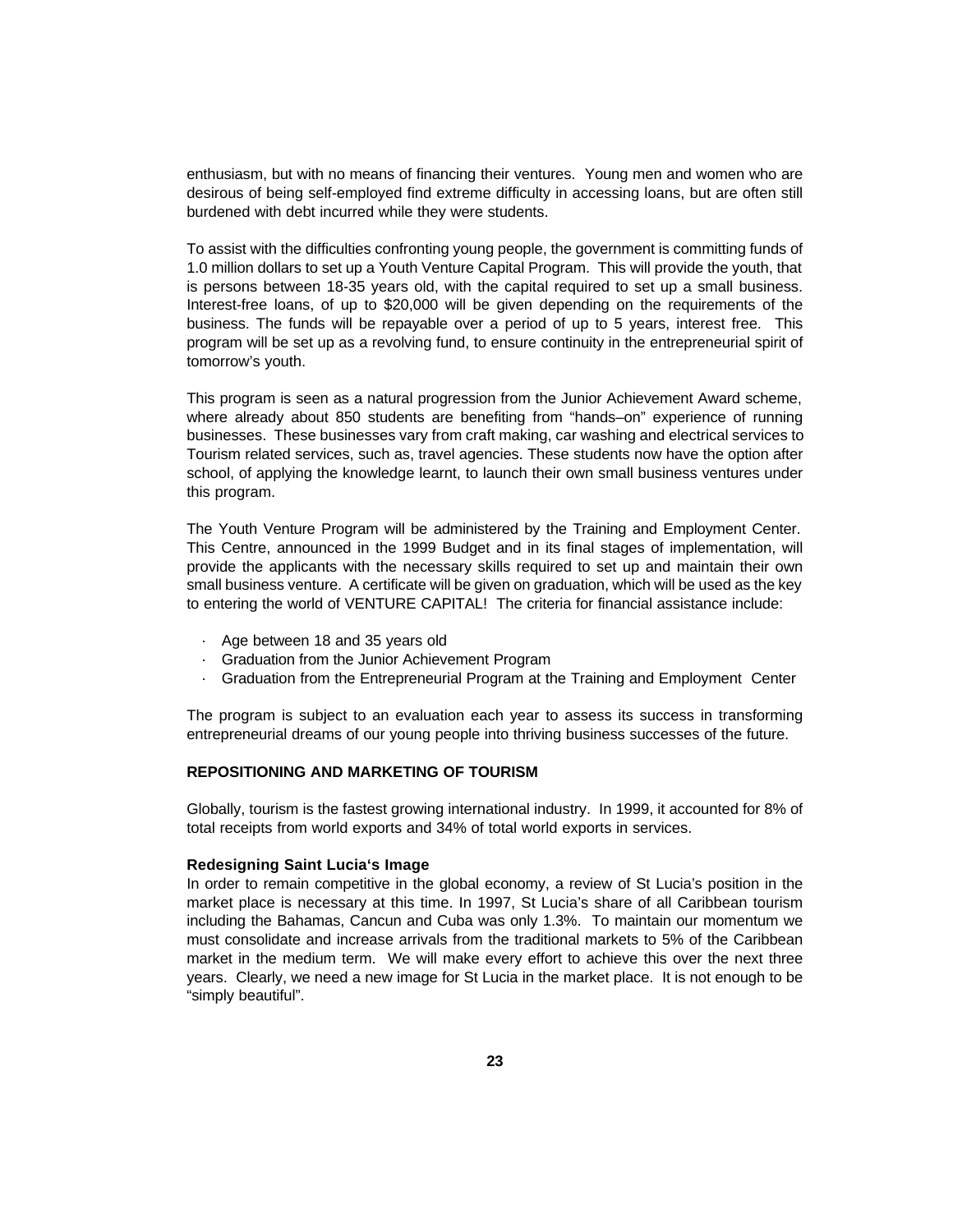To facilitate this repositioning exercise, a sum of 3.0 million dollars has been allocated to the Ministry of Tourism and Civil Aviation, under the Capital Programme. This money has been provided by the European Union.

### **Marketing and Promotion**

In addition to this sum, an allocation of 13.5 million dollars has been made available, taking the total for marketing and promotion to 16.7 million dollars. Included in this amount is \$150,000 for community promotion of tourism. This amount is intended to assist efforts to spur the development of tourism in Vieux Fort, Soufriere and other villages throughout our island.

It is instructive, Mr Speaker, to note that the total expenditure on Tourism increased from 13.8 million dollars in 1999/2000 to 17.9 million dollars in 2000/2001 or 29.4%.

# **TOURISM MARKETING OUTLETS**

Everywhere throughout Saint Lucia efforts are underway to embrace tourism and explore its economic potential. I am anxious to assist the communities that wish to enter into the mainstream of economic activity.

In the course of this financial year, it is proposed to initiate the construction of Tourism Marketing Outlets, in two pilot communities. These facilities will be modelled on the Thomazo Market which was completed last year. This facility has attracted nothing but positive feedback from the public. I am sure, Mr Speaker, that you will also agree that it is indeed an aesthetically attractive structure.

The Thomazo Market concept was designed and its construction managed by the Architectural Section of the Ministry of Finance and Planning. We were so pleased with their efforts at Thomazo, that they have been commissioned to design facilities to accommodate tourism marketing activities in several other communities around St Lucia. This project targets small ongoing commercial activities that are inadequately housed, such as production of local foods and crafts, and seeks to further diversify and enhance our tourism product. Designs are now substantially complete for facilities at Dennery, Vieux Fort, Anse La Verdue and Roseau.

The design of the facilities will embody the character of our indigenous architecture, and provide entrepreneurs with better facilities in which to operate. The total estimated cost of these four (4) facilities is \$500,000. This budget makes provision for land acquisition and construction of the first two facilities in the amount of 250,000 from local revenue.

# **CONSTRUCTION OF A NEW NATIONAL HOSPITAL**

Mr Speaker, it is not long since I addressed this House on the decision to construct a new hospital for St Lucia. I indicated that we have held preliminary discussions with the European Delegation, as the European Union had already agreed to the allocation of some 30 million dollars of STABEX funds for the substantial improvements required at the Victoria Hospital.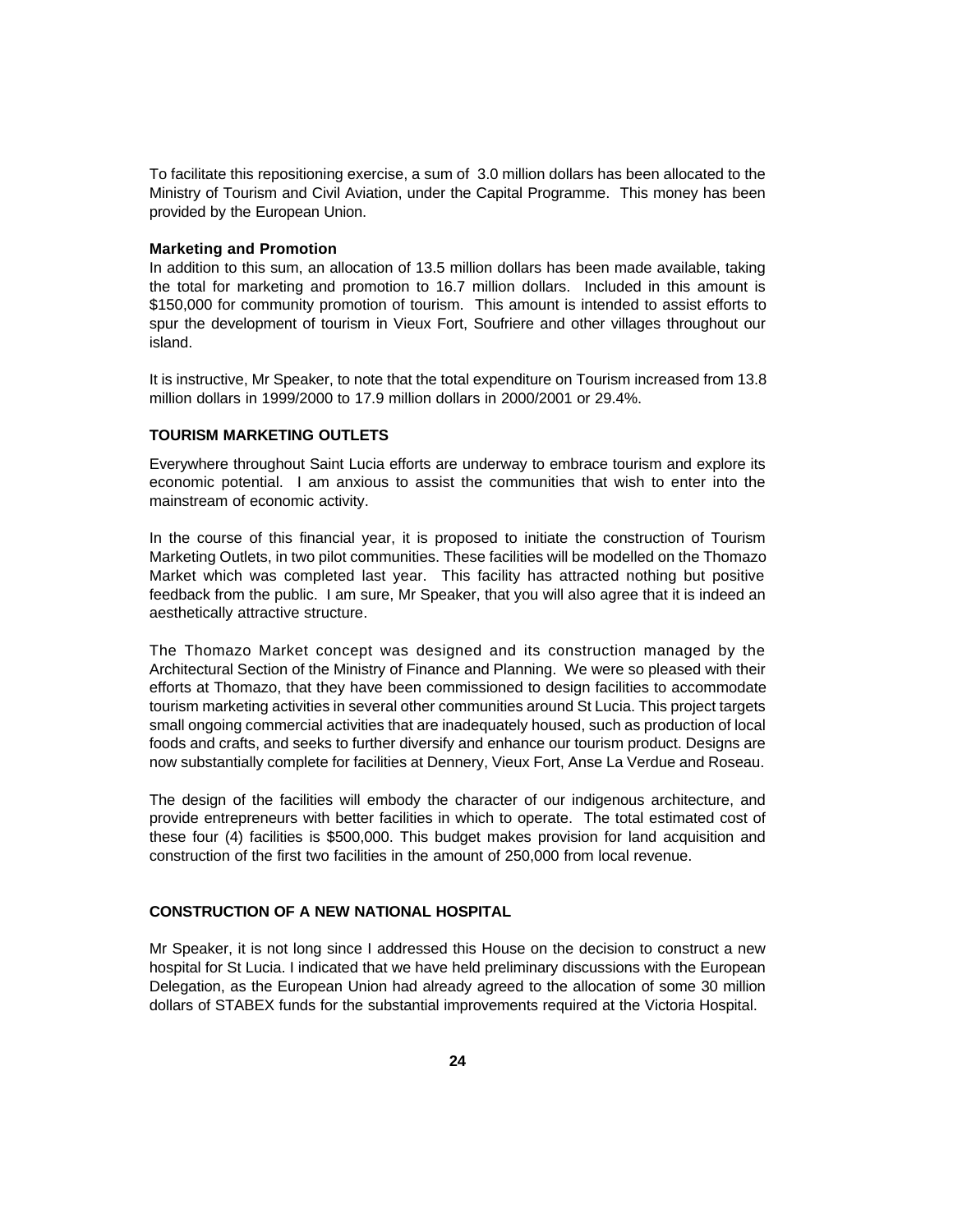The experience at Victoria Hospital over the last eight years has shown that attempting to operate a hospital on a site under construction is extremely difficult. The resulting scenario is one, that is, to say the least, challenging and inconvenient for health workers and patients, and adversely affects construction activities and costs. The design and reconstruction of Victoria Hospital would be constrained by existing buildings and services, topography, available space and the need to keep the hospital functioning during phased demolition and construction. There is no doubt that continuing with this option will produce a compromised hospital facility, at a higher construction cost.

We should note also that the decision to develop Victoria Hospital on the existing site was taken over a decade ago. This was prior to construction of the Millennium Highway, which has taken a considerable proportion of land that would have been available for present or future expansion of the hospital. Proceeding with reconstruction at the Victoria Hospital site at this juncture, therefore, would result in a hospital just adequate for the existing population served by Victoria Hospital. Projected population growth and changing demographics can be expected to place additional demands on the existing site, which simply does not have the required capacity. Frankly, we must end the shame associated with Victoria Hospital.

Our fresh approach to this hospital project has a number of distinct advantages:

- (a) It is more cost-effective to construct a new building on a new site. This allows for an optimum functional design, in a modern setting, with construction unencumbered by hospital operations. The 1999 consultant's report on Victoria Hospital indicated that the phased reconstruction of Victoria Hospital would take five years; the recent decision to start afresh at a new site has not delayed us.
- (b) The operations and services at the existing Victoria Hospital can be addressed and improved without being compromised by ongoing construction. It is time to address the management and services at this site without the distraction of construction. The recent opening of the refurbished Accident and Emergency Department and the recruitment of qualified and competent staff, to that Department, are testimony to our commitment to improving the operations of, and services delivered by, Victoria Hospital.
- (c) The new hospital on a new site will have the flexibility to be expanded to meet the future needs of Saint Lucia.

Mr Speaker, the European Delegation has endorsed our proposal to develop an entirely new facility. We have, since I last addressed this House on this issue, identified a site for the new Hospital along the Millennium Highway, and Cabinet has approved its acquisition. The New Hospital Task Force is currently negotiating with the consultants who were commissioned to undertake the preliminary design and costing study for Victoria Hospital, to undertake a secondary study for the new hospital project. Their work, scheduled to take approximately three months, will facilitate the preparation of a financing proposal for the construction of the new national hospital. The financing proposal will also address recommendations for the use of existing facilities, human resource needs and equipment, and transitional plans for the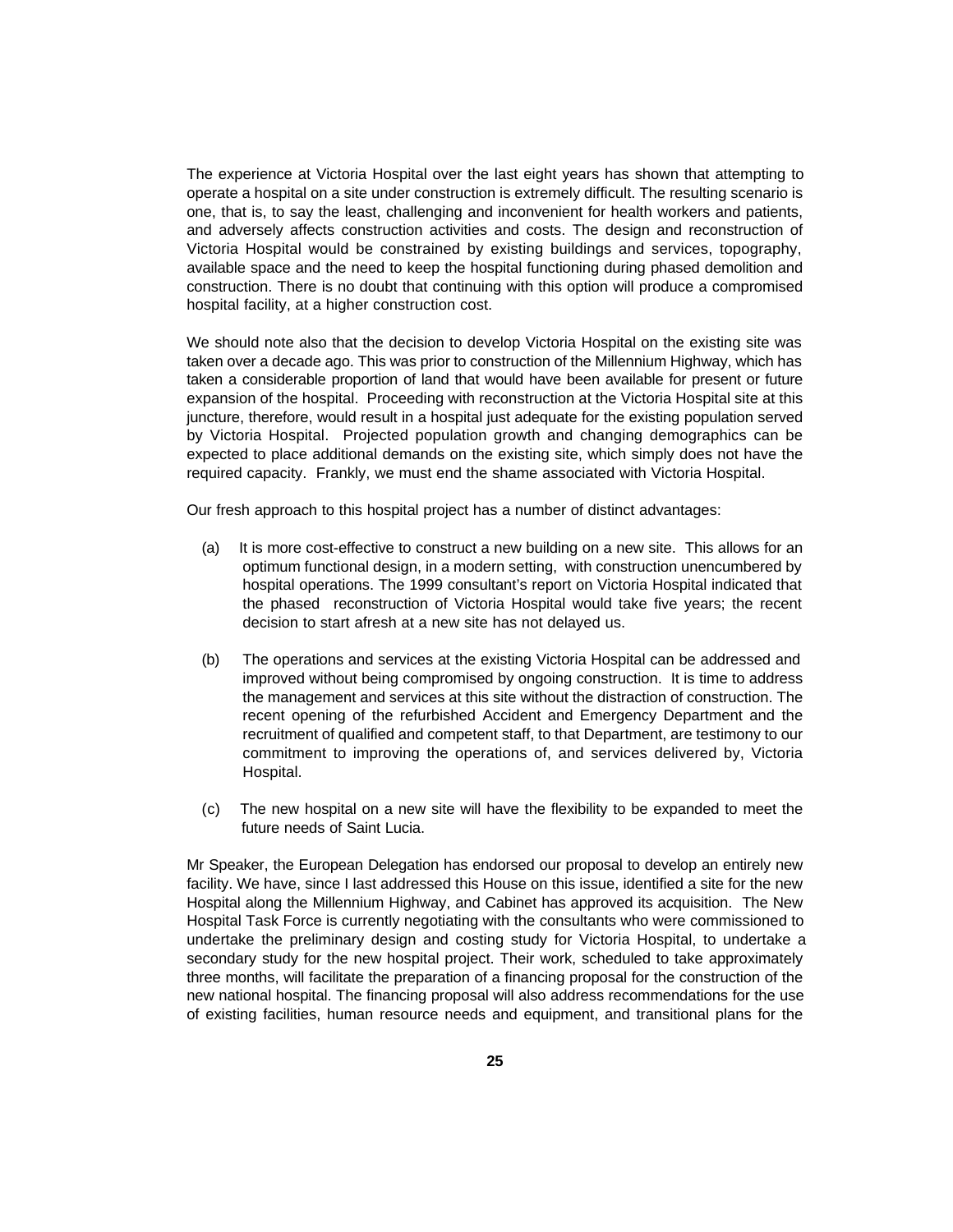phasing and transfer of services. The detailed design work on the new hospital will commence within the year.

Budgetary provision to the tune of 5 million dollars has therefore been made in 2000/2001 for the acquisition of the proposed site and for associated design works. Full costings will be provided for in the 2001/2002 Budget.

### **ROAD DEVELOPMENT AND REHABILITATION**

In the 1999/2000 Budget, I announced an ambitious programme to be financed by the Caribbean Development Bank. A few weeks ago, Parliament approved a loan of 72.9 million dollars for this programme. Provision is made in the Capital Estimates for a total expenditure of 19.98 million dollars made up of a loan of 12.98 million dollars from the Caribbean Development Bank, 3.5 million dollars from local revenue and a further 3.5 million dollars from the sale of bonds.

In addition to the above expenditure, a sum of 1.0 million dollars has been made available for road-reinstatement. A further sum of 3.5 million dollars has been allocated for rehabilitation of secondary roads. It is proposed to finance this latter expenditure by issuing bonds. The following areas and roads will be targetted:

- 1. Castries Entrepot Bocage Sunny Acres Hospital Road Central Castries
- 2. Micoud Village
- 3. Dennery Village
- 4. Richfond, Grand Ravine
- 5. Belmont, Derniere Riviere
- 6. Belmont, Morne Panache
- 7. Vieux Fort

# **Upgrade of Castries to Gros Islet Highway**

The last two years have made ever more evident the inability of that section of the Castries Gros Islet Highway from Cap Estate to Sandals Halcyon to effectively handle the traffic demands during peak hours. The limitations of the road are plain to all and sundry.

This highway was, in large part, built at least two decades ago, before urban growth and development generated such a large number of vehicles and commuters. It is estimated that well over 70% of all motor vehicles in St Lucia which now number between 20,000 and 25,000 according to current estimates, are based in the **Castries and Gros Islet area.** Traffic along the highway is expected to increase by over 60% by 2003 and 120% by 2013. Road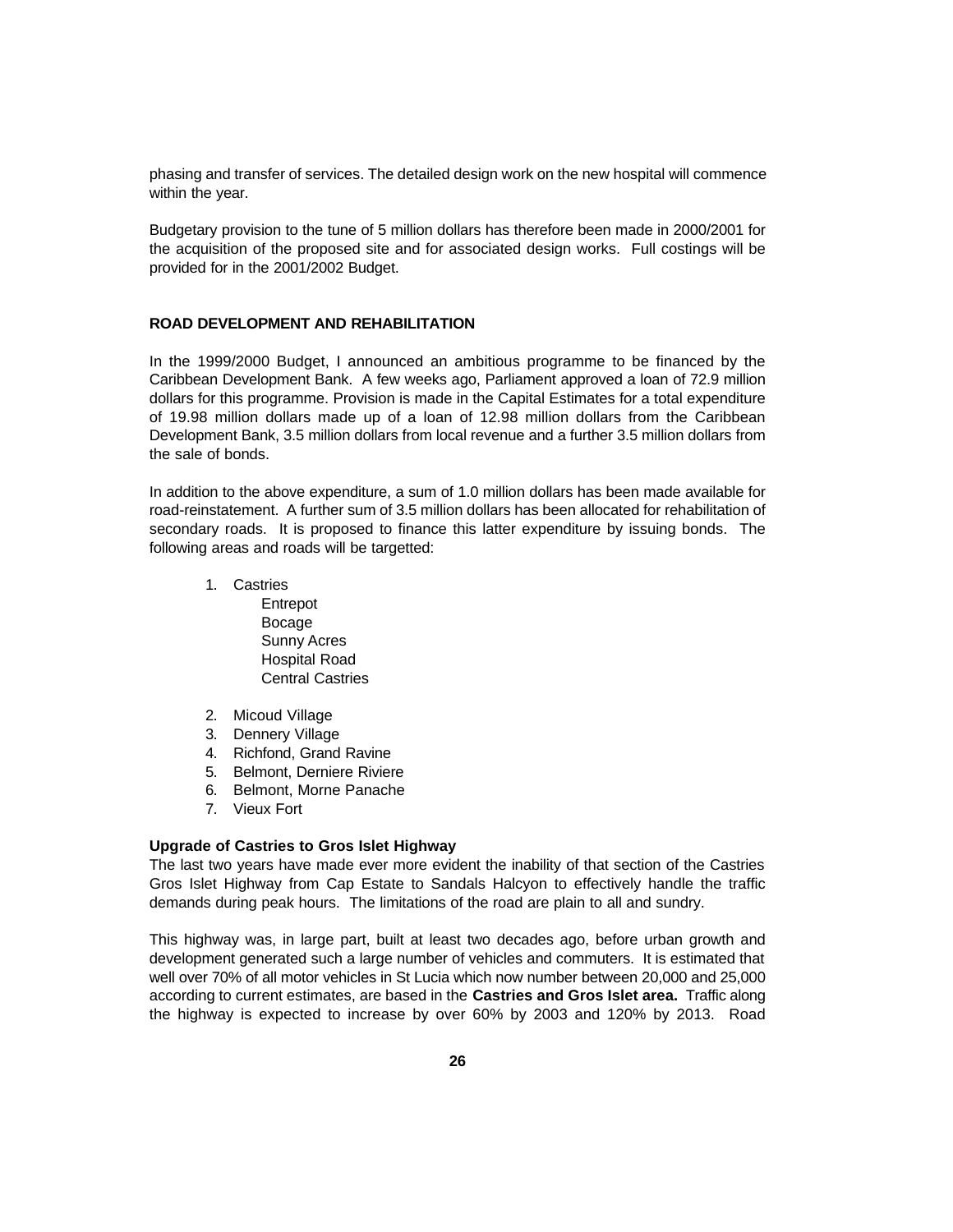rehabilitation to meet current demand is impracticable, as the close proximity of dwelling and commercial houses to the roadside precludes the possibility of carriageway expansion. The entire network exhibits systemic structural failure due to a lack of continuity and the presence of various section changes, producing "bottlenecks" at various points in the system.

Given that the stretch of road between Rodney Bay and Choc is already operating at virtually full capacity, a rapid deterioration is imminent in the ability of the road to function as the main arterial route.

The short to medium term solutions will include some, if not all, of the following:

- (a) The creation of a second south-bound lane south of Choc to facilitate channelisation from Union/Babonneau onto the Castries Gros Islet Highway;
- (b) The creation of a one-way loop through Marisule/Corinth/ Grand Riviere/Union. This will, in the short term, contribute appreciably to an increase in flows from Marisule to Sandals Halcyon, translating by extension into a significant easing of the traffic congestion further north.
- (c) Complete rehabilitation of the Vieux Sucrier road, so as to facilitate a motorable road link between Monchy and Corinth. This will provide a significant bypass to most of the already congested Castries/Gros Islet route.
- (d) The creation of holding lanes for the junctions synonymous with residential and commercial developments along the route.
- (e) The construction of parallel service roads where possible to service fringe developments in order to reduce the number of egress/access points off the various routes.
- (f) Creation of a climbing lane for northbound Heavy Duty Vehicles on the incline near Wyndham Morgan Bay at Choc.
- (g) Improvement of the existing junction at Choc via the construction of a roundabout, with a view to increasing capacity.
- (h) Establishment of bus stops and laybys along the route in question.
- (i) Establishment, jointly with the Chamber of Commerce, of a Pedestrian Bridge at Bisee to eliminate pedestrian vehicular conflict and ensure uninterrupted traffic flow in that area.
- (j) Commencement of an aggressive information disseminating campaign with a view to educating the public on possible alternative routes for accessing or bypassing the city.

It is estimated that this capital intervention will cost 6 million dollars. Given the urgency, it is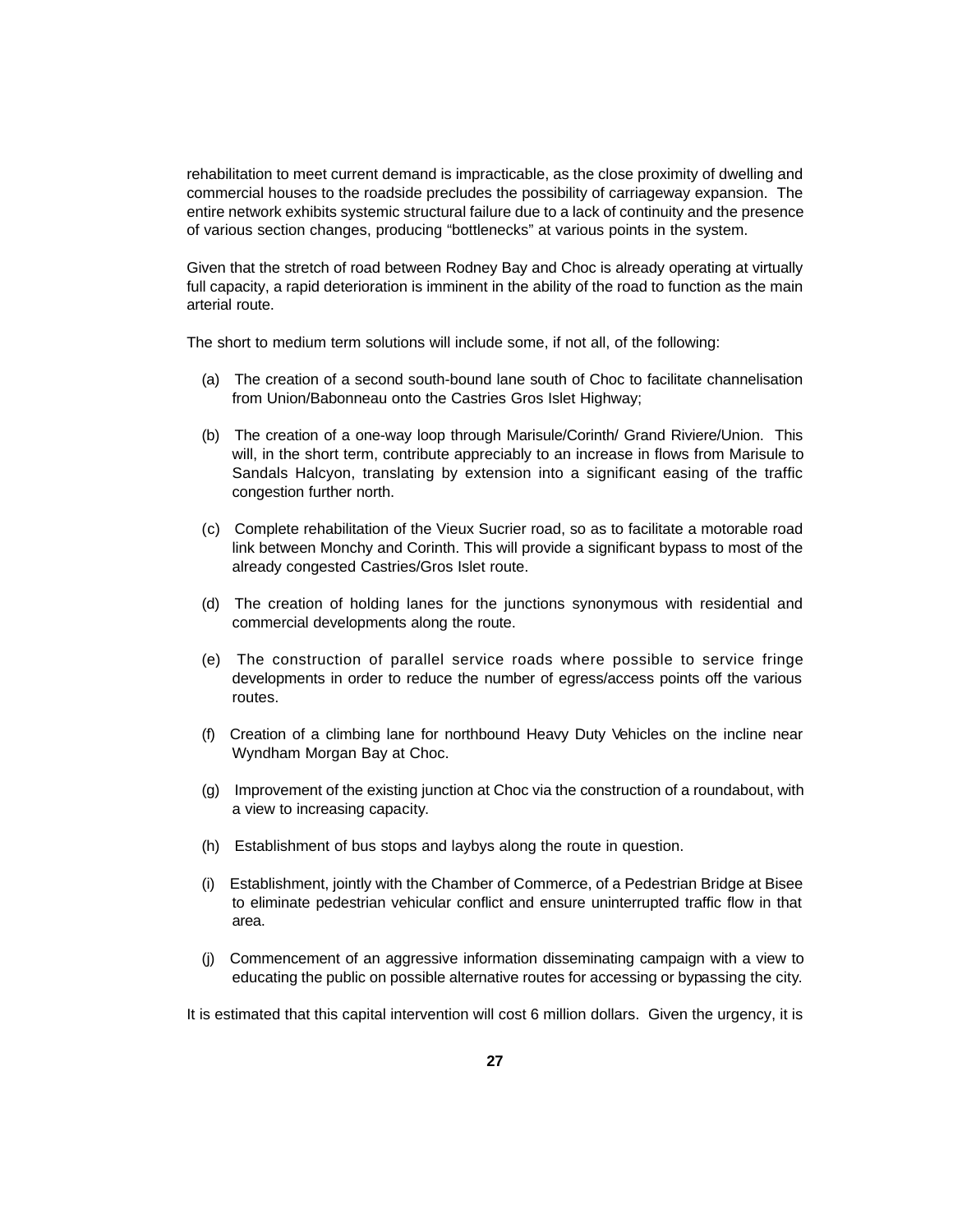proposed to finance this by a loan raised on the regional capital market.

### **Agricultural Feeder Roads**

Agriculture is a vital sector in the economy of St Lucia, providing revenue, employment and sustainable local production and consumption.

In an attempt to improve efficiency, production, quality of produce and to facilitate diversification within the agricultural sector, a number of feeder roads will be addressed in this financial year. Provision has been made in the Capital Estimates for the expenditure of \$600,000 to rehabilitate feeder roads, particularly in the crucial banana sector. Attention will be focussed on:

- · Barre Florent
- · Ti Rocher/ Calypso
- · Morne Bois Den
- · Bois Gwen For
- · Raillon.
- · Fond Bwa Pain
- · Victoria/Mon Jacques
- · Despointe/Malatigue

### **Side Walks & Road Shoulders.**

Mr Speaker, a number of communities throughout St Lucia are without side walks and road shoulders. This poses a hazard to daily commuters, particularly school children, who walk to and from their communities, attending school and work.

In response, the Government of St Lucia has seen it fit to finance the construction of sidewalks over a five-year span. An allocation of \$250,000 was approved for the establishment of sidewalks to serve the communities of Faux–A-Chaux, Vieux Fort and Sans Souci. Side walks will be constructed along the Bexon Road as soon as the re-paving of the highway in that area is completed.

### **Self Help Community Roads**

The Government of St Lucia will continue its efforts to engage a number of communities throughout the island in self-help programmes, aimed at rehabilitating their respective community roads. An amount of \$200,000 is allocated for that purpose.

Throughout financial year 1999-2000, communities such as " Odlum City" benefited from such an initiative, allowing for improved accessibility, as well as comfortable and suitable community roads.

Initiatives such as these are not simply aimed at achieving the basic rehabilitation of community roads or establishment of side walks, but they also empower communities throughout St Lucia with a sense of responsibility and governance of their affairs. They also enable constant skill development and utilization as well as community interaction.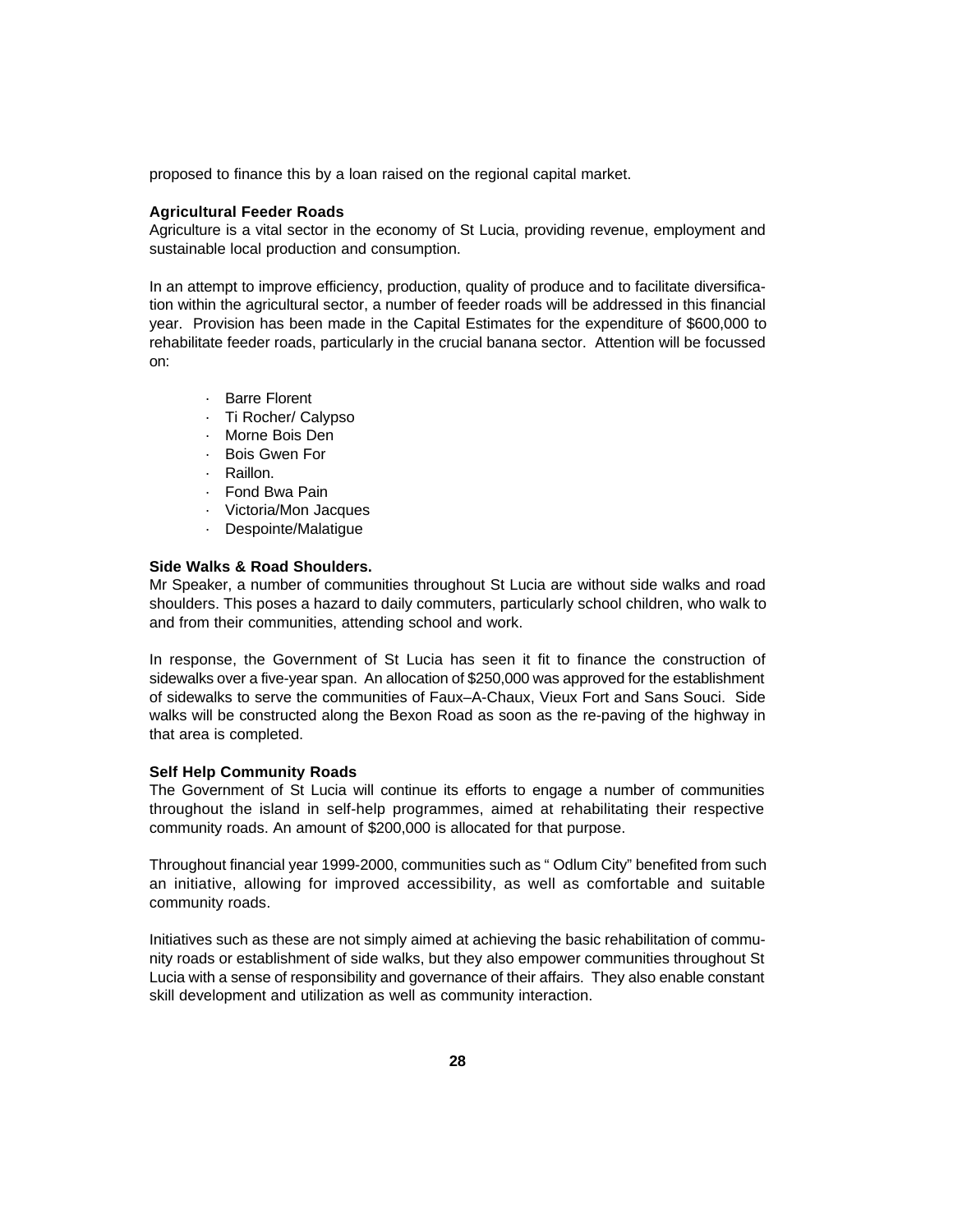## FACILITIES FOR MINI-BUS OPERATORS

Mr Speaker, for several years now, mini bus operators have pleaded for improved convenience facilities for users of bus stands in Castries and Vieux Fort. We reviewed the existing situation and propose to undertake improvements to some of the existing facilities, as well as construct new ones during this fiscal year.

#### Facilities In The Castries Basin

Existing operational public conveniences in close proximity to some of the bus stands, include those near the St Lucia Marketing Board, the Castries Market and Leslie Land. We have reviewed the capacity of existing facilities and examined the feasibility of erecting new ones in priority locations.

Mr Speaker, it would be impractical to provide bus shelters and public conveniences at every one of the nineteen bus stands in Castries. However, those bus stands are located in the vicinity of five focal areas. Therefore, it is proposed in this financial year to fund four new public conveniences at George the fifth Park, Jeremie Street, Manoel Street and High Street. The provision of new facilities and the upgrading of existing ones will cost around \$645,000.

### NEW TERMINAL FOR VIEUX FORT

Mr Speaker, the Government has decided to proceed with the design and construction of a bus terminal in Vieux Fort. A sum of 1.2 million dollars has been allocated in the capital estimates for this project. A terminal is also badly needed in Castries and during the course of this year we will continue our efforts to identify an appropriate site.

# CONSTRUCTION OF JETTIES

In times past, each of the towns and villages on our eastern and windward coast had a jetty. In those days, boats such as Jewel, Canaries, M.V. Compton, Santa Maria, Gaedon, and Wellcome transported mail, cargo and passengers from the ports on the East to Castries and back. How times have changed! Over the years, we never adapted what history bequeathed us to the emerging economic landscape. To compound matters, our jetties became victims of the hungry and unrelenting sea.

Mr Speaker, in a bid to respond to the ever-changing leisure pursuits of our people and to bring our villages to the mainstream of tourism, Government proposes to commence construction of two jetties this financial year, one in the village of Laborie and the other in Canaries. Also, the jetty in Anse La Raye will be rehabilitated.

In the case of the Laborie jetty, Cable and Wireless has made a \$50,000 commitment to the village, through the efforts of Hon Velon John, Parliamentary Representative. It is hoped that these jetties will attract pleasure boats and day cruises and allow their passengers the opportunity to visit and enjoy these hinterland communities. It is estimated that this capital initiative will cost 4.0 million dollars. Of this amount, 2.0 million dollars will be spent this year and will be financed from the bond issue.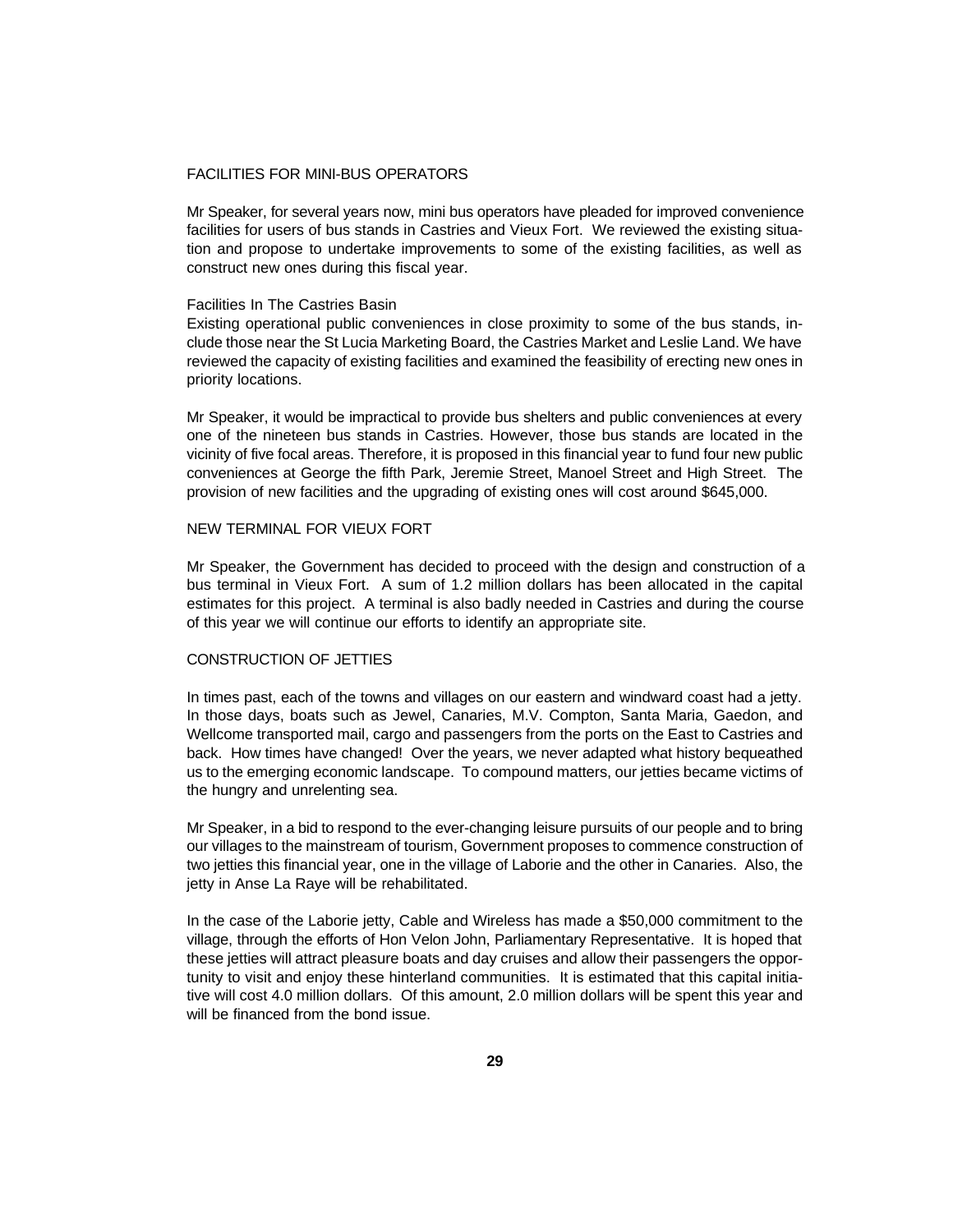### **SPECIAL FRAMEWORK OF ASSISTANCE FOR AGRICULTURE**

Mr Speaker, in April of last year, the Council of the European Communities established, through a special Council Regulation, a special framework of assistance for traditional African, Caribbean and Pacific (ACP) suppliers of bananas. This regulation established, for a ten-year period, a special framework of technical and financial assistance for the traditional ACP suppliers of bananas to allow them to adapt to the new market conditions, following the anticipated amendments to the common arrangements in the market for bananas.

In order to qualify for this assistance, the Government of Saint Lucia was requested to prepare a Country Strategy Paper for the Banana Industry, Agricultural Diversification and the Social Recovery of Rural Communities. Additionally, our Government, like the other three Windward Island Governments, was asked to initiate and implement specific actions designed to improve the regulatory and legislative framework within which the banana industry operates. Due to the hard work of our technical officers, and our bold steps in re-engineering the industry, the Government of Saint Lucia became the first of the four Windward Island Governments to receive approval from the European Commission for use of the new SFA funds. I wish to single out the Ministry of Agriculture, Forestry and Fisheries for its work in ensuring that Saint Lucia's Strategy Paper and Financing Proposal were submitted to the European Commission Delegation ahead of all the stipulated deadlines.

Mr Speaker, as of this financial year, Saint Lucia will receive 8.5 million Euros for the commercialization of the banana industry, agricultural and rural diversification, and the social recovery of those communities that are adversely affected by the restructuring of the banana industry. This amounts to a total of 23.5 million dollars every year for the next five years.

#### **Funding For Irrigation And Drainage**

In the first year of the programme, over half of the funds will be used to provide on-farm irrigation and drainage infrastructure in the banana industry. It is expected that irrigation infrastructure will be provided for as many as 1047 acres of banana farms by the end of the first year. For too long we have spoken of the need for irrigation to modernize our banana industry. For years we have suffered through months of drought, which coincided with the period when market prices were most favourable for our bananas. For decades our farmers have had to bear the unfair burden of dead freight, caused by our inability to produce sufficient fruit to fill the storage space on the Geest boats.

Mr Speaker, something is finally being done to address this perennial problem. The irrigation of our major banana producing areas will allow us to modernize our banana industry, wipe out the troughs in production that are experienced during the dry months, and permit our banana farmers to benefit from better prices and lower losses due to dead freight. The implementation of this project depends, to a very large extent, on the willingness of our private banana companies to act as project carriers. We are hopeful, therefore, Mr Speaker, that our companies will rise to this challenge and allow their farmers to benefit from this excellent opportunity.

### **Agricultural Diversification**

The second element of the SFA programme is Agricultural Diversification. Under this element,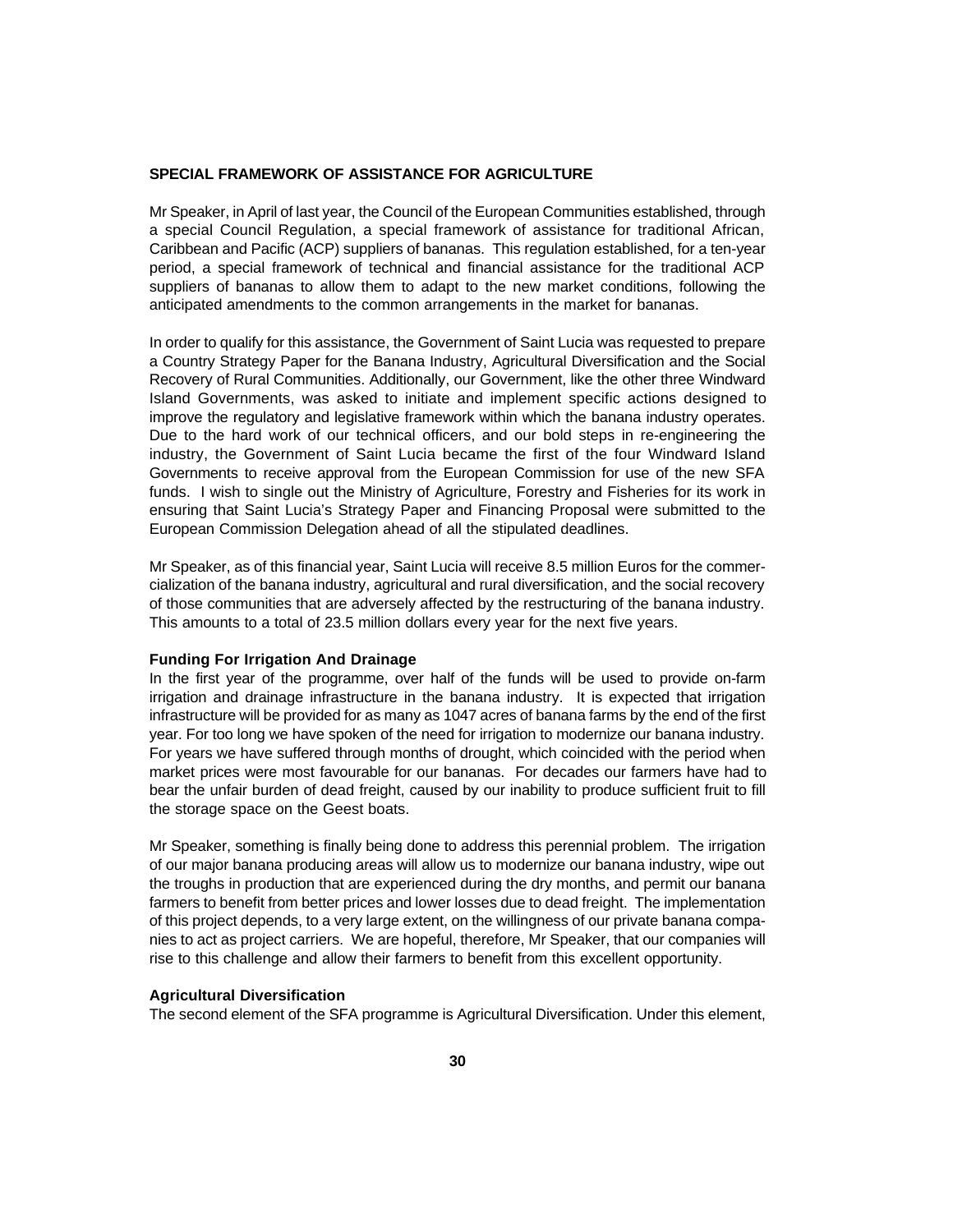4.69 million dollars will be made available in the first year to establish an Agricultural Investment Facility, create greater avenues for the marketing of agricultural produce, facilitate the transfer of appropriate technologies, and strengthen the farmer organizations that will be involved in the implementation of the programme.

# **SOCIAL RECOVERY PROGRAMME AND POVERTY ALLEVIATION**

Mr Speaker, one of the themes of my budget address last year was Social Recovery. It is no coincidence that I have returned to it. Government's commitment to eradicating poverty is unyielding in its intensity. The need to avoid creating a new class of poor is uppermost in our minds, as we attempt to grapple with the changing international economic order.

Mr Speaker, we were the first island to initiate a study on the socio-economic impact of the restructuring of the banana industry, precisely because we wanted to adopt a proactive approach to assisting this affected group of the population. The study indicated that up to 2,200 farmers were likely to be displaced as a result of restructuring efforts. If one factors in the families of these farmers, then as many as 10,000 persons will be affected.

The problems manifest in such families and communities are diverse. Not only is their economic stability compromised, but social problems as diverse as substance abuse, child and partner abuse, anxiety and depression and even suicide, are not uncommon. Mr Speaker, it is imperative that government takes the initiative in addressing these escalating problems. The Social Recovery Programme represents this government's commitment to fostering a holistic and practical programme of interventions for dislocated farmers and their families.

Mr Speaker, the Social Recovery Programme will receive 40.3 million dollars or 34% of all SFA resources, over the anticipated five (5) year duration of the programme. For this first year of operation, the total resource allocation is 5.7 million dollars. It is envisaged that the distribution of resources to this programme will progressively increase over the ensuing years of the SFA initiative.

Mr Speaker, the list of possible interventions is limitless. Specifically, over the next five years, the Social Recovery Programme will direct financial assistance to Adult Education, Housing and Sanitation, Reproductive Health Care, Recreation and Sports activity, Child Protection Measures, Drug Prevention and Rehabilitation, Care for the Elderly, Skills Training, Land Reform and Community Empowerment activities.

While the government lauds the continued support of the European Union in our attempts to adjust to the new banana regime, I wish to sound a note of caution. This gesture, as considerable as it may well be, may represent the proverbial golden handshake. If that is the case, then the onus is on us as a people to ensure that it is utilised wisely and to the ultimate benefit of those for whom it was intended. This is the challenge that lies ahead. We must ensure that projects and programmes are viable and sustainable. We must instill within the target communities and among target groups the capacity to take charge of those issues and resources which impact on their lives. Ultimately, communities must be the ones to determine priority interventions and be actively involved in implementation. We cannot seek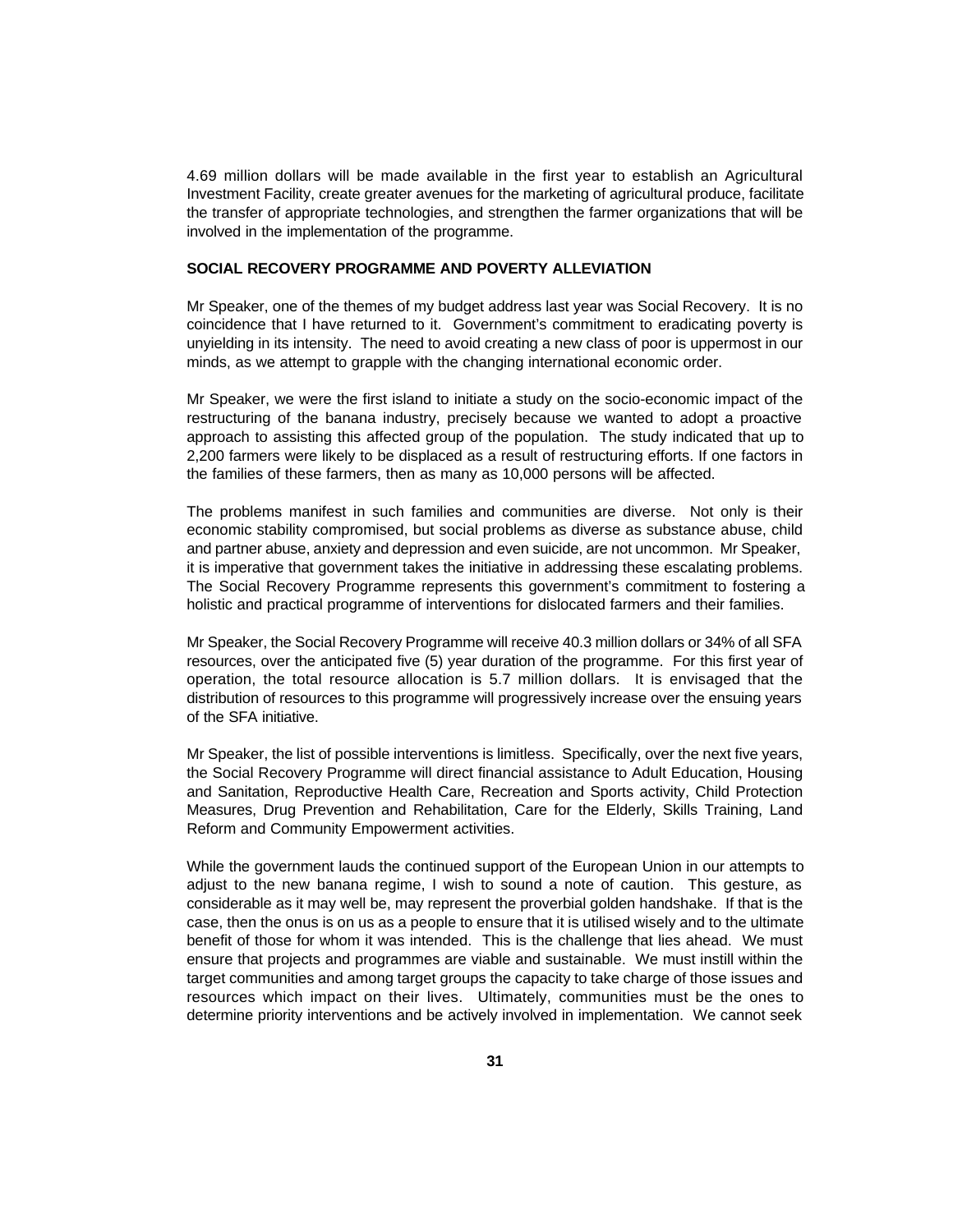to implement projects which place undue burdens on Government or which are incompatible with national strategies and policies. We must be bold. We must be determined to succeed.

# **Increase In Subventions To NGO's**

In an environment of dwindling financial support from donor agencies and constraints on local resources, it is imperative that we continue to look inwards for solutions to the problems with which we have to contend. In this context, the role of NGOs assumes critical importance. Nowhere is this more evident than in the social sector, where NGOs and local organisations have traditionally proven to be the main, if not sole, means of support for those marginalised socio-economic groups in society.

Permit me, Mr Speaker, to highlight two NGOs that have ably demonstrated the vision, commitment and capacity to act as agents of change for their respective marginalised groups.

### **Strengthening The National Council For The Disabled**

Data from our last census indicate that almost 7% of our population are persons with various types of disabilities. The National Council for the Disabled (NCD) has for a long time been the lone voice in the wilderness crying out for the needs of the disabled in terms of education and training, employment, and access to public facilities. This organisation has recognised that it is not enough to depend on Government. They have submitted to government a five (5) year plan of action focussing on various forms of intervention for the disabled. They have clear and concrete ideas for policy development and over the course of this year, they intend to embark on a range of institution building, policy formulation and public sensitisation activities. In support of the efforts of the NCD, an allocation of \$50,000 was committed for the fiscal year 1999-2000. This amount will increase to \$150,000 in the new financial year, and in the four succeeding years.

### **INCREASED ALLOCATION TO CARE**

Mr Speaker, we are all aware of the perennial task of trying to find school places for all those students seeking to gain admittance to Secondary Schools. Despite Government's best efforts, a significant proportion of our adolescent population slips through and roams the streets with "nowhere to go and nothing to do". In 1993, the Centre for Adolescent Rehabilitation and Education (CARE) was established, operating at the Marchand Community Centre and catering for sixteen (16) students. Today, over 300 students are enrolled at Centres established in Castries, Gros Islet, Anse La Raye and Canaries. According to CARE's records approximately 80% of all graduates are now fully employed.

The growth of the programme is testimony to the need to provide meaningful education and marketable skills to our deprived and disadvantaged adolescents. The success of the programme is testimony to the capability and commitment of CARE. Mr Speaker, I would like to take the opportunity to commend Father Patrick Brunnock and his organisation for their contribution. I know there are plans for expansion of the programme and the government welcomes the opportunity to collaborate with CARE, as their interventions are consistent with, and complementary to, government's human resource development initiatives. In 1998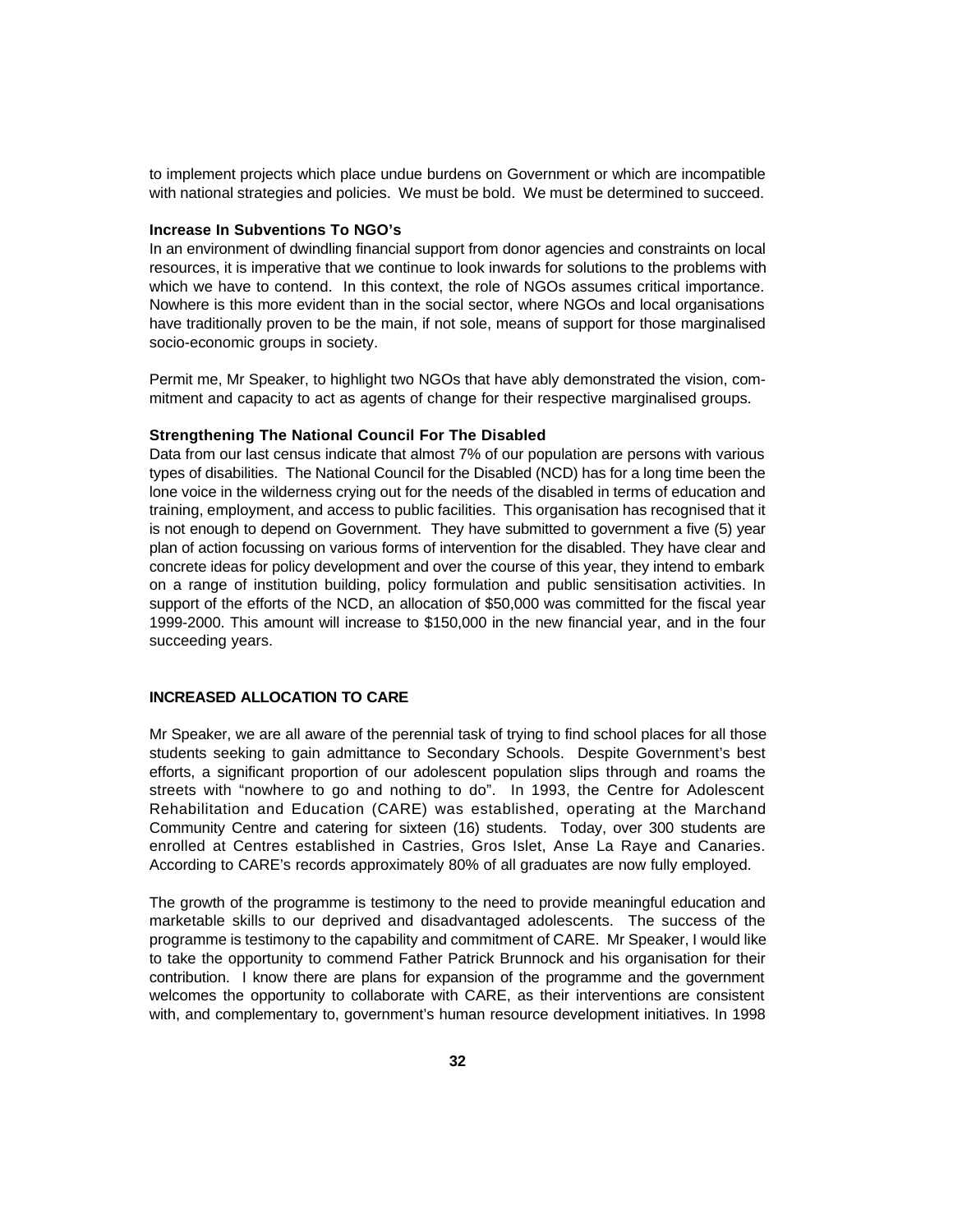CARE received a subvention of 60,000. This figure was increased to 150,000 in 1999. I propose to increase the subvention to 200,000 in this financial year.

# **Support For The Elderly**

Mr Speaker, while the debate about the institutionalisation of the elderly rages on, there is no doubt that without the sterling efforts of the Marian Home, the St Lucy's Home and the Adelaide Frances Memorial Home, the lives of a number of our elderly population would be a lot poorer. We want to work with these institutions, to ensure that the services provided are in keeping with the respect, dignity and quality of life the elderly deserve.

Mr Speaker, as I have said in this Honourable House before, caring for the senior citizens of this country is the responsibility of us all. It is Government's responsibility; it is the responsibility of the private sector, of NGO's, of families and communities.

Mr Speaker, it is disheartening to note that more than three quarters of the older persons of this country who were interviewed during the recent study on Care for the Elderly in St Lucia, identified issues of isolation, neglect, abandonment, decline in family support and loneliness as the biggest social problems facing older people. In a word, Mr Speaker, a culture of loneliness and abandonment is sweeping our land!

Consistent with this Government's concern and commitment to improving the quality of life of our senior citizens, I propose to increase the annual contributions to private residential homes for older persons as follows:

| Homes for Elderly | <b>Present Allocation</b> | New Allocation |  |
|-------------------|---------------------------|----------------|--|
| St Lucy's Home    | 42,000                    | 80,000         |  |
| Villa St Joseph   | 10.000                    | 26,000         |  |
| Marian Home       | 50,000                    | 66,000         |  |
| Adelaide Frances  | 30,000                    | 60,000         |  |
| Memorial Home     |                           |                |  |

#### **Interventions by Government**

Government is also playing its part more directly. For the first time, there is a programme to repair and rehabilitate the homes of the elderly and the destitute.

To date, seventy-three (73) older persons have benefited from this humanitarian project. Twentyone (21) homes had to be completely rebuilt. Sixteen of the persons assisted were afflicted with some form of disability, but were independent and managed their daily living activities as effectively as they could. Two persons under the age of sixty were assisted, one of them being physically disabled and immobile, while the other lived with three children who were disabled in one way or another.

The needs in some constituencies were so extensive and demanding that some of them surpassed the amount allocated. Consequently, there is a dire need to continue this project. We intend to do so on a phased basis in order to have a significant positive impact on the conditions that exist in these communities and show equity in our dissemination of relief to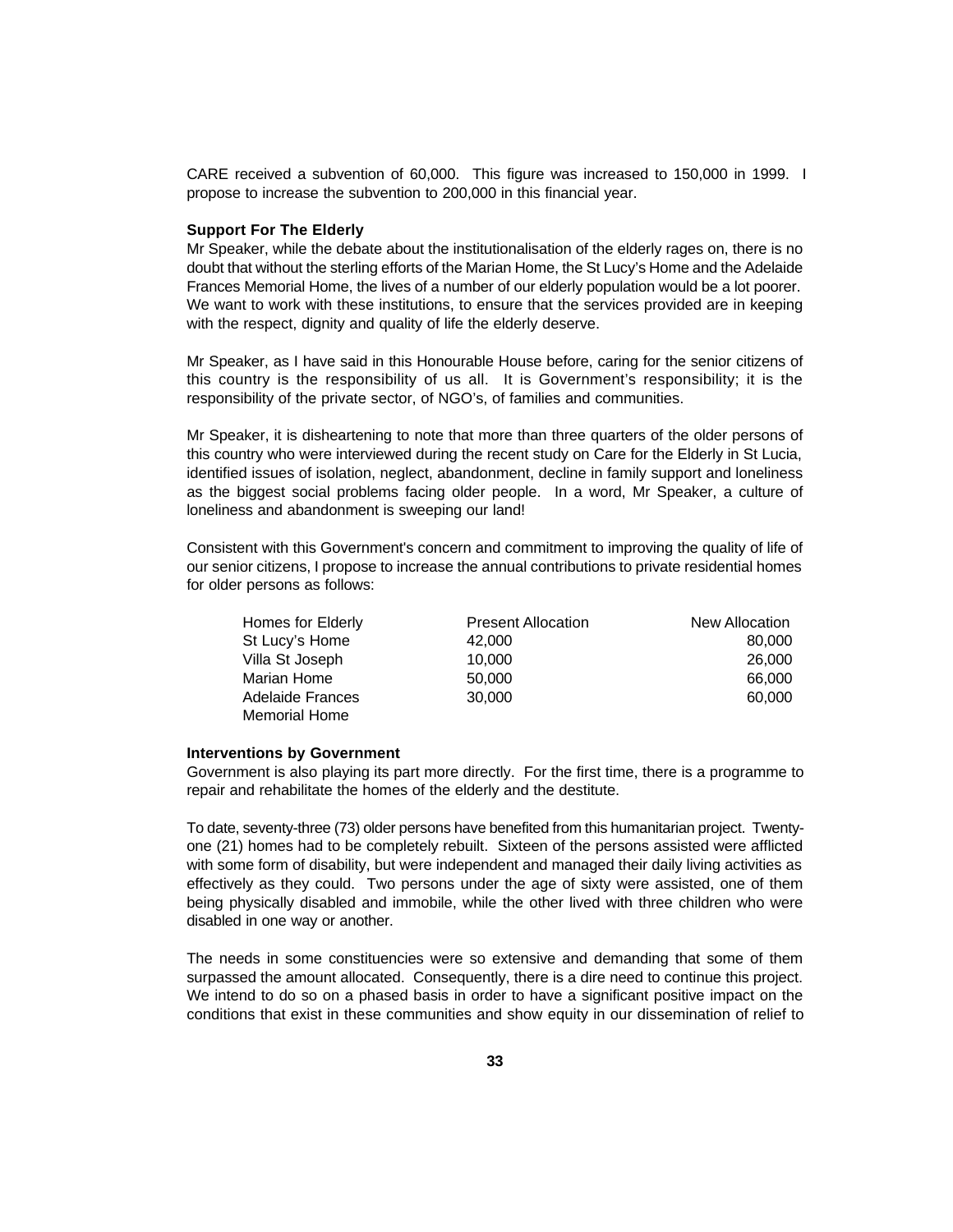older persons.

In this financial year, it is proposed to expand the programme to assist the elderly. The Human Services Division will be provided with \$800,000.00 in the Capital Estimates to assist with the care of the elderly and a further \$800,000 for integrated child protection and development. Additionally, Mr Speaker, a capital allocation of \$100,000 has been provided to enhance the physical and general living conditions of residents and staff at the Malgretoute Home for the Elderly.

# **ESTABLISHMENT OF THE PROGRAMME FOR THE RATIONALIZATION OF UNPLANNED DEVELOPMENTS (PROUD)**

In the 1999-2000 fiscal year the PROUD programme was conceptualized and launched, with the objective of rationalising unplanned settlements on public lands. Through PROUD households can be given security of tenure and benefit from the improvement of community infrastructure and services. The unit for implementing this programme has been established in the Ministry of Planning.

The PROUD programme recognizes the fact that spontaneous settlements have become so entrenched that it is socially, politically, financially and economically impractical to dislodge them. In such cases the pragmatic solution is to rationalize the affected lands and to regularize land tenure. This will allow for ownership by established occupants. This regularization of ownership will be the primary target of the program.

For this budgetary year, a sum of 6.75 million dollars has been made available to fund this programme. Of this amount, 6 million dollars will be provided by a Caribbean Development Bank loan and \$750,000 will be derived from local revenue.

# **INCREASED COMMITMENT TO YOUTH AND SPORTS**

Mr Speaker, I now turn to the Government's commitment to the development of youth and sports. Ever since 1997, there has been an increasing allocation of resources to creating a social climate, conducive to the development of our youth. I have earlier outlined plans for the establishment of a Youth Venture Capital Programme, which is a direct response to the calls of young people for a source of financing to enable them to start their own enterprises.

This Government is concerned about the state of youth clubs in the country. In this year's estimates, a special allocation is available solely for the purpose of undertaking activities to encourage the establishment and sustenance of youth clubs.

But Mr Speaker, my greatest joy at this time is with the focus of the Government on the construction of sports and recreational facilities. The Government believes that sport must serve as a tool for development, and is committed to providing, as quickly as possible, the basic and modern facilities that our sports persons have long called for. Almost 7.5 million dollars will be spent in the financial year on the commencement of a programme aimed at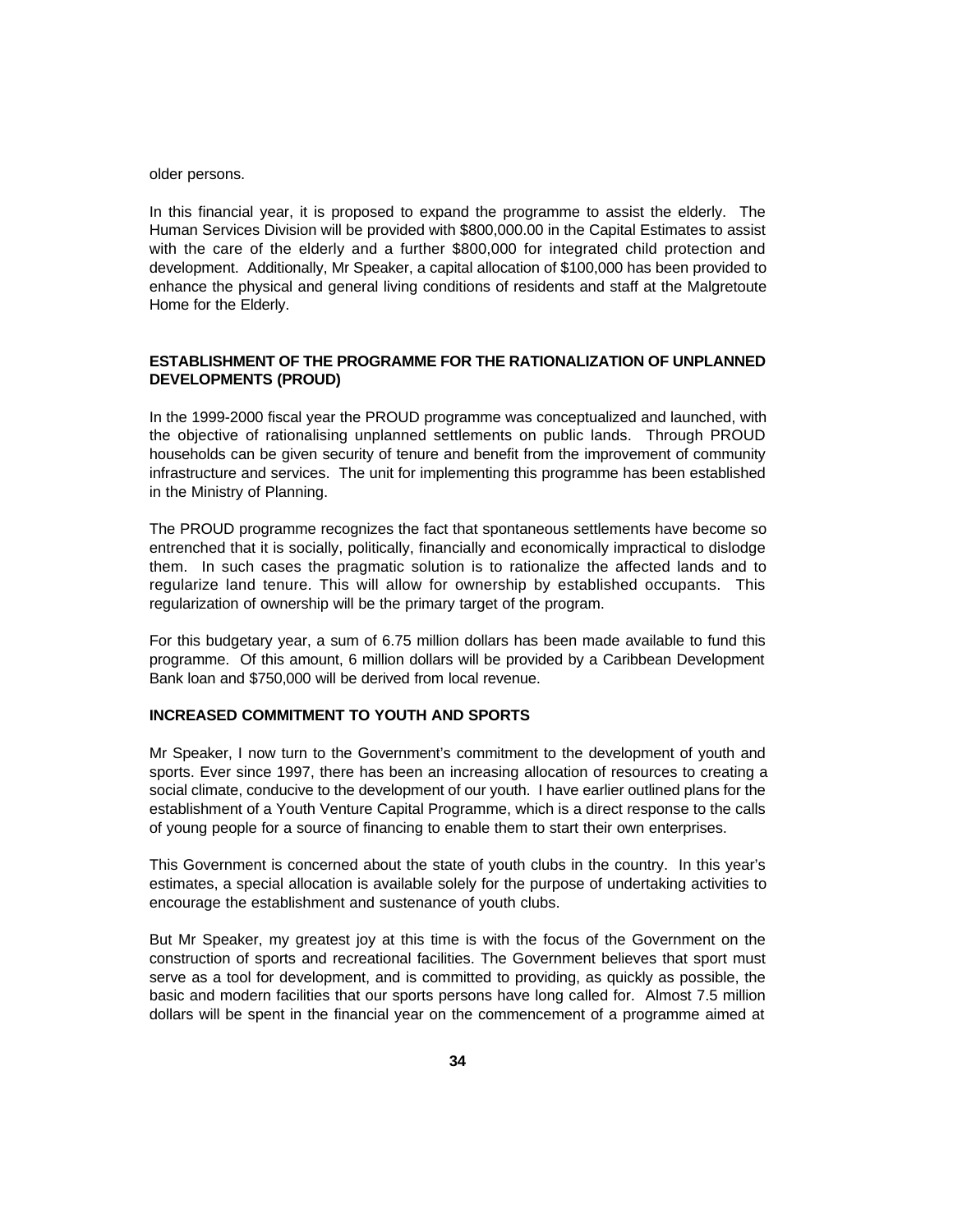creating a sporting infrastructure unparalleled in the OECS and comparable to any in the entire Caribbean.

In the next few days the formal ceremony to commence the construction of the national stadium will take place at St Urbain in Vieux Fort. In this financial year, 3.8 million dollars is allocated to complete the site preparation works for the actual construction due to commence in June. Never before has any Government invested a larger sum in the provision of a sporting facility in St Lucia. Notwithstanding our extensive efforts to provide facilities for national, regional and international events, our primary focus will be on ensuring that people in their communities have access to appropriate facilities. Towards this objective, 1.45 million dollars will be spent on establishing and upgrading playing fields. Mr Speaker, I ask that you compare last year's figure of \$450,000 with this allocation - an increase of 1 million dollars. In addition to playing fields, Government intends to spend \$650,000 on establishing and upgrading multi-purpose courts. Again, Mr Speaker, this represents an increase over last year's figure. Allocations will also be made to further work on the

Vieux Fort Pavilion, and to acquire needed sports equipment for schools. Such is our commitment to youth and sports in St Lucia.

### **INVESTMENTS BY PARASTATALS**

The capital programme in the public sector will be strengthened by approved investments by parastatals.

### **WASCO'S Capital Projects**

Mr Speaker, I am pleased to advise Honourable Members that the restructuring efforts at WASCO are beginning to inspire confidence. During the financial year 2000 to 2001, WASCO will undertake the following capital projects.

- · Construction of a twenty-inch transmission pipeline to Choc Bay. This will improve the supply of water to the north of the island. The project is expected to cost approximately 10 million dollars and will be funded by the Agence Francaise de Development, at an interest rate of 5%.
- · Installation of a booster pump at Sans Souci to improve the existing transmission and distribution line to the north of the island. This project is expected to cost about \$200,000 and will be completed this year.
- · Continued implementation of the Universal Meterisation programme. This programme is expected to cost some 3.5 million dollars. The programme is expected to lead to more efficient use of water and improvement in the financial viability of WASCO.
- · Commencement of the improvement of the intake and treatment facilities at Beausejour. This is expected to cost approximately \$395,000. This project will improve the quality and reliability of supply to the Vieux Fort community.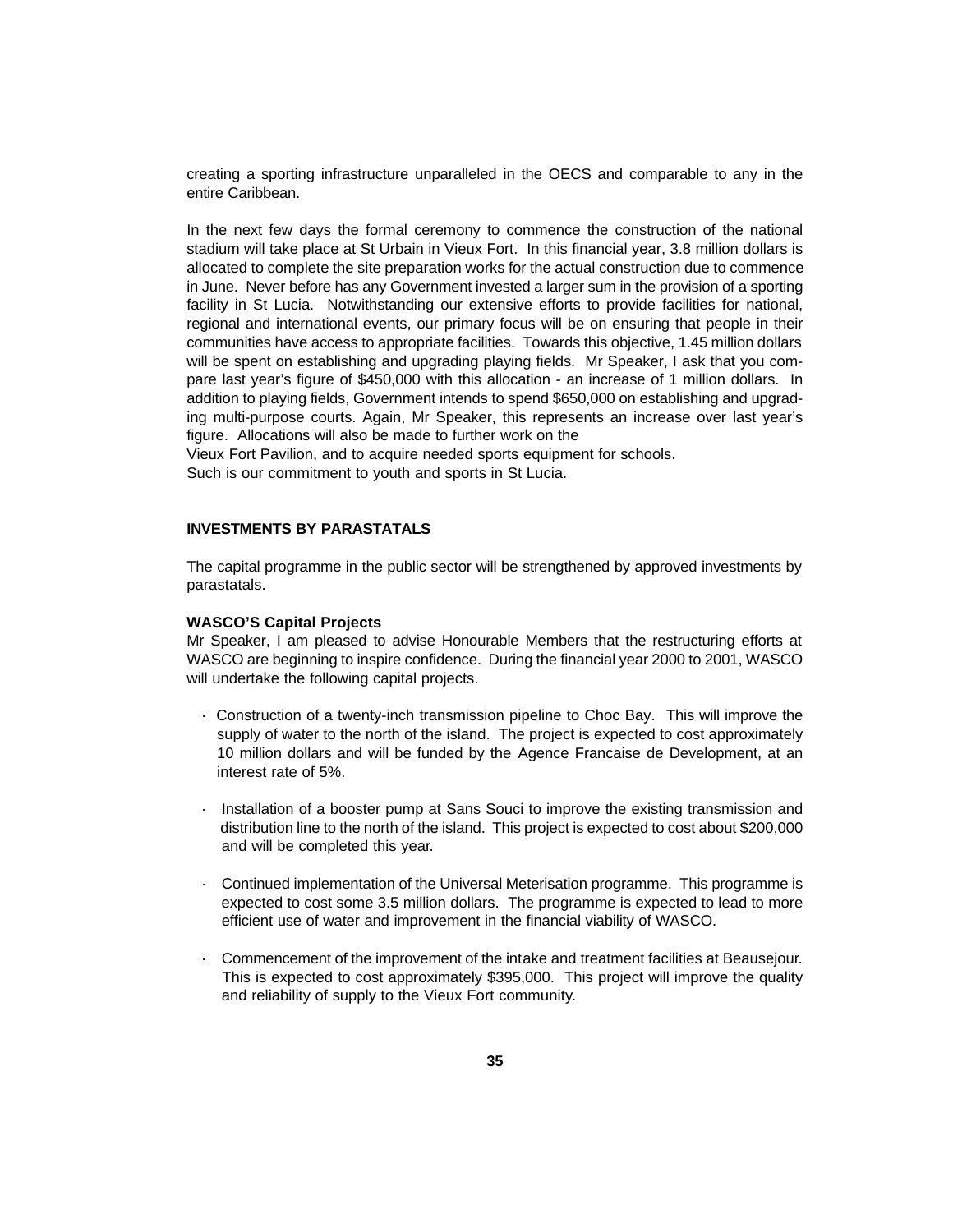- · Commencement of the improvement of the intake and treatment facilities at Grace. This is expected to cost \$350,000.
- · Commencement of the improvement of the intake, treatment and storage capacity at Delcer, Choiseul. This is expected to cost approximately 1.175 million dollars.

### **Capital Investment by St Lucia Air & Sea Ports Authority (SLASPA)**

Mr Speaker, in the course of this financial year, the Saint Lucia Air and Sea Ports Authority expects to invest 30.1 million dollars in capital projects. Two of these projects merit special mention.

In the financial year 1998 to 1999, La Place Carenage produced a net income of \$600,000 for SLASPA. Despite this performance, the facility faces several constraints and these cannot be rectified unless the complex is expanded. SLASPA therefore purchased the Art Printery building and acquired the Peter Photo Studio building. Those two buildings, along with a small shed owned by SLASPA, will be demolished to make room for the much needed expansion.

The La Place Carenage Extension is scheduled to commence in June 2000 and should be completed in May 2001 at an approximate cost of 6.689 million dollars. The doors should be open to business in time for the start of the 2001 cruise season.

This extension will feature an area of small shop units solely for local vendors of indigenous products like jams, fudge, coconut cake, guava cheese, etc. Tourist and heritage tourism information booths; a taxi dispatch counter and a taxi driver rest area are all included in this project. Significantly, the second floor of the extension will be dedicated entirely to local artisans and craftsmen to both produce and sell their wares on site.

But the flagship of the extension will be an animation centre. This will be the first of its kind in this part of the Caribbean. This feature will use computerised audio and visual effects to depict and trace Saint Lucia's history and achievements. While it would no doubt provide an additional attraction for the visitor it would also be very educational for locals, in particular, school children.

This investment, together with other planned investments by the Private Sector, will transform lower Jeremie Street.

### **Improvements To Facilities At Hewanorra**

Some attention too, Mr Speaker, will be paid to our principal airport. During the coming fiscal year, most of the systems and services at Hewanorra Airport will be refurbished or replaced. These will include the air-conditioning system servicing the passenger lounges, the airport administration offices, the airline offices and other areas of the terminal. Much needed attention will be given to the passenger screening service, where new x-ray equipment will be installed.

Increased aircraft and passenger activities at that airport, along with the poor design and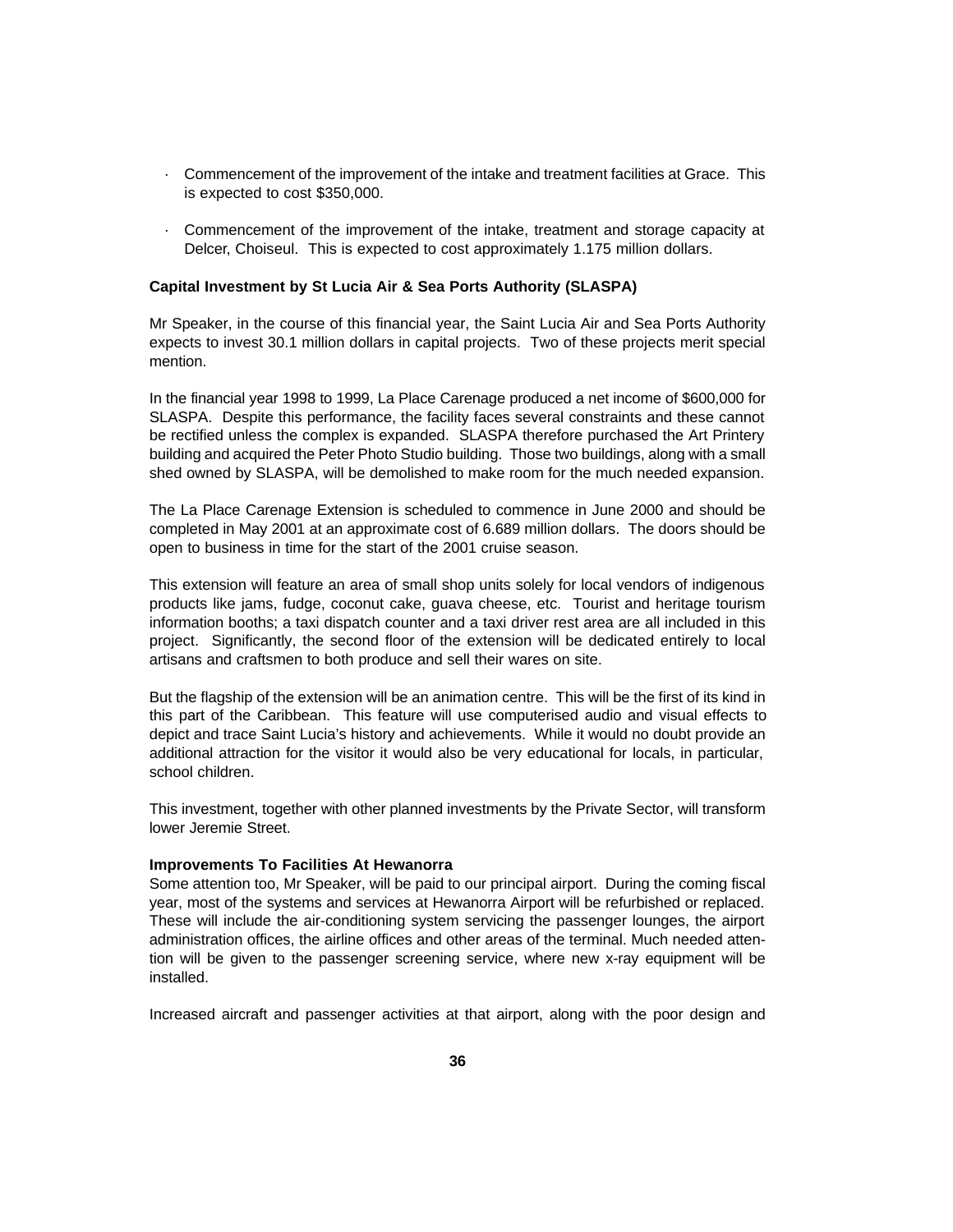layout of the terminal building have resulted in congestion during peak periods. It is therefore necessary that any development or expansion of this airport be undertaken in accordance with a Master Plan. That plan will be prepared taking into consideration forecasted air traffic over the next ten to twenty years and the corresponding services be required to meet this demand. Overall, 6.5 million dollars will be spent on improving infrastructure and facilities at our airports. The projects include:

|     | Project                                                      | Cost         | <b>Status</b> |
|-----|--------------------------------------------------------------|--------------|---------------|
| (1) | Improvements of Facilities at<br>Hewanorra                   | 347,000.00   | <b>New</b>    |
| (2) | Development of a Master Plan for<br>Hewanorra                | 500,000.00   | <b>New</b>    |
| (3) | Acquisition of Two Fire Trucks for<br>The Airports           | 2,400,000.00 | <b>New</b>    |
| (4) | Shore Protection for Western End of<br><b>GFLC Airport</b>   | 818,000.00   | On-going      |
| (5) | Airport Extension at GFLC Airport                            | 426,000.00   | On-going      |
| (6) | Access Road to Fuel Farm and<br>Hangar at GFLC Airport       | 426,000.00   | <b>New</b>    |
| (7) | Acquisition of Distance Measuring<br>Equipment for Hewanorra | 459,000.00   | <b>New</b>    |
|     | Total                                                        | 6,568,000.00 |               |

## **INFORMATICS PARK AND SMALL BUSINESS INCUBATORS**

Mr Speaker, I am now in a position to advise Honourable Members that the National Development Corporation, NDC, will, at long last, commence the construction of two CDB-financed projects, during this financial year.

A new Informatics Park will be constructed in the Vieux Fort Industrial Zone. This facility will provide employment opportunities in informatics, including telemarketing, for the hundreds of secondary school graduates in the South. An area measuring four (4) acres of land has been designated for the Informatics Park. A total of 20,000 sq feet of space will be constructed at an estimated cost of 3.0 million dollars.

More interestingly, progress has been achieved on the Government's plan to establish Small Business Incubators. A total of 2.3 acres of land has been allocated in Odsan for the construction of a complex of five (5) buildings at a cost of 2.6 million dollars. This project fulfills, yet again, another commitment in the Contract of Faith.

# **DISASTER RESPONSE AND REHABILITATION**

Hurricane Lenny Reponse

Mr Speaker, when Hurricane Lenny threatened the north Caribbean in November last year, we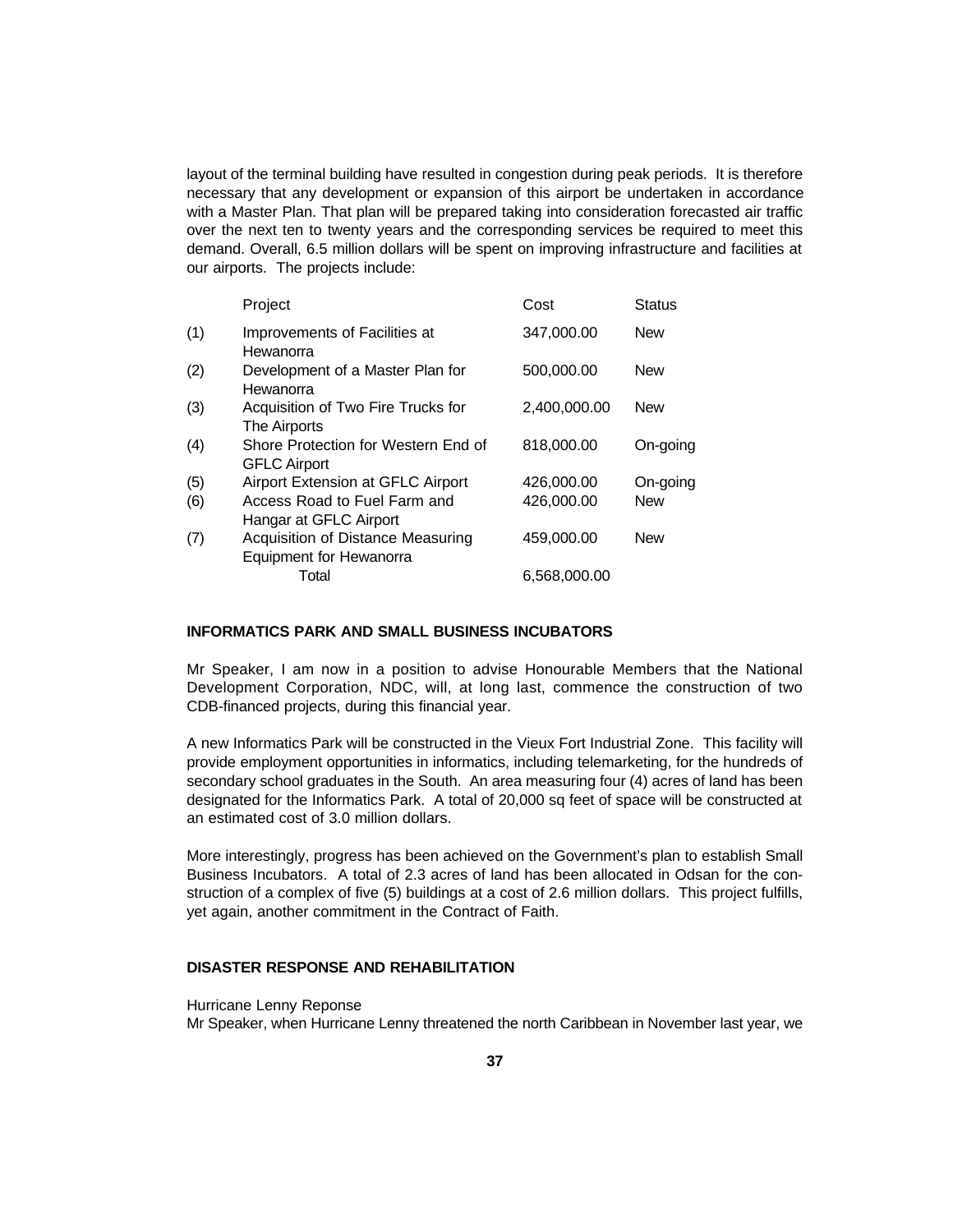feared for our Caribbean neighbours, but heaved a sigh of relief that we were not in the direct path of the Hurricane. Unfortunately, we were not spared the effects of Lenny.

I wish to focus, in today's address, on the damage wrought by Hurricane Lenny in Baron's Drive and Coin de Lance, in Soufriere, which has further reinforced our recognition that we must mitigate the effects of such natural hazards in the future by avoiding certain types of development in hazard-prone areas, and by building to standards sufficient to withstand the effects of natural hazards. Ironically, Government had already, under the housing programme, contemplated the need to relocate the entire Baron's Drive/Coin de Lance community. This was a deprived neighbourhood comprising more than 100 homes in poor condition. Some 53 of these were damaged by Hurricane Lenny, many beyond repair. Rather than assist the most severely affected residents, numbering approximately 200, to rebuild in Baron's Drive, a vulnerable and therefore unsuitable location, we are preparing sites with a view to relocating them permanently out of the area.

Two relocation sites in Soufriere have been identified and acquired by Government. HUDC's construction of housing units and infrastructure is under way at the Celines site, and we expect that those families who have endured life in the shelter for the past several months will be accommodated in these new homes very shortly.

Mr Speaker, Hurricane Lenny struck in the wake of the Black Mallet Landslide, and the need to respond to these two disastrous events has placed an immense strain on Government's limited contingency allocation. While Government, in response to Hurricane Lenny, substantially completed community clean ups, temporary reinstatement of some of the infrastructure and utilities, and commenced work on relocation sites, external assistance must be sought to support the Government's relief efforts, particularly in the Soufriere, Gros Islet and Choiseul communities. The Caribbean Development Bank came through, yet again, for the Government of St Lucia, and approved another emergency response loan, this time to assist the Government with the financing of the response to Hurricane Lenny.

We must not forget to thank our other friends who have pledged assistance to the Hurricane Lenny Response. These include the Regional Council of Martinique, USAID, OCHA, CIDA, UNDP and DFID, who, all told, have pledged the equivalent of \$819,500. We are particularly grateful to the Regional Council of Martinique for their commitment of \$446,000 in this regard. Unfortunately, these generous gifts are not sufficient to finance the full extent of restoration works required. The hard engineering works required, for which we have approached the World Bank and the CDB for assistance, are estimated to cost 8.5 million dollars. Loan funds combined with local resources, must be put towards the repair or reconstruction, as the case may be, of institutional buildings, markets, roads, jetties and sea defenses in Soufriere, Choiseul, Gros Islet, Canaries and Anse La Raye.

The Ministry of Communications, Works, Transport and Public Utilities has prepared detailed Terms of Reference for coastal studies, diagnostic analyses of shoreline erosion, and recommendations for remedial action, along the coastlines of Gros Islet, Anse La Raye, Canaries, Soufriere, Choiseul and Dennery. The OECS Secretariat has approached the German Technical Cooperation Agency GTZ, to fund these studies. GTZ has endorsed our proposal, and we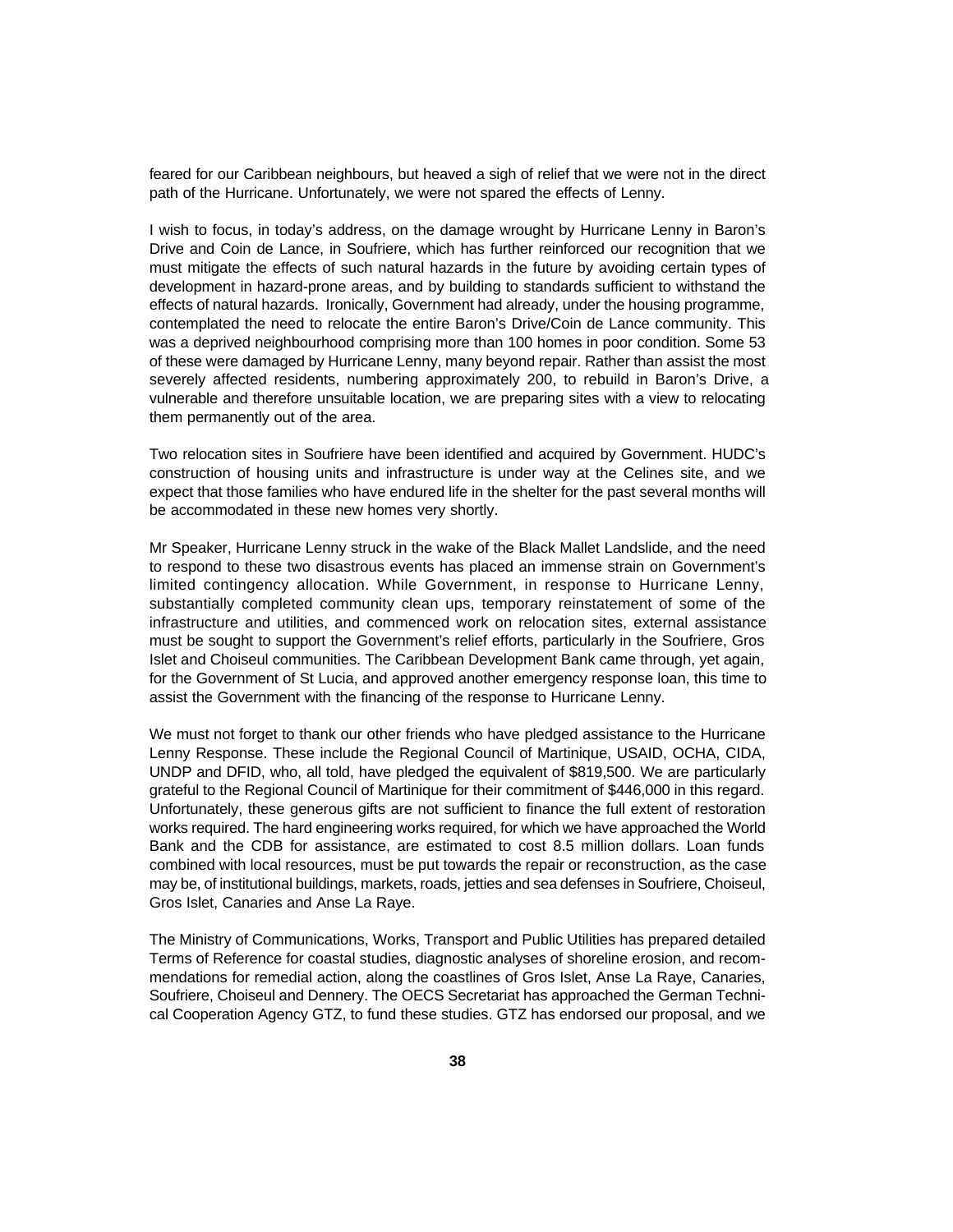now await confirmation of funding from the German Government.

Waterfront re-development plans, with an emphasis on improving the capacity of our communities' abilities to better cater to the demands of the tourism industry, are now being prepared by the Ministry of Planning for the Soufriere and Gros Islet towns, in recognition of their significant tourism development potential. A similar exercise was underway before Lenny struck, in Anse La Raye, under the St Lucia Heritage Tourism Project, and this exercise continues.

We have provided in this budget, Mr Speaker, a total of 9.3 million dollars for the Lenny Response Effort over 2000/2001. Of this amount, 1.7 million dollars will derive from Local Revenue, and the balance from grants and loans.

### **LAND SLIPPAGE AT BLACK MALLET/MAYNARD HILL**

An even more worrying and haunting problem has been the land slippage at Black Mallet and Maynard Hill. To date, we have had to move more than 80 households out of that community, to temporary rental accommodation across the country. Government provided all affected households with transportation and 3 months rental in their new residences, whether they owned or rented houses in Black Mallet. This rental arrangement has been extended for all householders who owned properties in the affected area.

The condition of the houses within the area affected has deteriorated to the extent that they are, by and large, unsafe for occupation, and many have already had to be demolished in the interest of public safety, while facilitating salvaging by the owners to the extent possible. Many of the dwellings affected are constructed, either in part or in total, of blockwork rather than timber, so that the dismantling and re-erection of existing structures at another site was often not an option.

We are advised that stabilisation of the area can only be achieved through a combination of a variety of remedial actions. These include stabilisation of the toe of the land slip, improved surface and sub-surface drainage, and increasing the vegetative cover in the area. A stabilising toe berm was constructed, and drilling for the purposes of de-watering the sub-surface has been completed. Over the next few months, surface drainage improvements and bio-engineering measures will also be implemented in Black Mallet.

I must, Mr Speaker, take this opportunity to commend the residents of Black Mallet and Maynard Hill for their continued fortitude, and cooperation with the Task Force, particularly when circumstances warranted their immediate relocation out of the area. These families have been faced with an extremely difficult, and at times frightening, situation, and they have without exception, demonstrated strength of character and an innate capacity to respond to a trying situation with courage and vitality. While most residents in the immediate area affected have been relocated, some have been able to remain, and of course, there are the communities on the fringes of the affected area. We must ensure that these persons are not forgotten in our response to the situation at Black Mallet and Maynard Hill.

We recognise that contributing factors to the earth movement are poor planning, poor drainage and poor sanitation practices, all exacerbated by the high density of occupation of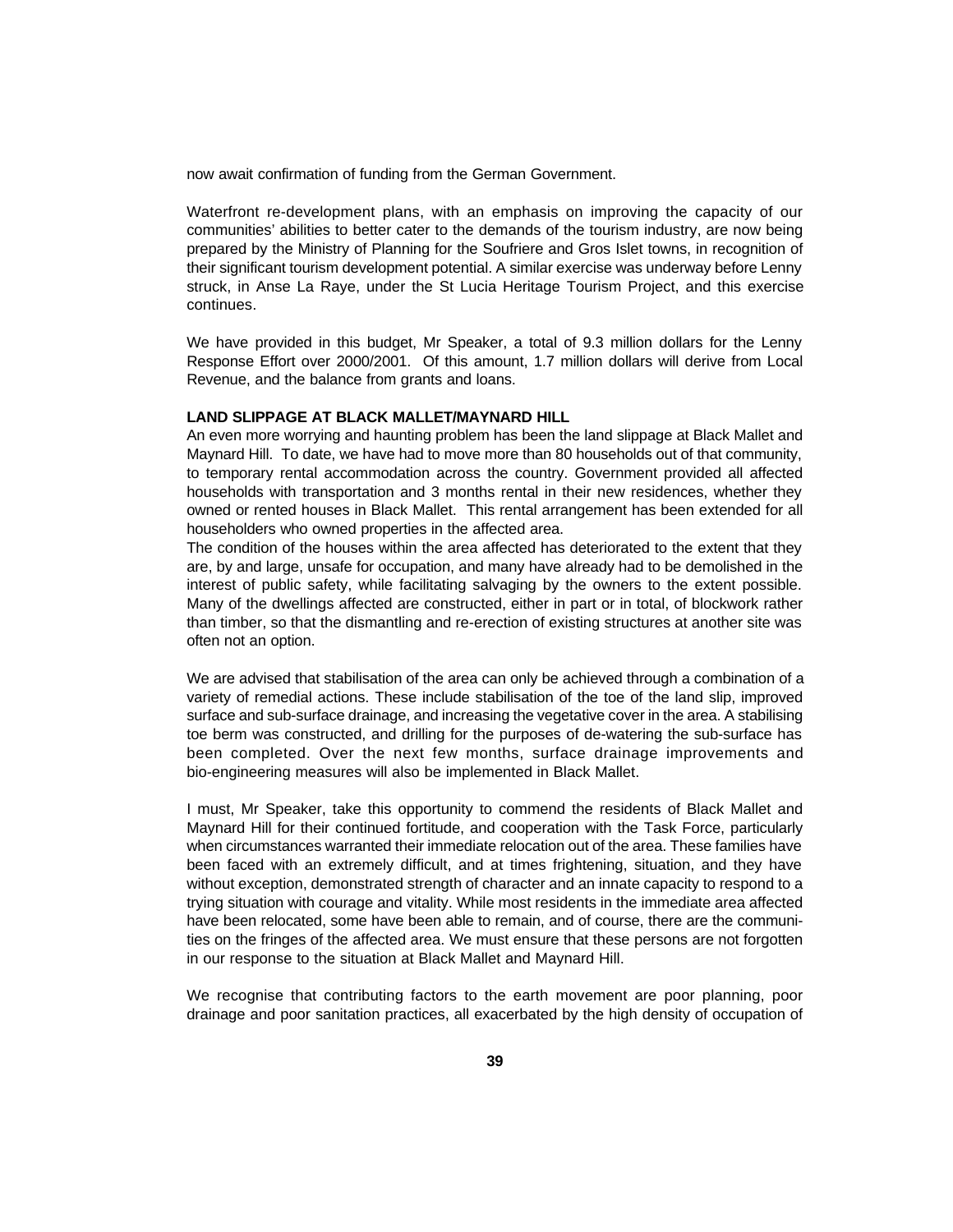the area. I note that this is not a situation unique to this community. The technical officers in the Ministries of Planning and of Communications and Works have been directed to review conditions in other communities facing a similar risk, with a view to developing recommendations to mitigate similar disasters in such areas. The dangers of poor planning, especially on slopes, have been brought into sharp focus, and we urge the public and particularly prospective developers to take due note.

We anticipate that many of the persons who have moved from the area of land slippage at Marchand will not move back into the area. Although the movement has slowed, conditions there must be closely monitored before a decision to put the land back to hard use can be taken. In most instances, return to the area, even in the medium term, is unlikely to be an option. Government has therefore identified a relocation site within the UDC Carellie Development. The subdivision design was undertaken by the Ministry of Planning in collaboration with the Ministry of Communications, Works, Transport and Public Utilities, and the utility companies. Tenders for the development of infrastructure at that site have already been invited.

Our response to date has been funded from the capital contingency vote. However, the Caribbean Development Bank has agreed to provide emergency loan funding as well as a longer term loan, to assist the Government of St Lucia in dealing with this disaster. Very early on, we declared the affected area a disaster area, which made us eligible for the emergency response loan from the CDB. With CDB assistance, we will complete the work required at Black Mallet and Maynard Hill, which includes remedial works on the water distribution, sanitation and road systems, clean up, improvements to the surface water drainage in the general area, sub-surface dewatering and re-vegetation. Infrastructural development at Carellie will also be funded under the CDB loan. However, not all expenditures, particularly those relating to relocation packages, will be eligible for reimbursement under these loans, and local revenue will have to bear the brunt of such costs.

We intend to have the affected properties in Marchand acquired and declared Special Enforcement Areas. To limit the strain on our local revenue resources, land exchange will be the preference, with parcels within the proposed relocation site at Carellie preferentially offered to land owners.

We have entered into discussions with all affected house owners, with a view to recommending packages of assistance to be offered to these persons, to aid them in re-establishing their families in a safe and wholesome environment within the shortest possible time. The proposals for assistance will be considered by Cabinet early in the new financial year. Special assistance will, of course, be provided to the senior citizens and disabled, who have little capacity to recover under these extremely difficult and trying circumstances.

Mr Speaker, we have, therefore, provided in the estimates of expenditure for 2000/2001, a total of just under 6.0 million dollars for the Black Mallet/Maynard Hill landslide response. Of this amount, 1 million dollars will come from local revenue, and the balance from loans from the Caribbean Development Bank.